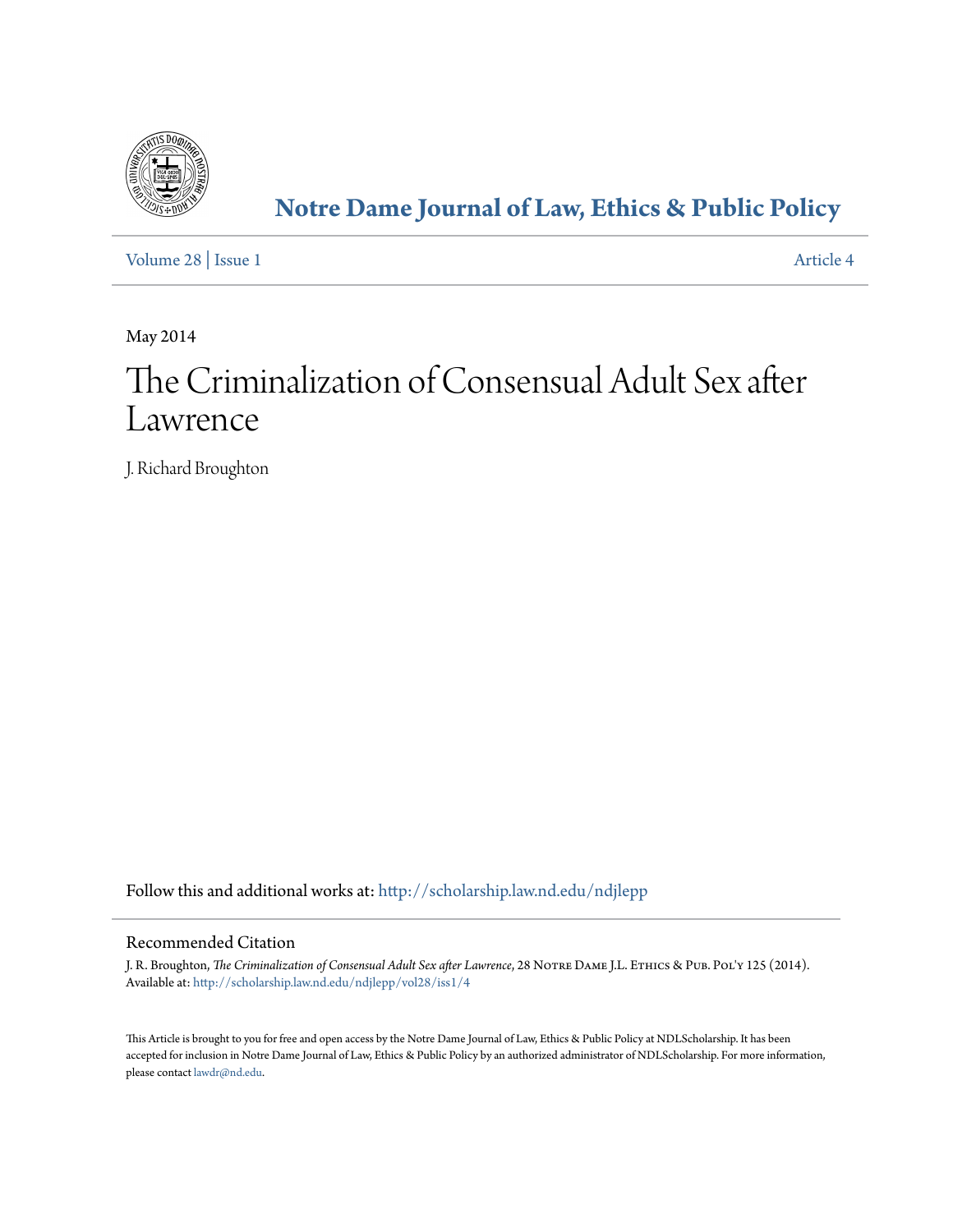## **THE CRIMINALIZATION OF CONSENSUAL ADULT SEX AFTER** *LAWRENCE*

#### J. RICHARD BROUGHTON\*

#### **INTRODUCTION**

American criminal law punishes private consensual sex between adults. Someone unacquainted with American sex crime law, and in the habit of keenly protecting his or her sexual privacy and autonomy, might find that initial observation outrageous. The observation becomes less outrageous, however, when we qualify it by saying that the criminal law punishes *some forms* of private consensual sex between adults. Still, the observation bears scrutiny, for one might imagine that it must be a difficult proposition—given the nuance and complexity of sexual relationships generally—when the state must select which forms of private consensual sexual conduct between adults it will subject to moral condemnation and punishment.

The nuance and complexity of sexual matters notwithstanding, the criminal law has long sought to regulate them, even far beyond the obvious categories of criminalization, such as rape.1 Criminal law regulates both the manner in which we obtain sex (for example, by force and without consent, or by payment of money) and also *with whom* we may have sex, or the *category of person* with whom we may have sex (for example, siblings, students, patients, or persons married to someone else). This remains true even where the sex is, in fact, consensual (even affirmatively desired) and entirely private between consenting adult parties.2 Of course, one axiom guiding such criminalization is that the sexual appetite of human beings—like other human appetites—ought to be controlled and that the state can advance important interests through such controls. Yet in a free society devoted to some substantial measure of legal protection for sexual autonomy, the criminalization of

Associate Professor of Law, University of Detroit Mercy. I presented an earlier version of this paper at the second annual Loyola University Chicago Constitutional Law Colloquium and appreciate the feedback I received upon that presentation. I also am grateful to Dale Carpenter, Kelly Strader, Pamela Wilkins, Pamela Lysaght, Bret Boyce, and Bob Brown for their helpful comments, and to Stacy Johnson, and Conor Fitzpatrick for their fantastic research and editorial assistance. Finally, I am grateful to Rachael Soren for both her research and editorial assistance, as well as her many valuable comments during the drafting of this piece.

<sup>1.</sup> *See* LAWRENCE M. FREIDMAN, CRIME AND PUNISHMENT IN AMERICAN HISTORY 215–22 (1993); Steven R. Morrison, *Creating Sex Offender Registries: The Religious Right and the Failure to Protect Society's Vulnerable*, 35 AM. J. CRIM. L. 23, 74 (2007). *See also* Jane E. Larsen, *"Women Understand So Little, They Call My Good Nature 'Deceit'": A Feminist Rethinking of Seduction*, 93 COLUM. L. REV. 374, 414 (1993) (stating "[r]egulating human relationships is among the most difficult of legal tasks.").

<sup>2.</sup> *See infra* Parts I & II.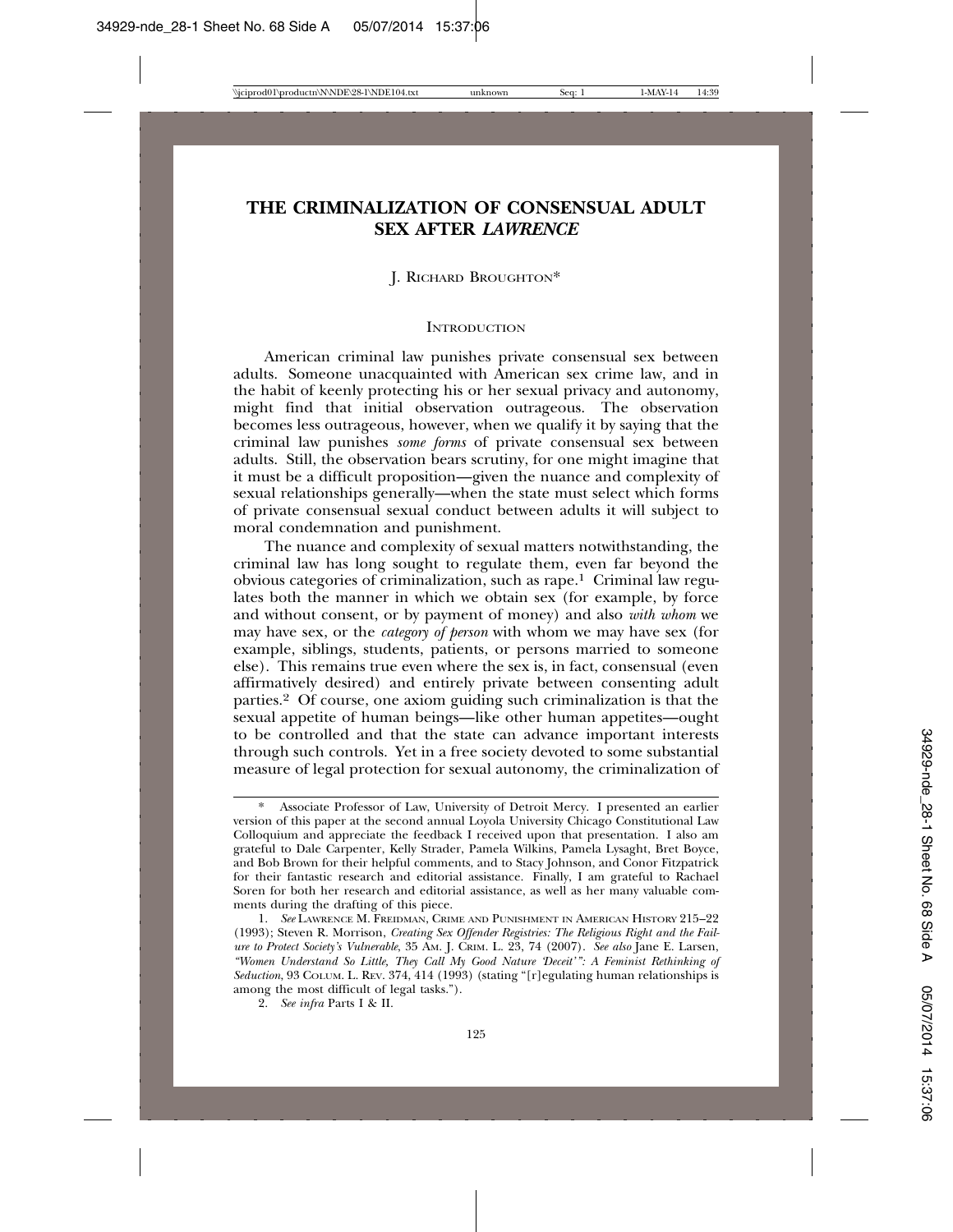private consensual sex between adults raises serious concerns, both as a matter of sound public policy and of constitutional law.

The constitutional dilemma here is one created chiefly by the Supreme Court's decision in *Lawrence v. Texas*, 3 which invalidated a Texas statute criminalizing homosexual sodomy. It is an exceedingly rich case but a challenge to interpret and apply. *Lawrence* appears to hold that private, consensual, non-prostitution sex between adults enjoys constitutional protection under the doctrine of substantive due process.4 Yet the extent of that protection remains fuzzy. The Court speaks of the right broadly, in terms that make the right appear fundamental, and thus presumably subject to more searching judicial scrutiny: "Liberty presumes an autonomy of self that includes freedom of thought, belief, expression, and certain intimate conduct. The instant case involves liberty of the person both in its spatial and in its more transcendent dimensions";<sup>5</sup> "It suffices for us to acknowledge that adults may choose to enter upon this relationship in the confines of their homes and their own private lives and still retain their dignity as free persons";6 "These references [to laws and traditions of the last fifty years] show an emerging awareness that liberty gives substantial protection to adult persons in deciding how to conduct their private lives in matters pertaining to sex."7

But the Court ultimately disposed of the case by saying that Texas possessed no legitimate interest (i.e., no rational basis) for the law.8 This has led many courts to find—without more direction from the Court—that whatever right that *Lawrence* vindicated was not fundamental. Thus, legislation implicating such a right is subjected only to rational basis review (note that the academic commentary subjects this conclusion to intense criticism),<sup>9</sup> though presumably the state's interest must be something other than a mere effort to recognize and enforce

- 6. *Id.* at 567.
- 7. *Id.* at 572.
- 8. *Id.* at 578.

<sup>3. 539</sup> U.S. 558 (2003). The Court's description of the facts that led to Lawrence's prosecution pursuant to the Texas homosexual sodomy prohibition, we now know, did not fully capture the story behind the case. Fortunately, Dale Carpenter's excellent recent book has helped us to better understand the story of *Lawrence*. *See* DALE CARPEN-TER, FLAGRANT CONDUCT: THE STORY OF *Lawrence v. Texas* (2012).

<sup>4.</sup> *Lawrence,* 539 U.S. at 578 (citing Bowers v. Hardwick, 478 U.S. 186, 216 (Stevens, J., dissenting))*.*

<sup>5.</sup> *Id.* at 562.

<sup>9.</sup> *See, e.g.*, United States v. Marcum, 60 M.J. 198, 205 (C.A.A.F. 2004); Reliable Consultants, Inc. v. Earle, 517 F.3d 738, 745 n.32 (5th Cir. 2008); Williams v. Att'y Gen. of Ala., 378 F.3d 1232, 1236 (11th Cir. 2004); Seegmiller v. LaVerkin City, 528 F.3d 762, 771 (10th Cir. 2008). *But see* Randy E. Barnett, *Justice Kennedy's Libertarian Revolution:* Lawrence v. Texas, CATO SUP. CT. REV. 21, 35–36 (2d ed. 2003) (arguing that *Lawrence* essentially disposed of the "fundamental rights" nomenclature and instead holds that state interference with "liberty" is presumptively unconstitutional); Laurence H. Tribe, Lawrence v. Texas: *The "Fundamental Right" That Dare Not Speak Its Name,* 117 HARV. L. REV. 1893, 1898 (2004) (arguing that *Lawrence* recognized a right that should be treated as fundamental); Nancy C. Marcus, Note, *Beyond* Romer *and* Lawrence: *The Right to Privacy Comes Out of the Closet*, 15 COLUM. J. GENDER & L. 355, 387-89 (2006) (arguing that *Lawrence* implicates the need for heightened scrutiny). *Cf.* Calvin Massey, *The New Formalism:*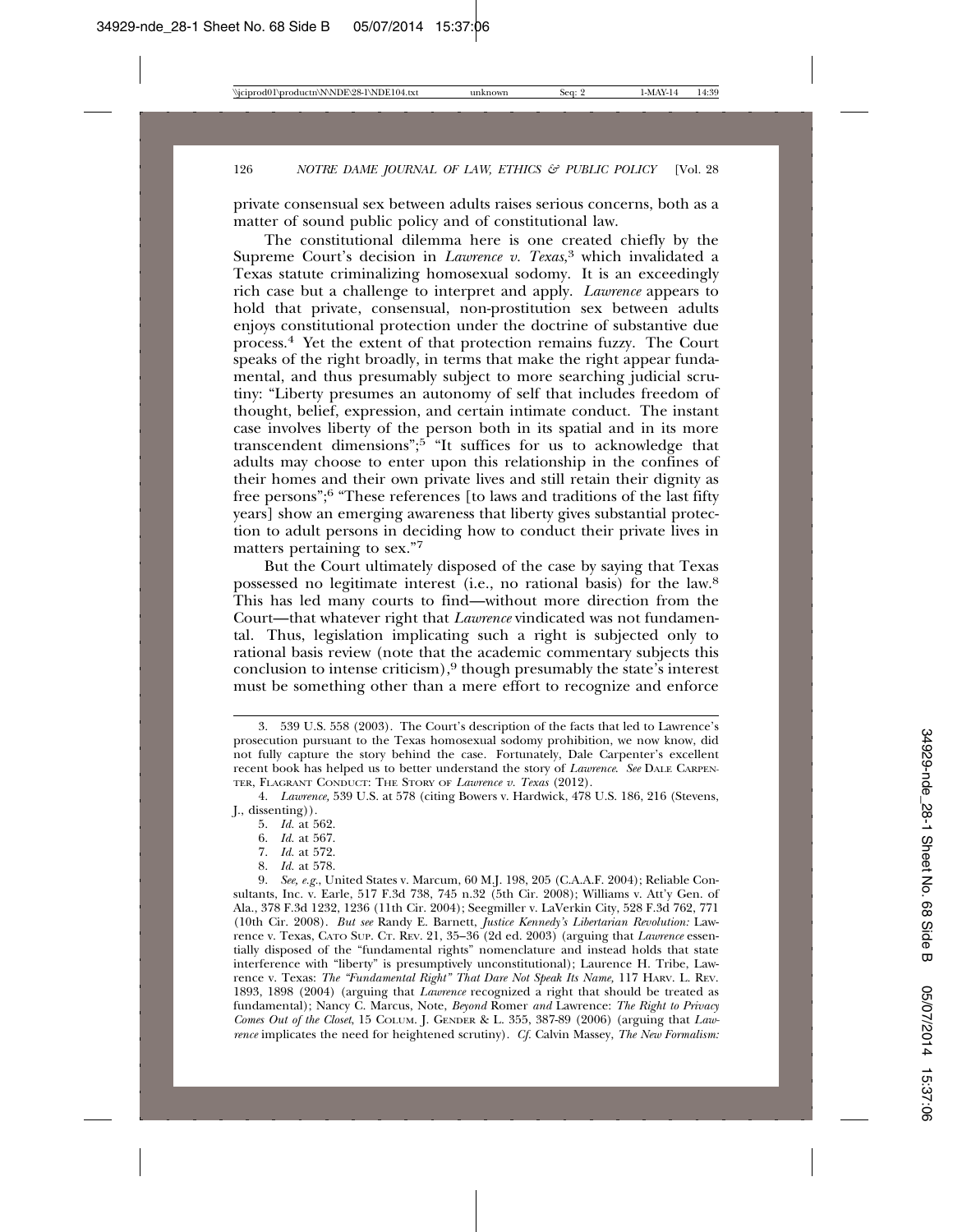good morals among the citizenry.10 The Court did not apply (indeed, did not mention) the substantive due process approach articulated most fully in *Washington v. Glucksberg*, which ordinarily requires, on substantive due process claims for rights not yet recognized, a careful description of the asserted right and that the right be vindicated by history and tradition.<sup>11</sup>

An additional and important consideration in understanding the scope of *Lawrence* is that Justice Kennedy's opinion for the Court concluded with what I will call the "Exclusions Paragraph," which lists the kinds of conduct that would be excluded from the *Lawrence* Court's protection and is thus presumably still subject to criminal prohibition.12 Indeed, many courts have read the *Lawrence* Court's Exclusions Paragraph as absolute.13 In it, Justice Kennedy explains that the case does not involve minors, so sex crimes involving minors are excluded from *Lawrence*'s protection.14 It does not involve "public conduct or prostitution."15 Homosexual marriage is not at issue.16 And finally, and most importantly for present purposes, Justice Kennedy says the case does not involve "persons who might be injured or coerced or who are situated in relationships where consent might not easily be refused."17 Again, the Court is vague as to the universe of actors that this phrase contemplates. It might refer to those who cannot easily refuse consent

*Requiem for Tiered Scrutiny?*, 6 U. PA. J. CONST. L. 945, 946 (2004) (suggesting that a reexamination of tiered scrutiny may be necessary in light of, among others, *Lawrence*).

10. This was the interest advanced by Texas, which the Court found insufficient. *Lawrence,* 539 U.S. at 577–78 (adopting Justice Stevens' statement dissenting in *Bowers v. Hardwick*, 478 U.S. 186, 216 (1986), that the state's view of a sexual practice as immoral "is not a sufficient reason for upholding a law prohibiting the practice."). For analysis of this aspect of *Lawrence*, see Keith Burgess-Jackson, *Our Millian Constitution: The Supreme Court's Repudiation of Immorality as a Ground of Criminal Punishment,* 18 NOTRE DAME J.L. ETHICS & PUB. POL'Y 407 (2004).

11. 521 U.S. 702, 720–23 (1997). Dale Carpenter thinks it significant that the Court did not mention *Glucksberg*, but argues that *Lawrence* and *Glucksberg* are nonetheless compatible. Dale Carpenter, *Is* Lawrence *Libertarian?,* 88 MINN. L. REV. 1140, 1163–65  $(2004)$ .

12. *Lawrence*, 539 U.S. at 578.

13. *See, e.g.,* Muth v. Frank, 412 F.3d 808, 817 (7th Cir. 2005) (holding *Lawrence* does not protect consensual adult incest); United States v. Palfrey, 499 F. Supp. 2d 34, 41 (D.D.C. 2007) (holding *Lawrence* categorically does not protect prostitution); State v. Freitag, 130 P.3d 544, 545–46 (Ariz. Ct. App. 2006) (same); State v. Van, 688 N.W.2d 600, 614 (Neb. 2004) (holding *Lawrence* does not protect consensual sexual conduct involving bondage and sadomasochism because such conduct involves injury to the person). *But see, e.g.,* State v. Limon, 122 P.3d 22, 24, 28 (Kan. 2005) (invalidating Kansas "Romeo and Juliet statute" on equal protection grounds, even though the case involved sex between an adult and a minor); *Earle*, 517 F.3d at 740, 746–47 (invalidating state ban on sale of sexual devices, even though this arguably involves commercial sexual activity, like prostitution).

14. *Lawrence*, 539 U.S. at 578.

15. *Id.* While it might be argued that this portion of the Exclusions Paragraph can be read as not protecting any "commercial" sexual conduct, I am uncomfortable reading the language quite that broadly. *See Earle*, 517 F.3d at 740, 746–47 (invalidating state ban on sale of sexual devices, pursuant to *Lawrence*). I therefore use the admittedly unwieldy phrase "non—prostitution," to indicate that prostitution is not protected by *Lawrence*, even if other sexual conduct with a commercial element may be.

16. *Lawrence*, 539 U.S. at 578.

17. *Id.*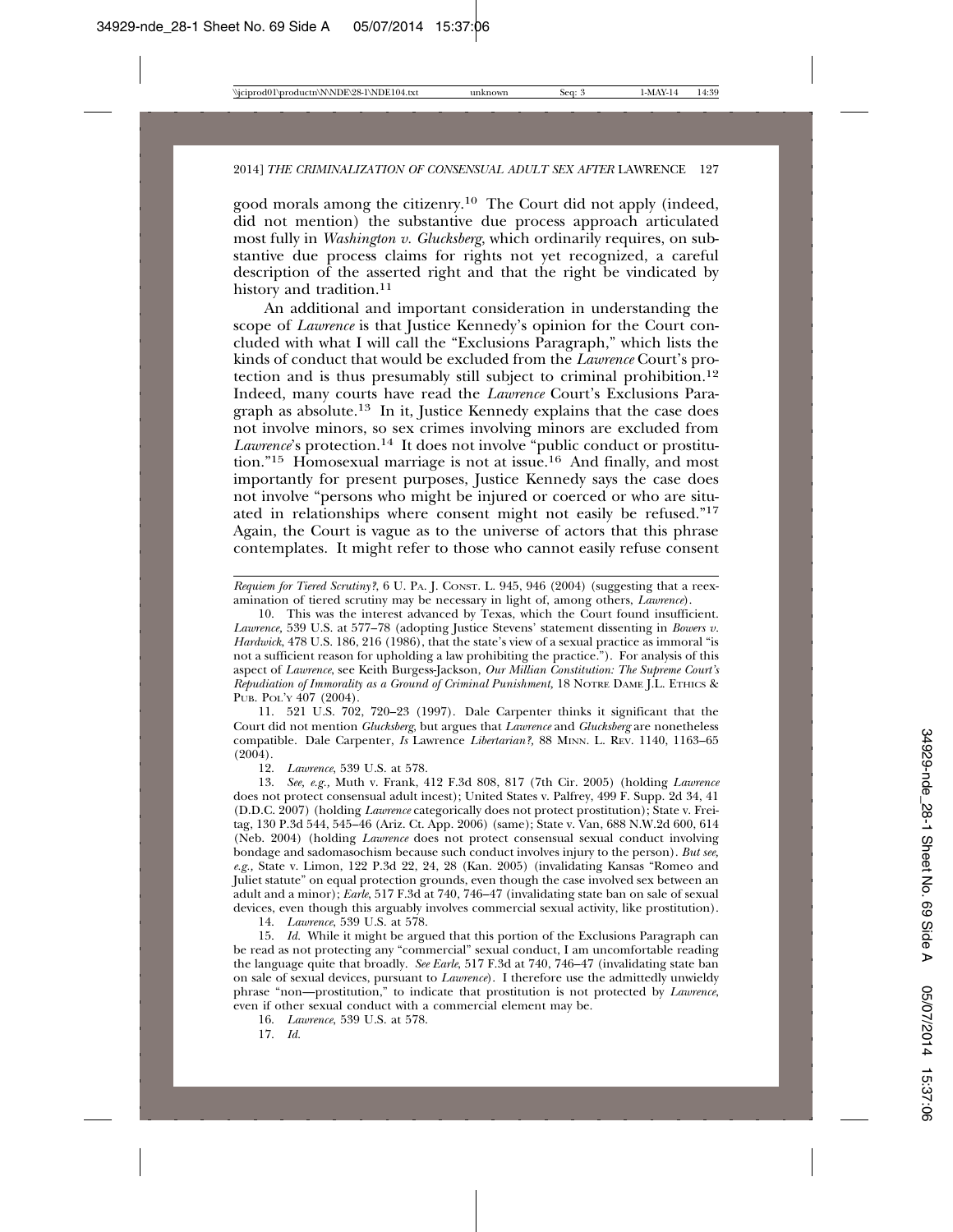because they fear harmful consequences of nonconsent based on some objective fact. For example, a woman only has sex with her boyfriend because he has been sexually violent in the past and she fears he might become violent if she refuses; or a woman who receives a sexual proposition from her boss but has sex with him only because he tells her that she will be fired if she does not do so. Or it might refer to any relationship, regardless of consent given, involving some disparity in power or authority—even if that power or authority is not exerted and, indeed, even if the victim does not reasonably believe that such power or authority would be exerted—because the nature of the relationship creates at least some risk that the power disparity has induced the consent, which might not exist but for the power disparity.

Shortly after the Court decided *Lawrence*, a rich body of scholarship emerged debating the case's meaning. For instance, in an important early piece, Randy Barnett analyzed what he saw as a major departure by Justice Kennedy from settled due process doctrine.<sup>18</sup> Barnett sees Justice Kennedy's approach as a potentially revolutionary one, if Justice Kennedy is serious about a new approach—an expansion of *liberty*, rather than *privacy*—based on his repeated references to "liberty" in the case.19 In response, Dale Carpenter rejected the notion of *Lawrence* as a libertarian opinion.20 Carpenter emphasizes the many ways in which Justice Kennedy's opinion goes out of its way to limit the holding.<sup>21</sup> As such, Carpenter argues that the best reading of *Lawrence* actually undermines the claims of those like Justice Scalia—whose dissent worried that the *Lawrence* opinion would usher in a new era of constitutional law in which legal restraints on sexuality were broadly invalidated by an activist and undemocratic judiciary<sup>22</sup>—and those like Barnett, who actually hoped for a more libertarian approach than they actually received.<sup>23</sup>

The early scholarship, though, did not grapple primarily with *Lawrence* as a substantive criminal law limitation. More recently, Kelly Strader has done just that, articulating a vision of *Lawrence* as a distinctly criminal law decision.24 In Strader's view, *Lawrence* embraces the criminal law's harm principle (drawn, as he views it, essentially from Millian doctrine) and requires that the criminal law of sex punish only conduct

*Id.* at 590. As I will explain *infra*, this appears to be a gross overstatement.

<sup>18.</sup> *See* Barnett, *supra* note 9, at 21; *see also* Randy E. Barnett, *Grading Justice Kennedy: A Reply to Professor Carpenter,* 89 MINN. L. REV. 1582, 1582–90 (2005) (responding to Carpenter's claims about libertarian aspects of *Lawrence*).

<sup>19.</sup> Barnett, *supra* note 9, at 21.

<sup>20.</sup> *See* Carpenter, *supra* note 11, at 1169.

<sup>21.</sup> *Id.* at 1148–69.

<sup>22.</sup> *See Lawrence*, 539 U.S. at 590–91 (Scalia, J., dissenting). Justice Scalia writes that: State laws against bigamy, same-sex marriage, adult incest, prostitution, masturbation, adultery, fornication, bestiality, and obscenity are likewise sustainable only in light of *Bowers'* validation of laws based on moral choices. Every single one of these laws is called into question by today's decision; the Court makes no effort to cabin the scope of its decision to exclude them from its holding.

<sup>23.</sup> Carpenter, *supra* note 11, at 1141.

<sup>24.</sup> *See* J. Kelly Strader, Lawrence*'s Criminal Law*, 16 BERKELEY J. CRIM. L. 41 (2011).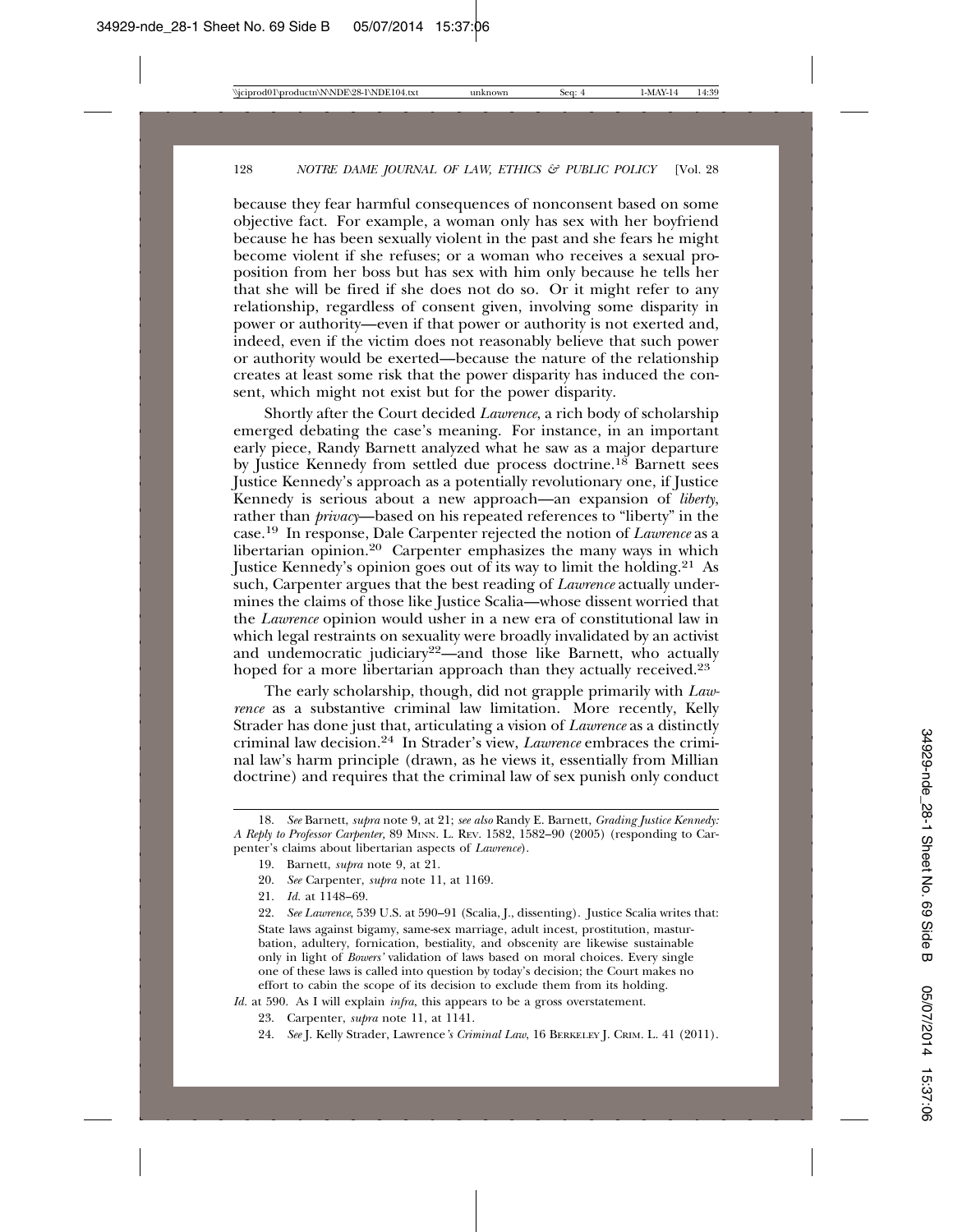that is actually harmful, not merely socially harmful in the abstract.25 Strader also rejects the claim of lower courts that the Exclusions Paragraph is an absolute bar to relief on any claim involving conduct that implicates that paragraph.26 Rather, he argues, that paragraph simply allowed the Court to reserve for another day those cases in which the conduct might involve some identifiable harm, a problem the Court did not have to confront in *Lawrence* because there clearly had been no showing of harm.<sup>27</sup> Accordingly, although most of the academic commentary sees *Lawrence* as protecting a right to private, non-prostitution, consensual adult sex, the literature has been widely divergent as to the nature of the right that *Lawrence* protects and the kind and degree of judicial scrutiny to which courts must subject sex crime legislation.

Quite apart from answering our questions about the constitutionally permissible scope of sex crime legislation in America, then, *Lawrence*—over ten years later, even—instead creates further dilemmas for the criminal law of consensual sex, where those crimes do not involve minors, commercial sex, public sex, force or coercion, or other exploitation contemplated in the Exclusions Paragraph. These dilemmas are reflected in the existing scholarship on *Lawrence*, including *Lawrence*'s significance as to criminal law matters ranging from the use of sexual devices<sup>28</sup> to incest<sup>29</sup> and fornication.<sup>30</sup> This reflects not mere academic interest but, perhaps more importantly, a continued frustra-

26. Strader, *supra* note 24, at 58–60.

27. *Id.* at 59.

28. *See* Curtis Waldo, Note, *Toys Are Us: Sex Toys, Substantive Due Process, and the American Way*, 18 COLUM. J. GENDER & L. 807, 809 (2009); Kristin Fasullo, Note, *Beyond Lawrence v. Texas: Crafting a Fundamental Right to Sexual Privacy*, 77 FORDHAM L. REV. 2997, 2997 (2009); Nathan R. Curtis, Note, *Unraveling* Lawrence*'s Concerns About Legislated Morality: The Constitutionality of Laws Criminalizing the Sale of Obscene Devices*, 2010 BYU L. REV. 1369, 1370 (2010); Marybeth Herald, *A Bedroom of One's Own: Morality and Sexual Privacy After Lawrence v. Texas*, 16 YALE J.L. & FEMINISM 1, 1 (2004).

29. *See* Courtney Megan Cahill, *Same-Sex Marriage, Slippery Slope Rhetoric, and the Politics of Disgust: A Critical Perspective on Contemporary Family Discourse and the Incest Taboo*, 99 N.W. U. L. REV. 1543, 1544 (2005); Brett H. McDonnell, *Is Incest Next?,* 10 CARDOZO WOMEN'S L.J. 337, 337 (2004).

30. *See* Amanda Connor, Note, *Is Your Bedroom a Private Place? Fornication and Fundamental Rights*, 39 N.M. L. REV. 507, 507 (2009) (evaluating Seegmiller v. LaVerkin City, 528 F.3d 762 (10th Cir. 2008), which held that there is no fundamental federal constitutional right to engage in consensual sex).

Bestiality, too, is a subject of some debate but I, for one, am less concerned with bestiality laws as a constitutional matter. Even on a more libertarian reading of *Lawrence*, I am confident that the Court would find the state interests in public health and protection of animals from abuse to be sufficient for upholding such criminal prohibitions. On this score, as on others, I think Justice Scalia's *Lawrence* dissent, *see* Lawrence v. Texas, 539 U.S. 558, 586–605 (2003) (Scalia, J., dissenting), overstated his objections to the majority opinion—bestiality laws, among others, can be justified on grounds beyond mere moral disapproval.

<sup>25.</sup> *Id.* at 66–67. Strader's piece is partly a response to those who reject this reading of *Lawrence*. *See* Miranda Oshige McGowan, *From Outlaws to Ingroup:* Romer*,* Lawrence*, and the Inevitable Normativity of Group Recognition,* 88 MINN. L. REV. 1312, 1313 (2004) (arguing that *Lawrence* did not hold "that the Constitution incorporates the harm principle"); Darryl K. Brown, *Can Criminal Law Be Controlled?,* 108 MICH. L. REV. 971 (2010) (describing difficulties of judicial application of the harm principle).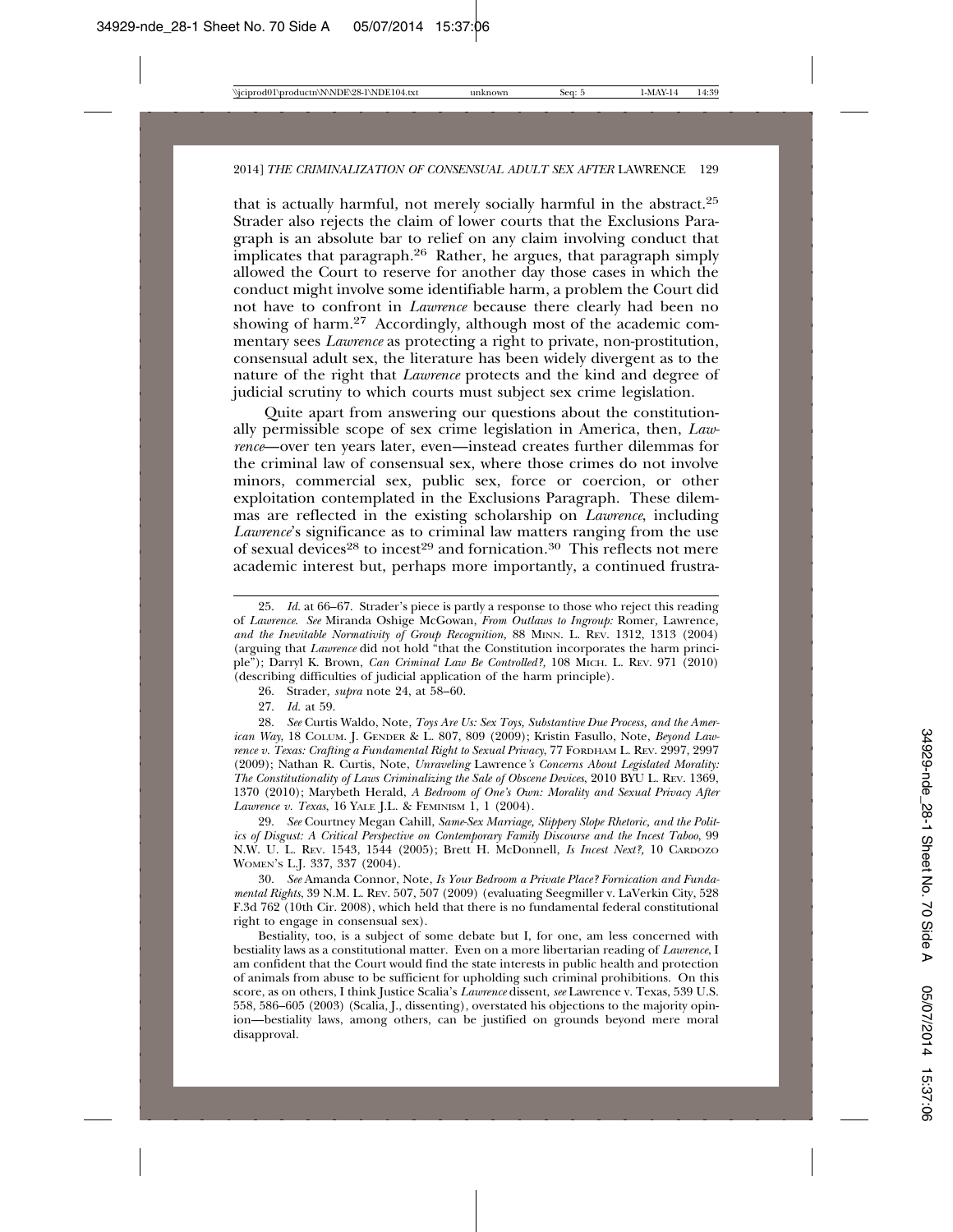tion about the Court's vagueness and ambivalence concerning a right that seems so socially vital, if not unlimited.

To wit, the constitutionality of criminal sanctions concerning both manner-of-sex and category-of-victim range from the fairly easy cases to the far more difficult. Crimes punishing the manner of having sex range from traditional and reformed rape laws, to those that punish rape obtained by fraud or seduction. Some variation of the latter problem is familiar: one person deceives another person in order to have sex with them. Those who teach criminal law materials on rape by fraud may well introduce it with a classic deception/seduction scenario:31 a man, D, looks very much like a famous actor, X. V, a woman, sees D and approaches him for conversation, believing that D is the famous actor  $\bar{X}$ . She indicates this belief to him, and D perpetuates the falsehood, pretending to be X. He asks her if she wants to go to his hotel room, which she does willingly, and they have sex that is, in all apparent respects, consensual. Afterward, V realizes that D is not X and claims that her consent was limited to having sex with X, not D. Is this rape, or some other sex crime? Or, to put it in post-*Lawrence* terms, can the state constitutionally criminalize sex obtained by deception, where the victim was not deceived as to the nature of the act and therefore knowingly and voluntarily consented to the sex?

Crimes involving consensual sex between categories of persons what we might think of as prohibited sexual partners—are equally perplexing. Again, there are the easy and comparatively uncontroversial examples: a forty-year-old may not legally have sex with a ten-year-old, for example. Yet harder problems exist, such as barring a psychotherapist from engaging in consensual sexual relations with a patient, even if the therapeutic relationship between the two has ended.<sup>32</sup> Or such as barring a twenty-three-year-old from having consensual sex with a nineteen-year-old, if the former is a teacher and the latter is a student at the teacher's high school, or a thirty-year-old college professor from having private consensual sex with a twenty-five-year-old graduate student. Perhaps it is a preposterous notion that the Constitution might be thought to protect sex between a high school teacher and adult student, or between a psychotherapist and patient, without regard to the fact that the parties in these situations are consenting adults. But if viewed at a somewhat broader level of abstraction—that the Constitution protects *some* right of consenting adults to engage in private, nonprostitution sexual conduct, the level of abstraction arguably (if imprecisely) adopted in *Lawrence—*the proposition seems far less preposterous. It is therefore reasonable to ask whether these are among the kinds of consensual sexual relationships that *Lawrence* might protect.33

<sup>31.</sup> *See* JOSHUA DRESSLER, UNDERSTANDING CRIMINAL LAW 582 (6th ed. 2012).

<sup>32.</sup> *See generally* State v. Hollenbeck, 53 A.3d 591 (N.H. 2012) (holding *Lawrence* did not prevent enforcement of felonious sexual assault statute where a psychotherapist had consensual sex with former patient within one year of termination of therapeutic relationship).

<sup>33.</sup> There is an excellent body of academic literature on the enforcement of college and university policies forbidding sexual relationships between faculty and students*. See,*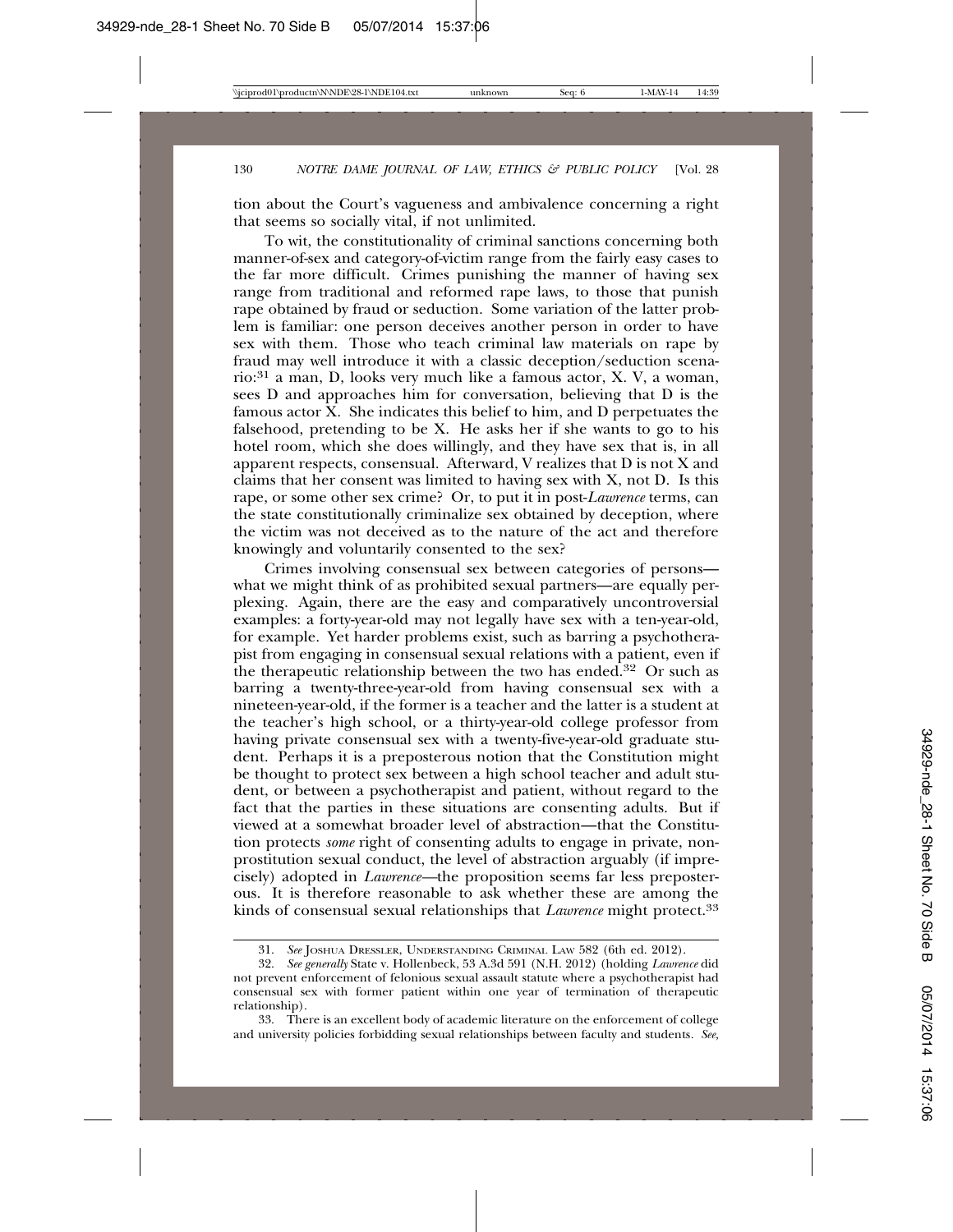Again, much has been said about *Lawrence,* fundamental rights, and the standard of review, and I do not wish in this Article to repeat the excellent dialogue on the case that appears in the existing literature. Nor is it necessary to do so here. Rather, this Article accounts for *Lawrence* in the following ways: (1) although *Lawrence* is a masterful judicial work of mystery, it is fair to conclude that *Lawrence* is (though it need not be) a relatively conservative opinion as to the criminal law of sex generally;<sup>34</sup> (2) nevertheless, to have meaning or importance as a matter of constitutional law, *Lawrence* must protect *something*, and that is a right of *some kind* for adults to engage in private, consensual, nonprostitution sex that does not harm others or an institution that the state may protect;<sup>35</sup> and (3) consequently, *Lawrence* is perhaps less conservative, but still deeply ambiguous and ambivalent, as to the criminal law of private, consensual, non-prostitution adult sex.

With this understanding of *Lawrence*, this Article therefore explores this ambiguity as it relates to, and the extent to which *Lawrence* governs, the criminalization of sexual conduct that cannot plainly be proscribed pursuant to *Lawrence*'s Exclusions Paragraph: private, non-prostitution, consensual sex between adults. In doing so, this Article focuses upon two distinct areas of sex crimes which demonstrate the potential effects of *Lawrence*'s looseness and ambiguity.36 The first involves sex obtained by fraud or seduction, where the adult parties both consented to engaging in sexual activity, implicating the traditional criminal law distinction between fraud in the factum and fraud in the inducement. The second involves criminal laws governing forbidden sexual partners, with special attention given to the highly public matter of secondary school teacherstudent sexual relationships between consenting adults. This Article argues that the loose and ambiguous language in *Lawrence* could have real implications for the criminal law of sex in America in these areas and others, and that the Court should rectify this shortcoming by clari-

36. To be clear, this Article does not oppose legislation criminalizing sex by fraud or sex between teachers and adult students, and certainly does not advocate such conduct. The point of this Article is to argue that, as it is written, *Lawrence* creates the potential for constitutional challenges to a wide range of sex crimes (though lower courts have read *Lawrence* perhaps far more conservatively than it is written). These two particular areas—sex by fraud and sex between teachers and adult students—appropriately highlight the problems created by *Lawrence*'s holding and have not been the subject of much literature in the wake of *Lawrence*, despite the fact that these areas of sex crimes are often highly-publicized and often the subject of reported cases, making them worthy topics for scholarly discussion. Moreover, this Article is focused upon the *criminal* law of consensual sex after *Lawrence*, and does not fully engage the issues of administrative or civil sanctions for consensual sexual conduct, though this Article acknowledges the possibility of (and perhaps, in some cases, preference for) such sanctions, even without criminal ones.

*e.g.,* Paul M. Secunda, Lawrence*'s Quintessential Millian Moment and Its Impact on the Doctrine of Unconstitutional Conditions*, 50 VILL. L. REV. 117 (2005). I will refer to this body of literature more fully in Part III.

<sup>34.</sup> On this, I concur substantially with the reading of *Lawrence* that Carpenter expressed in his early article. *See* Carpenter, *supra* note 11, at 1167.

<sup>35.</sup> It is possible to add an additional limit on the definition of the right, protecting it only when the sex occurs as part of an intimate relationship. *See Lawrence*, 539 U.S. at 567. Calvin Massey has described it this way. *See* Massey, *supra* note 9, at 960–61. But more on this aspect of *Lawrence*, *infra* Part III.D.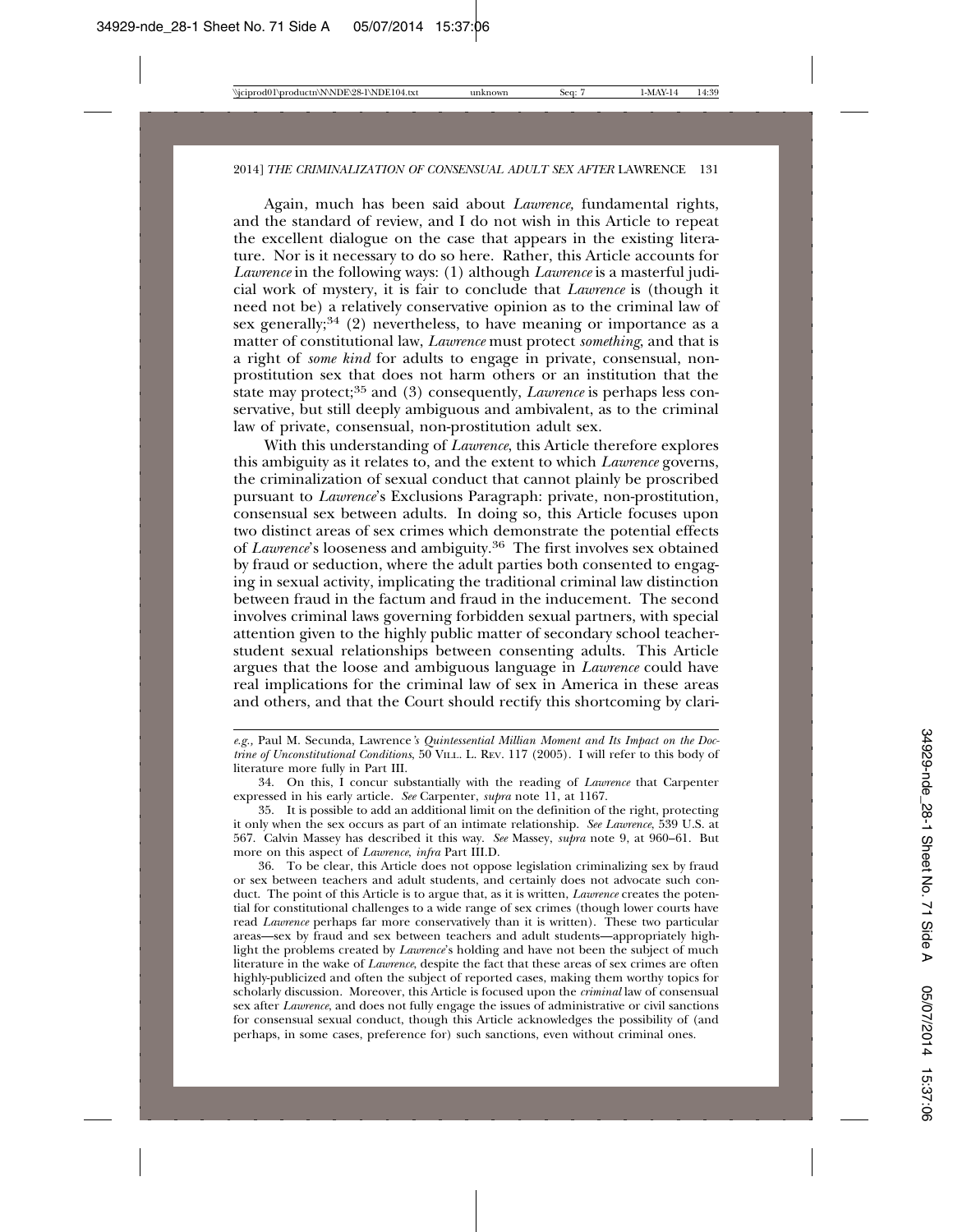fying the scope of the *Lawrence* right and its application in the world of crimes involving private, consensual, and non-prostitution adult sex. But even if *Lawrence* provides little additional constitutional protection for consensual adult sex, *Lawrence*'s real virtue actually lies in the narrative that it stimulates beyond constitutional rights—a political conversation about the over-criminalization and over-prosecution of sex in America.

#### I. THE CRIMINALIZATION OF SEX OBTAINED BY FRAUD OR SEDUCTION

The stories and lies that one will perpetuate to persuade another into sex, range from the ridiculous to the bizarre and the truly detestable.37 But the criminal law must decide when such lies or misrepresentations produce such significant social harms that they warrant moral condemnation by the community. As a California court phrased one such problem when it reviewed a recent case, "[a] man enters the dark bedroom of an unmarried woman after seeing her boyfriend leave late at night and has sexual intercourse with the woman while pretending to be the boyfriend. Has the man committed rape?"<sup>38</sup> No, the court said—or, yes, but only if she is married, because California makes it crime to have sex with a person where the actor deceives the victim into

Jed Rubenfeld has penned a more recent, and provocative, account of the problem created by deceptive sex, and its relation to *Lawrence*. *See* Jed Rubenfeld, *The Riddle of Rape-by-Deception and the Myth of Sexual Autonomy,* 122 YALE L.J. 1372 (2013). Rubenfeld argues that rape law ought to be based on a right of self-possession. His piece has been subjected to strong criticism. *See generally* Tom Dougherty, *No Way Around Consent: A Reply to Rubenfeld on "Rape-by-Deception,"* 123 YALE L.J. ONLINE 321 (2013); Deborah Turkheimer, *Sex Without Consent*, 123 YALE L.J. ONLINE 335 (2013); Patricia J. Falk, *Not Logic, But Experience: Drawing on Lessons from the Real World in Thinking About the Riddle of Rape-by-Fraud*, 123 YALE L.J. ONLINE 353 (2013).

38. People v. Morales, 150 Cal. Rptr. 3d 920, 921–22 (Cal. Ct. App. 2013). Julio Morales was accused of entering Jane Doe's bedroom after her boyfriend left and having sex with her while she was asleep. *Id.* at 923. He was convicted of rape of an unconscious person. *See* CAL. PENAL CODE § 261(a)(4) (West 2008).

A somewhat similar factual scenario arose in Connecticut in 2009. Police officer Jared Rohrig allegedly pretended to be his identical twin brother, Joe, in order to have sex with Joe's girlfriend. During their sexual encounter, the girlfriend realized that Jared was not Joe because Jared did not have the tattoo that Joe had on his backside. *See* Ryan Smith, *Twin Trouble: Ex-Cop Jared Rohrig Pleads Not Guilty to Posing as Brother for Sex, CBS* NEWS (Oct. 12, 2009, 8:18 AM), http://www.cbsnews.com/8301-504083\_162-5372039- 504083.html. He pleaded no contest to unlawful restraint and criminal impersonation; the State dropped the sexual assault charges. *See* Brian McCready, *Ex-Orange cop avoids jail in Milford twin sex Switch case*, NEW HAVEN REGISTER (March 9, 2012, 12:00 AM), http:// www.nhregister.com/general-news/20120309/ex-orange-cop-avoids-jail-in-milford-twinsex-switch-case-document-3.

<sup>37.</sup> *See* Patricia J. Falk, *Rape by Fraud and Rape by Coercion*, 64 BROOK. L. REV. 39 (1998) [hereinafter Falk, *Rape by Fraud*] (compiling cases from several categories of rape by fraud). Falk's piece is extraordinarily comprehensive. This Article does not seek to taxonomize rape by fraud in such a comprehensive way. Rather, it merely offers a synopsis of this category of sex crimes, where there is an issue as to the validity of consent, in order to frame the *Lawrence*-related constitutional problem. Accordingly, although Falk's article covers both rape by fraud *and* rape by coercion, this Article excludes criminal prohibitions involving coercion, because those are clearly subject to the Exclusions Paragraph of *Lawrence*. *See Lawrence*, 539 U.S. at 578. For a truly comprehensive, if somewhat dated, account of these sex crimes, I highly recommend Falk's piece.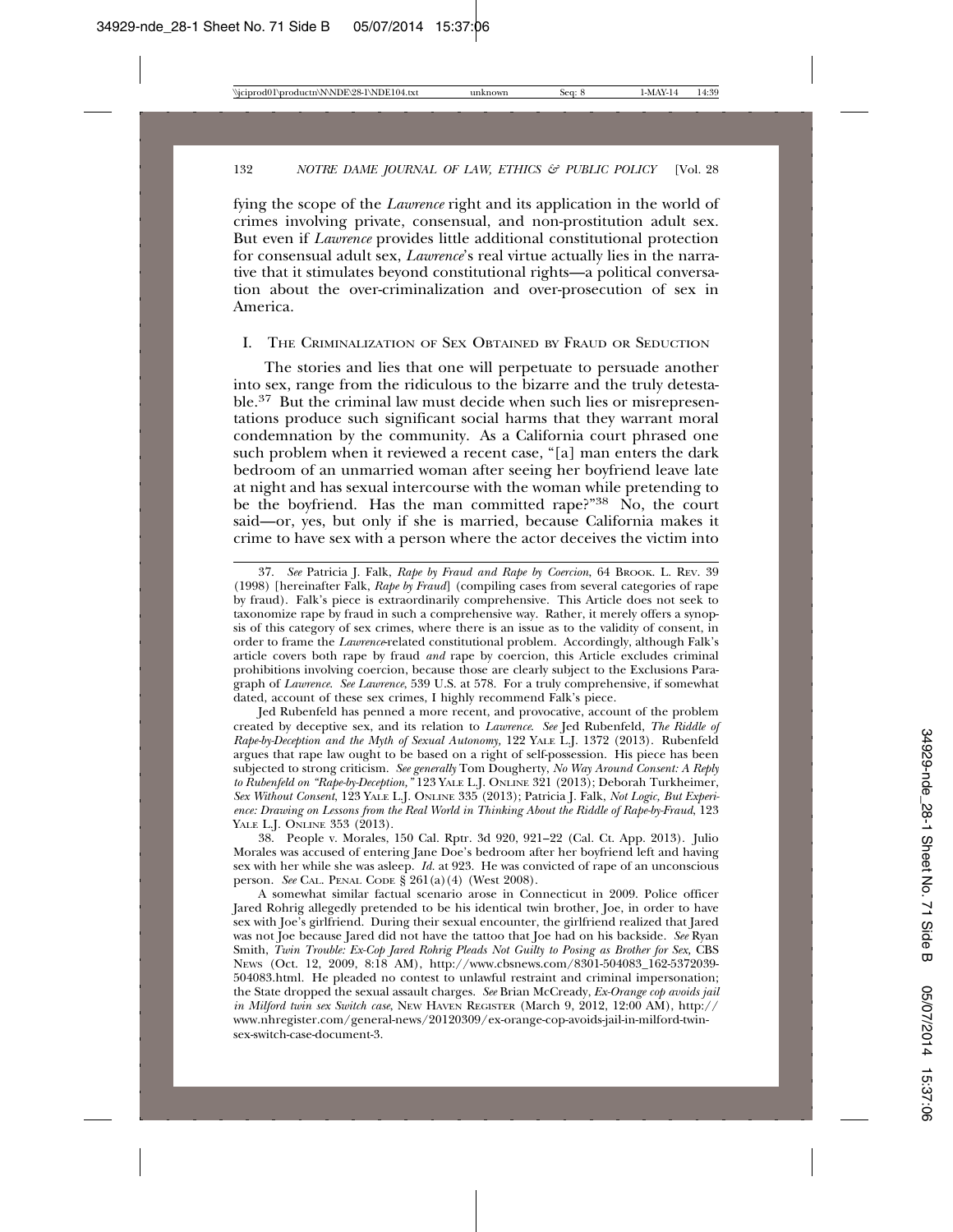believing that the actor is her spouse.<sup>39</sup> In 2010 in Israel, an Arab man, who worked in Jerusalem, had a sexual encounter with an Israeli woman who subsequently learned that he was not Jewish.<sup>40</sup> He had given her a name, "Dudu," that is a common Israeli name, and the woman never asked whether he was Jewish, nor did he tell her that he was Arab.<sup>41</sup> By all objective indications, according to one of the Israeli judges, the sex itself was consensual, but the woman complained afterward, saying she would never have had sex with him had she known he was not Jewish.42 As part of a plea bargain, he was convicted under local law of rape by deception. $43$  May American criminal law punish this conduct?

#### A. *Traditional and Contemporary Approaches*

The traditional rule in the law of rape was, as Joshua Dressler appropriately describes it, that a seducer is not a rapist.<sup>44</sup> The rule was predicated upon the distinction between fraud in the factum and fraud in the inducement.45 Pursuant to one popular description of the doctrine, if the victim was deceived as to the nature of the sex act itself that is, if the deception precluded her from knowing that she was consenting to sex—then the defendant could not escape liability by claiming consent.46 This is fraud in the factum. On the other hand, if the victim knew that she was consenting to sex, and was deceived only as to some fact ancillary to the nature of the act of having sex, then the defendant could fairly claim that the victim consented and he could not be guilty of rape.<sup>47</sup> Fraud in the inducement, then, was akin to what

41. *See* Harriet Sherwood*, Saber Kashour: "My conviction for 'rape by deception' has ruined my life,"* THE GUARDIAN (July 24, 2010), http://www.guardian.co.uk/world/2010/ jul/25/saber-kushour-rape-deception-charge.

42. *See* Adetunji & Sherwood, *supra* note 40*.*

43. *Id.* Subsequently, media reports described a more complicated case in which the victim had complained of a forcible rape that was plea bargained to a reduced charge. *See* Rachel Shabi, *Arab rape-by-deception charge 'was result of a plea bargain,'* THE GUARDIAN (Sept. 8, 2010, 1:09 PM), http://www.guardian.co.uk/world/2010/sep/08/rape-bydeception-plea-israel*.*

44. JOSHUA DRESSLER, UNDERSTANDING CRIMINAL LAW 594 (5th ed. 2009).

45. *Id. See also* WAYNE R. LAFAVE, CRIMINAL LAW § 17.3(c) at 908 (5th ed. 2010) (explaining the distinction in the rape law context); ROLLIN M. PERKINS & RONALD N. BOYCE, CRIMINAL LAW 215 (3d ed. 1982) (stating "consent induced by fraud is as effective as any other consent . . . if the deception related not to the thing done but merely to some collateral matter"); Joel Feinberg, *Victims' Excuses: The Case of Fraudulently Procured Consent*, 96 ETHICS 330, 331 (1986). Rubenfeld is highly critical of the reasoning underlying the distinction. *See* Rubenfeld, *supra* note 37, at 1398–1400.

46. DRESSLER, *supra* note 44, at 594.

47. *Id*.

<sup>39.</sup> *Morales,* 150 Cal. Rptr. 3d at 921–22, 929*.* The court's conclusion was based on the fact that it was unclear whether the jury convicted Morales based on the theory that she was asleep (which would have been a valid theory) or on the theory that she was unconscious as to the nature of the act (which was not valid on these facts). Had the victim been married, Morales could have been convicted under the section of the Penal Code described above. *See* CAL. PENAL CODE § 261(a)(5) (West 2008).

<sup>40.</sup> *See* Joe Adetunji & Harriet Sherwood, *Arab guilty of rape after consensual sex with Jew*, THE GUARDIAN (July 20, 2010), http://www.guardian.co.uk/world/2010/jul/21/ arab-guilty-rape-consensual-sex-jew.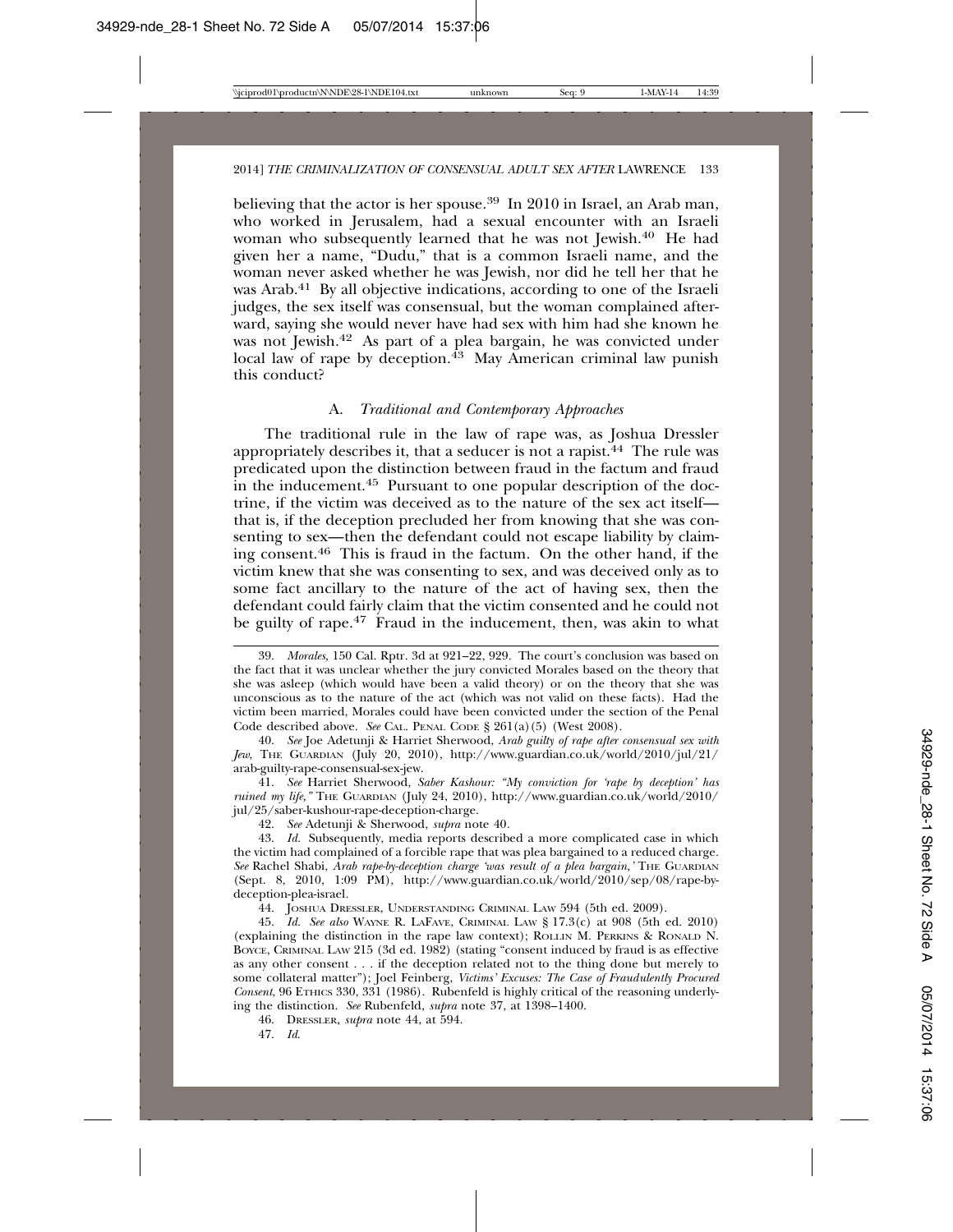has been described by Susan Estrich as simply "old fashioned seduction<sup>"48</sup>

One of the most well-known cases on the factum-inducement distinction was the famed California case of *Boro v. Superior Court*. 49 The defendant Boro telephoned the victim, Ms. R., claiming to have blood test results that suggested she suffered from a deadly disease that resulted from the use of public toilets.<sup>50</sup> Claiming to be "Dr. Stevens," he told her that there were only two ways to treat the disease: one was a painful and expensive surgery, the other was to have sex with a man who could serve as a donor of a serum that would cure the disease.<sup>51</sup> The latter option would cost her only \$4,500, but when he was informed that she could not afford that option either, "Dr. Stevens" told her that \$1,000 would be a sufficient down payment.52 Ms. R. could not afford the surgery, so she agreed to the sexual encounter, and it was carried out in a hotel room with the anonymous donor (Boro).53 Ms. R. said she believed she would die if she did not get the "treatment."54 Boro was charged with rape under California law but the California Supreme Court ruled that this was fraud in the inducement—and therefore not rape—because Ms. R. fully and willingly consented to have sex with the unknown person, even though her reasons for doing so were predicated upon a fraud.55

Particularly in light of the rape reform movement that desired focus on the issue of consent, the factum-inducement distinction seemed troubling. After all, is all fraud in the inducement the same? Should there be a legally cognizable difference between a perpetrator claiming that he is a famous actor, on the one hand, and the perpetrator assuring a woman that he does not have a sexually transmitted disease, where the woman says she will sleep with him but only if he does not have an STD?56 Or, as Dressler and others have asked, would that lead to some absurd results (for example, a man would be guilty of rape if he told his girlfriend that he loved her, thus inducing her to have sex with him, even though he later admits that he never loved her)?<sup>57</sup> In a

49. 163 Cal. App. 3d 1224 (Cal. Ct. App. 1985).

54. *Id*.

55. *Id*. at 1230–31. *Boro* is discussed in *Morales*. *See* People v. Morales, 150 Cal. Rptr. 3d 920, 927 (Cal. Ct. App. 2013). Distinguish the cases in which consent was said to exist based on the factum-inducement dichotomy from those in which there is, for example, therapeutic deception as in *Boro*. A conviction in the latter is improper because the state cannot prove the force required for rape. *See* Don Moran v. People, 25 Mich. 356, 357–58 (1872) (doctor induced fifteen-year-old girl to have sex with him by falsely telling her that her father consented, that he treated all women with sex, and that the alternative was a painful procedure that would probably result in her death).

56. *See* Vivian Berger, *Not So Simple Rape*, 7 CRIM. JUST. ETHICS 69, 76–77 (1988).

57. *See* DRESSLER, *supra* note 44, at 584; *see also* Berger, *supra* note 56, at 76–77 (asking whether a false "I love you" constitutes a material misrepresentation warranting liability for rape by fraud).

<sup>48.</sup> Susan Estrich, *Rape*, 95 YALE L.J. 1087, 1120 (1986).

<sup>50.</sup> *Id*. at 1226.

<sup>51.</sup> *Id*.

<sup>52.</sup> *Id*.

<sup>53.</sup> *Id*. at 1227.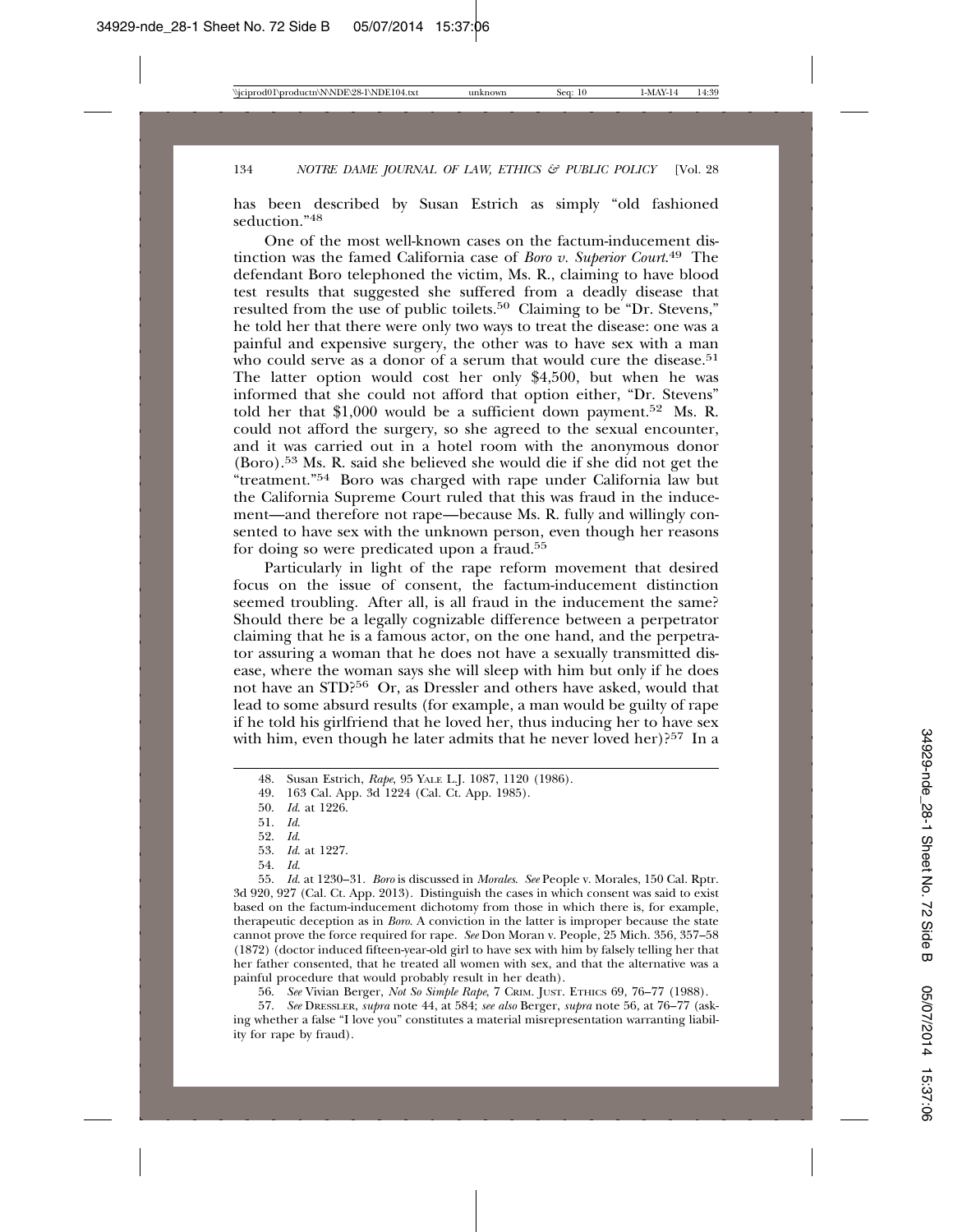comprehensive study of rape by deception and coercion, Patricia Falk described the factum-inducement dichotomy as "problematic" because it relies upon a formal legal distinction that fails to "critically examin $[e]$ the types of fraudulent inducements that impugn the voluntariness of consent."58 Perhaps the criminal law's task, then, is to articulate some meaningful distinctions among the types of fraud in the inducement, imposing criminal sanctions upon frauds that work particular kinds of personal and social harms.

Some scholars like Susan Estrich began asking for a criminal law that sought to punish all sex obtained by deception.<sup>59</sup> As Estrich popularly framed the question, why is it that we make it a crime to obtain someone's property through fraud or deception, but we do not do the same when the fraud or deception is used to obtain sex?<sup>60</sup> She compares the then-extant rape law to the law of false pretenses and theft by deception, and ultimately concludes that loss of bodily integrity is a "different and greater injury than loss of money."61 Estrich does not claim that sex by fraud or deception ought to be treated and punished the same as traditional forcible rape, but she plainly wishes it to be criminalized.62 The factum-inducement distinction is inadequate.

Others, though, questioned criminalizing this kind of fraud broadly. Vivian Berger responded to Estrich's paper, suggesting that many men who engage in such deceptions are despicable characters, but ought not to be called rapists. $6^{\circ}$  Unlike Estrich, who considers fraudulent sex and extortionate sex together, Berger separates the two and considers sex by extortion far more culpable.<sup>64</sup> Berger says she has "minimal sympathy for the idea that the law should protect, via criminal sanctions, the cheated expectations of women who sought to sleep their way to the top but discovered, too late, that they were dealing with swindlers."65 Similarly, Donald Dripps—advancing the idea of a sexual expropriation offense that would capture certain conduct less serious than rape in which pressure short of violence or violent threats is exerted to obtain  $sex^{66}$ —conceded the strength of Estrich's argument, but was also careful to distinguish extortionate sex from fraudulently obtained sex.67 Moreover, he wrote, in light of the complexity of sexual relationships and the difficulty of determining the causal relationship between sex and a particular deceit, proposals to criminally punish fraudulently obtained sex could result in the "sweeping criminalization of sex."68 Dripps preferred instead to focus the sexual expropriation

66. *See* Donald A. Dripps, *Beyond Rape: An Essay on the Difference Between the Presence of Force and the Absence of Consent*, 92 COLUM. L. REV. 1780, 1799–1800 (1992).

67. *Id.* at 1802.

<sup>58.</sup> *See* Falk, *Rape by Fraud*, *supra* note 37, at 49–50.

<sup>59.</sup> *See* Estrich, *supra* note 48, at 1115–21.

<sup>60.</sup> *Id.* at 1119–21.

<sup>61.</sup> *Id.* at 1121.

<sup>62.</sup> *Id.* at 1120–21.

<sup>63.</sup> *See* Berger, *supra* note 56, at 76–77.

<sup>64.</sup> *Id.* at 77.

<sup>65.</sup> *Id.* at 76.

<sup>68.</sup> *Id.* at 1802–03.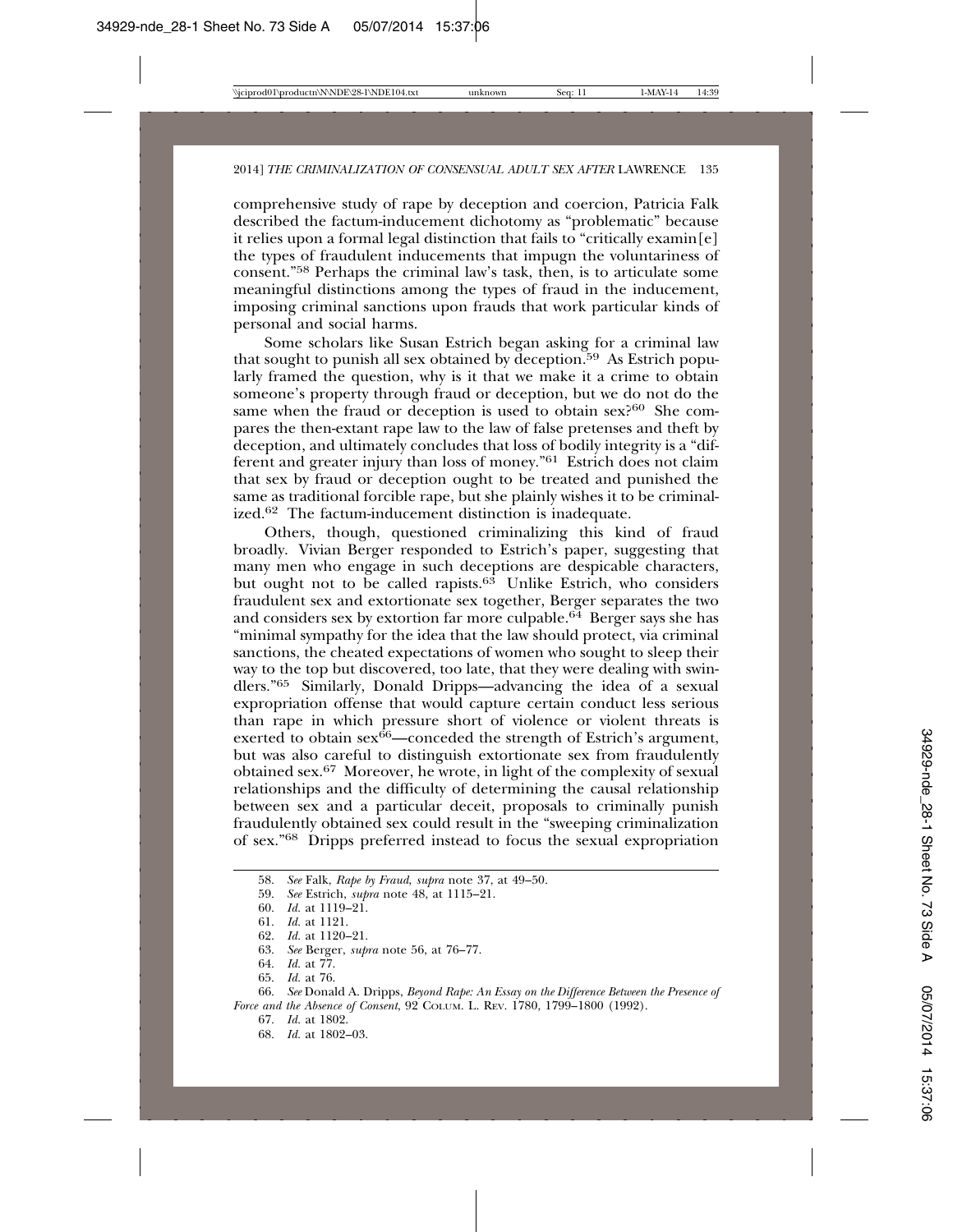offense on the issue of consent and the disregard of words in intimate affairs, concluding that such conduct implicates interests in sexual autonomy though not in freedom from violence.<sup>69</sup>

In modern criminal law, many states have taken seriously this scholarly debate and have adopted the notion that not all fraud in the inducement is the same and that at least some forms of deception should vitiate consent, even if the victim knew she was consenting to sex.

Shortly after *Boro,* for example, California changed its rape law and added a new provision, which now makes it a crime to induce a person to engage in certain sex acts where the victim's consent is procured by false or fraudulent representation that "the sexual penetration served a professional purpose when it served no professional purpose."70 Other states have also adopted sex-by-deception prohibitions that appear to abolish the factum-inducement distinction, some more punitive than others. In Tennessee, for example, sexual battery is a Class E felony and includes sexual penetration where the penetration is "accomplished by fraud."71 This is perhaps the broadest of all state criminal proscriptions of sex by deception. In *State v. Tizard*, the Tennessee Court of Criminal Appeals expressly rejected the argument that fraud only in the inducement would bar conviction under the statute.72 That court held that Tennessee law gave "fraud" its broadest meaning and that consent induced by deception is ineffective.73 Alabama also makes it the crime of sexual misconduct for a male to engage in sexual conduct with a female where consent "was obtained by the use of any fraud or artifice."74 And Montana, for purposes of its sex crime provisions, provides that a victim is incapable of consent due to "deception, coercion, or surprise."75 Beyond this broader category, many states have made sex by deception a crime in specific instances, making it a crime to deceive a person into believing that the perpetrator is the victim's spouse, or into believing that the person is a physician or other person authorized to perform a medical procedure or any other professional service.<sup>76</sup>

75. MONT. CODE ANN. § 45-5-501(1)(a)(ii)(C) (2011).

76. *See, e.g.,* CAL. PENAL CODE § 261(a)(D) (West 1872); COLO. REV. STAT. ANN. §§ 18-3-402(1)(c) (West 2001), (g); COLO. REV. STAT. ANN. §§ 18-3-405.5 (1)(a)(II), 2(a)(II) (West 2001); CONN. GEN. STAT. §§ 53a-71(a)(6), (7) (West 2012 & Supp. 2012); KAN. STAT. ANN.  $21-5503(a)(4)$  (West 2010 & Supp. 2011). For a fuller discussion, see

<sup>69.</sup> *Id.* at 1803. Dripps writes that, "[t]he gist of the new offense, then, would be to punish any one who purposely or knowingly engages in a sexual act with another person, knowing that the other person has expressed a refusal to engage in that act." *Id.* at 1804.

<sup>70.</sup> *See* CAL. PENAL CODE § 261(a)(4)(D) (West 2013).

<sup>71.</sup> *See* TENN. CODE ANN. § 39-13-503(a)(3) (2010).

<sup>72. 897</sup> S.W.2d 732 (Tenn. Crim. App. 1994). There, a physician who had been treating a seventeen-year-old boy masturbated the boy, claiming that he was obtaining a semen sample to test white blood cells. *Id.* at 735–37. The physician argued that the victim was at all times aware that he was being masturbated and that he never objected; in fact, the victim continued receiving treatment and steroid injections from the physician, even after the initial masturbation. *Id.* at 740–41.

<sup>73.</sup> *Id.* at 741.

<sup>74.</sup> *See* ALA. CODE § 13A-6-65(a)(1) (1975).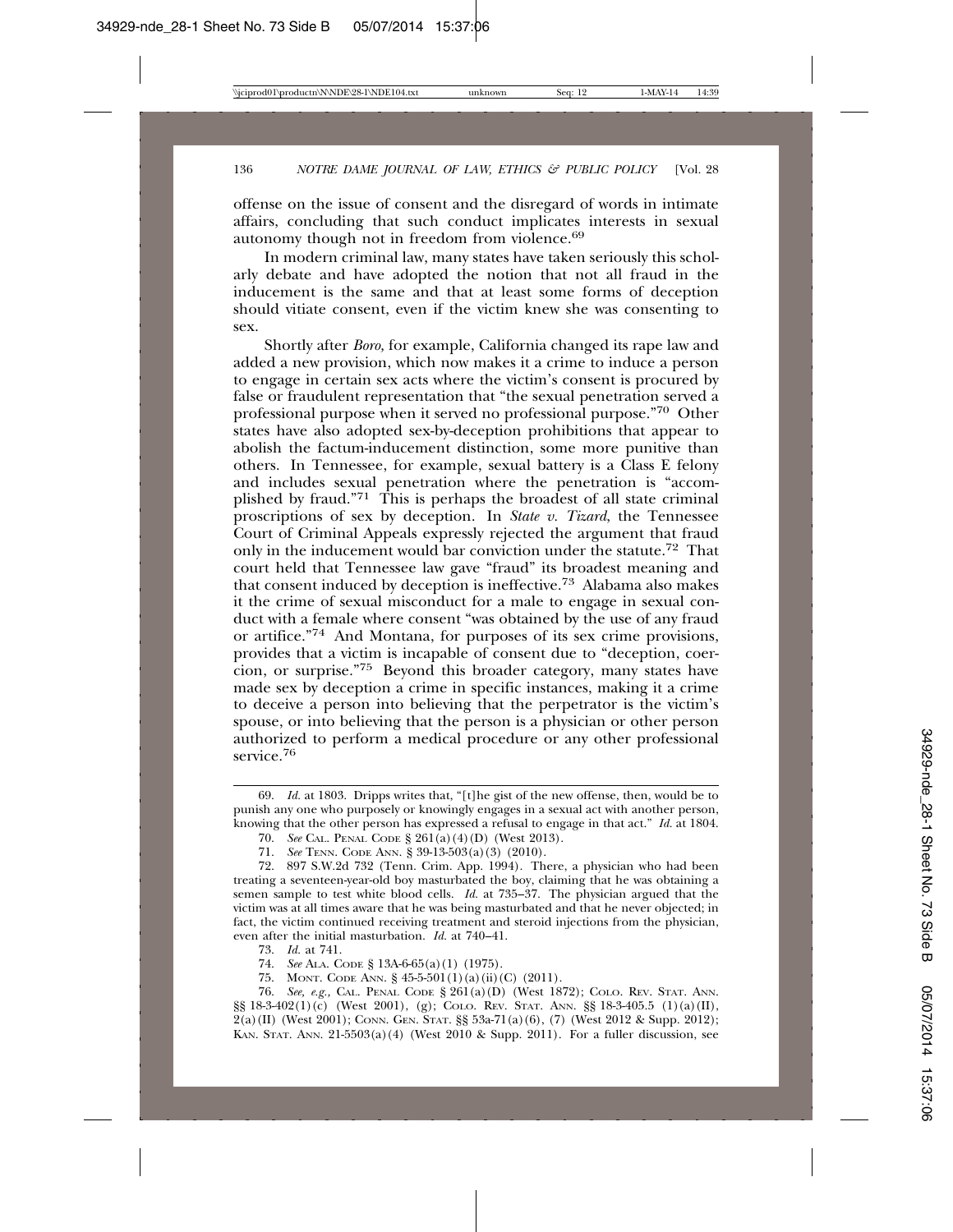#### B. *Special Problems: Misrepresented Identity and Seduction*

Not all states have gone so far as to make all fraudulently obtained sex a crime, continuing instead to recognize the traditional factuminducement distinction. But that distinction is especially confounding in the mistaken identity cases. Does misrepresentation about being a famous actor or athlete work the same harms as misrepresentation about being a husband or fiance?

In this sense, consider a different formulation of the factuminducement distinction. As one court has stated it, in the case of a man convicted of rape under military law after having intercourse with a sleeping woman who had recently had intercourse with another man,

Clearly, fraud in the inducement includes such general knavery as: "No, I'm not married"; "Of course I'll respect you in the morning"; "we'll get married as soon as . . ."; "I'll pay you dollars"; and so on. Whatever else such tactics amount to, they are not rape.

The question is—what is fraud in the *factum* in the context of consensual intercourse? The better view is that the "*factum*" involves both the nature of the act and some knowledge of the identity of the participant. Thus in the "doctor" cases, consent would not be present unless the patient realized that the "procedure" being employed was not medical, but sexual . . . . [W]e take it that even the most uninhibited people ordinarily make some assessment of a potential sex partner . . . before consenting to sexual intercourse. Thus, consent to the act is based on the identity of the prospective partner.77

Notice how this formulation may well differ from the one described previously. Using the previous formulation, the person who pretends to be a famous actor, athlete, or musician, or who feigns employment as a talent scout<sup>78</sup> or casting agent or famed fashion photographer,79 would be committing only fraud in the inducement, so long as the person from whom he obtained sex knew that she was consenting to sex. But using this latter formulation—if "factum" is predicated upon either a belief that the act is something other than sex *or* a belief that the actor is not who he says he is—the same person would arguably be committing fraud in the factum, because he is deceiving the victim as to his identity. Consent, on this view, would be ineffective even if the victim knew she was consenting to sex because her consent

79. *See* Falk, *Rape by Fraud*, *supra* note 37, at 69 (describing unpublished case of Oscar Kendall, who impersonated a famous fashion photographer in order to induce women into locations where he could have sex with them).

Russell L. Christopher & Kathryn H. Christopher, *Adult Impersonation: Rape by Fraud as a Defense to Statutory Rape*, 101 NW. U. L. REV. 75 (2007).

<sup>77.</sup> United States v. Booker, 25 M.J. 114, 116 (C.M.A. 1987). The court found that Booker's conduct was fraud in the factum. *Id.*

<sup>78.</sup> *See, e.g.,* United States v. Condolon, 600 F.2d 7 (4th Cir. 1979) (defendant convicted of wire fraud after creating scheme to have sex with women whom he said he would assist in finding acting and modeling work).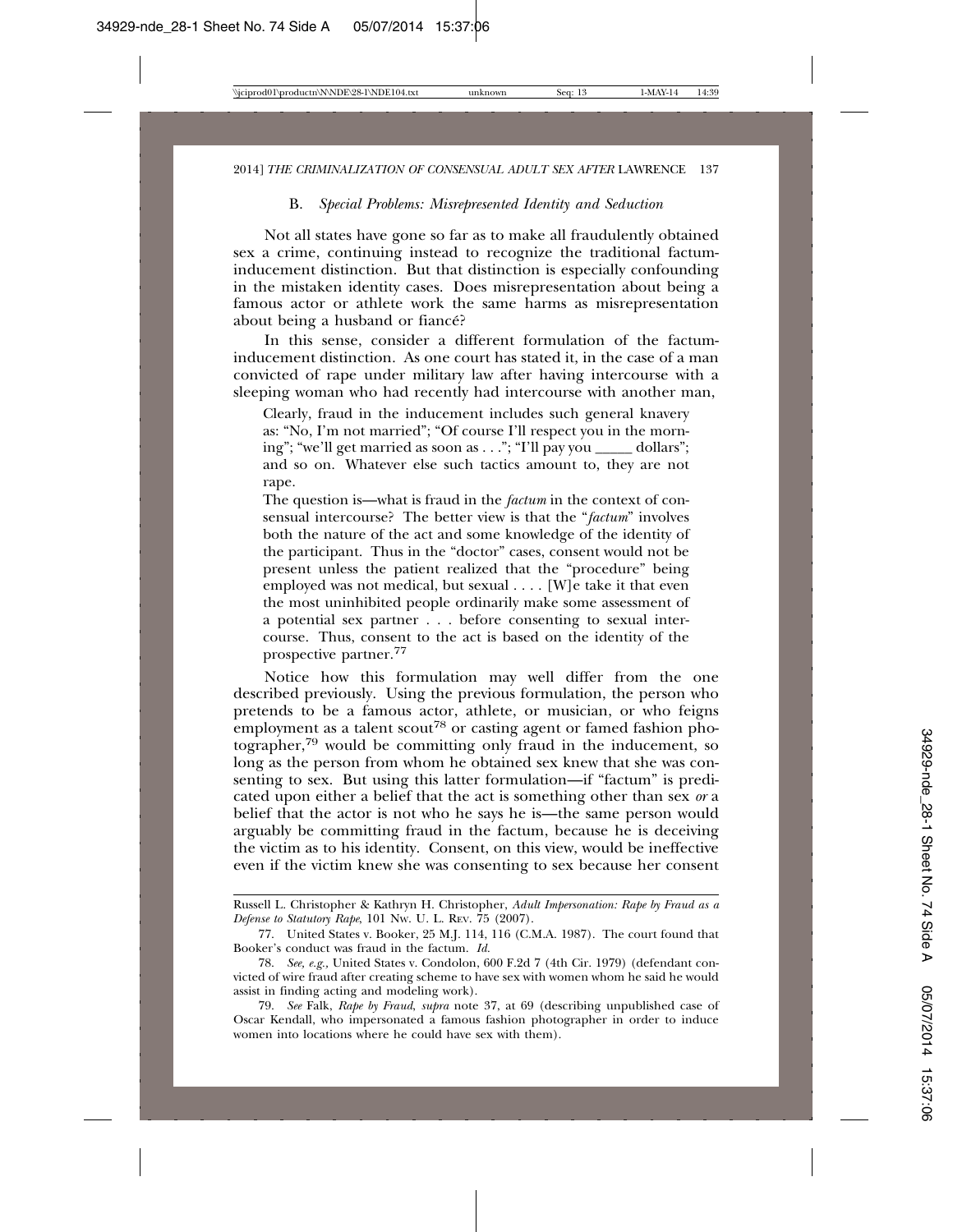would be based on the man's assumed identity and, we can say, she would not have consented but for that assumption.

The Massachusetts Supreme Judicial Court in *Suliveres v. Commonwealth* continued to recognize the traditional factum-inducement distinction where the defendant had sex with a woman by impersonating his brother, the woman's boyfriend.<sup>80</sup> The room was dark and the woman assumed that the man was her boyfriend.<sup>81</sup> The two then had sex.82 The court said this was fraud in the inducement and prohibited defendant's prosecution for rape, recognizing that "[f]raudulently obtaining consent to sexual intercourse does not constitute rape as defined in our statute."83 Contrast this with the same court's decision in *Commonwealth v. Caracciola*. 84 There, the victim entered Caracciola's car after he instructed her to get off of the street where she was walking.<sup>85</sup> She noticed that he was wearing a firearm.<sup>86</sup> He made statements implying that he was a police officer, such as when he said that if the victim did not to stop crying, he would "lock [her] up for more things than [he] was planning on."87 After stopping in a nearby school parking lot, the defendant began touching the victim's legs.<sup>88</sup> When she said that she was afraid and that the police frequented the area, the defendant assured her that he was a police officer.89 She had sexual intercourse with him, fearing that she would be arrested if she did not.90 Caracciola claimed this was not rape in Massachusetts because the sex was merely induced by fraud, his lie that he was a police officer, which presumably simply made the woman feel more comfortable about having sex with him.91 The court disagreed. Caracciola's conduct and threats about incarcerating the victim, combined with his misrepresentations about being a police officer, were sufficient to constitute constructive force, which was sufficient to satisfy the Commonwealth's rape statute.92 These cases illustrate the more traditional approach in which fraud will not substitute for force, but where force is actually or constructively present, a rape conviction would be appropriate.

Even more problematic are the mistaken identity cases that result in *adulterous* sex—where the perpetrator fraudulently leads the victim to believe that he is the victim's spouse. Courts have substantially disagreed as to whether this is rape.<sup>93</sup> One approach suggests that, regard-

- 84. 569 N.E.2d 774 (Mass. 1991).
- 85. *Id.* at 775.
- 86. *Id.*
- 87. *Id.*
- 88. *Id.*
- 89. *Id.* 90. *Id.*
- 
- 91. *Id.* at 777. 92. *Id.* at 778.
- 
- 93. *See* Falk, *Rape by Fraud*, *supra* note 37, at 66.

<sup>80. 865</sup> N.E.2d 1086 (Mass. 2007).

<sup>81.</sup> *Id.* at 1088.

<sup>82.</sup> *Id.* The victim said she was "not fully awake" at the time of the penetration. *Id.* 83. *Id.* at 1091.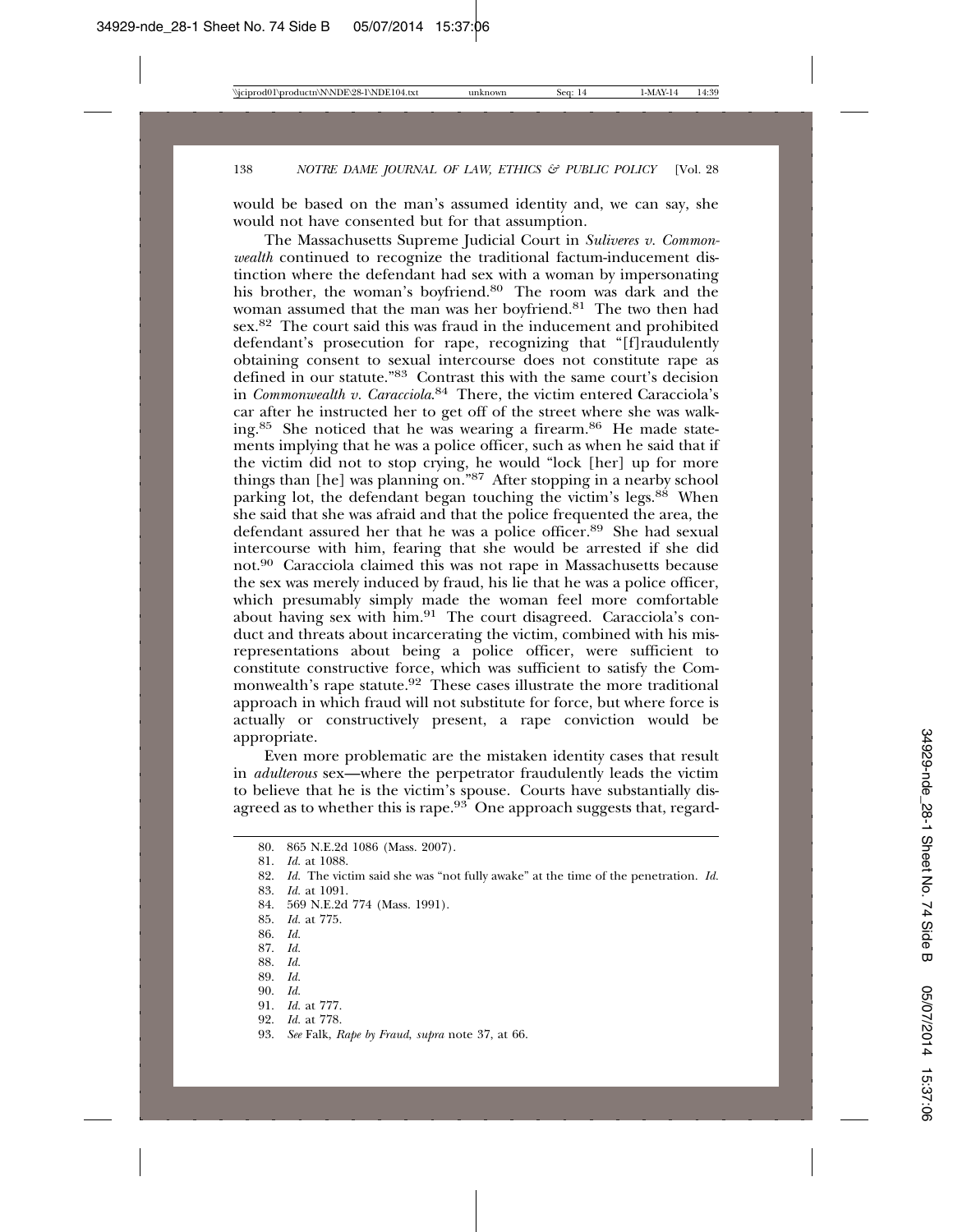less of the nature of the misrepresentation and the nature of the resulting sex, the sex is nonetheless consensual, and thus fraudulently pretending to be the victim's spouse is merely fraud in the inducement.<sup>94</sup> Other courts, however, suggest that this amounts to rape—as fraud in the factum—because the consent given is to the act of marital sex, not to adulterous sex, and the resulting adulterous sex is more harmful.<sup>95</sup> This latter view is consistent with the latter formulation of the factum-inducement distinction mentioned above: even though the victim knew she was consenting to sex, the perpetrator is still guilty of rape because he worked a deception as to the nature of the act, but *that* deception is based upon her mistake as to his identity. Consequently, the mistaken identity cases depend not simply upon whether the jurisdiction recognizes the factum-inducement distinction, but also upon which variation or understanding of that distinction applies.

Finally, a small group of states today have statutes that separately criminalize seduction. At one point, gender-specific seduction crimes were pervasive in the United  $S_{\rm t}^{\rm t}$  at common law, seduction was merely a tort.<sup>97</sup> Yet by the early twentieth century (prior to the admission of Alaska and Hawaii) thirty-seven states had enacted criminal seduction statutes.<sup>98</sup> One of the early seduction laws was actually a forerunner of the current teacher-student sex bans: Ohio in 1886 enacted a law that prevented a man over age twenty-one who was a superintendent, tutor, or teacher from having sexual intercourse with any female under his instruction, even where the sex was consensual.<sup>99</sup> The law "conclusively presumed that the tutor was a vile seducer, the pupil an innocent victim."100 By the early twentieth century, in most seduction jurisdictions the law had evolved and seduction required a false or pretended promise of marriage.<sup>101</sup> In other states, seduction typically barred the seduction and debauchery of a woman of chaste or virtuous character.102 Notably, though, these statutes were "broad enough to

96. *See* H.W. Humble, *Seduction As a Crime*, 21 COLUM. L. REV. 144 (1921).

99. *See* FRIEDMAN, *supra* note 1, at 219.

102. *Id.* at 146–47.

<sup>94.</sup> *See, e.g.,* Lewis v. State, 30 Ala. 54 (1857) (holding no rape occurred where slave entered bed of a white woman and had sex with her, as she thought Lewis was her husband). *See also* LAFAVE, *supra* note 45, at 908 (explaining various approaches).

<sup>95.</sup> *See* Regina v. Dee, 15 Cox C.C. 579 (1884). *See also* Ann Coughlin, *Sex and Guilt*, 84 VA. L. REV. 1 (1998) (arguing that fraud should negate consent where victim believed she was having sex with husband). *Cf.* Feinberg, *supra* note 45, at 345 (explaining that misrepresentation that induces adulterous sex results in more serious harm than other types of misrepresentations of identity, the difference between "suffering an evil and missing a good"). *See also* Rubenfeld, *supra* note 37, at 1397 (describing impersonation of a woman's husband as one of only two generally-recognized exceptions to the general rule that deception is not rape).

<sup>97.</sup> *Id.* at 154. *See also* Brian Donovan, *Gender Inequality and Criminal Seduction: Prosecuting Sexual Coercion in the Early-Twentieth Century,* 30 LAW & SOC. INQUIRY 61, 65–66 (2005) (stating that seduction existed as a tort since the colonial era); Lea Vandervelde, *The Legal Ways of Seduction*, 48 STAN. L. REV. 817, 867 (1996) (discussion of seduction in tort); Larsen, *supra* note 1, at 379 (discussion of history of seduction in tort).

<sup>98.</sup> Humble, *supra* note 96, at 144.

<sup>100.</sup> *Id.*

<sup>101.</sup> Humble, *supra* note 96, at 145–50.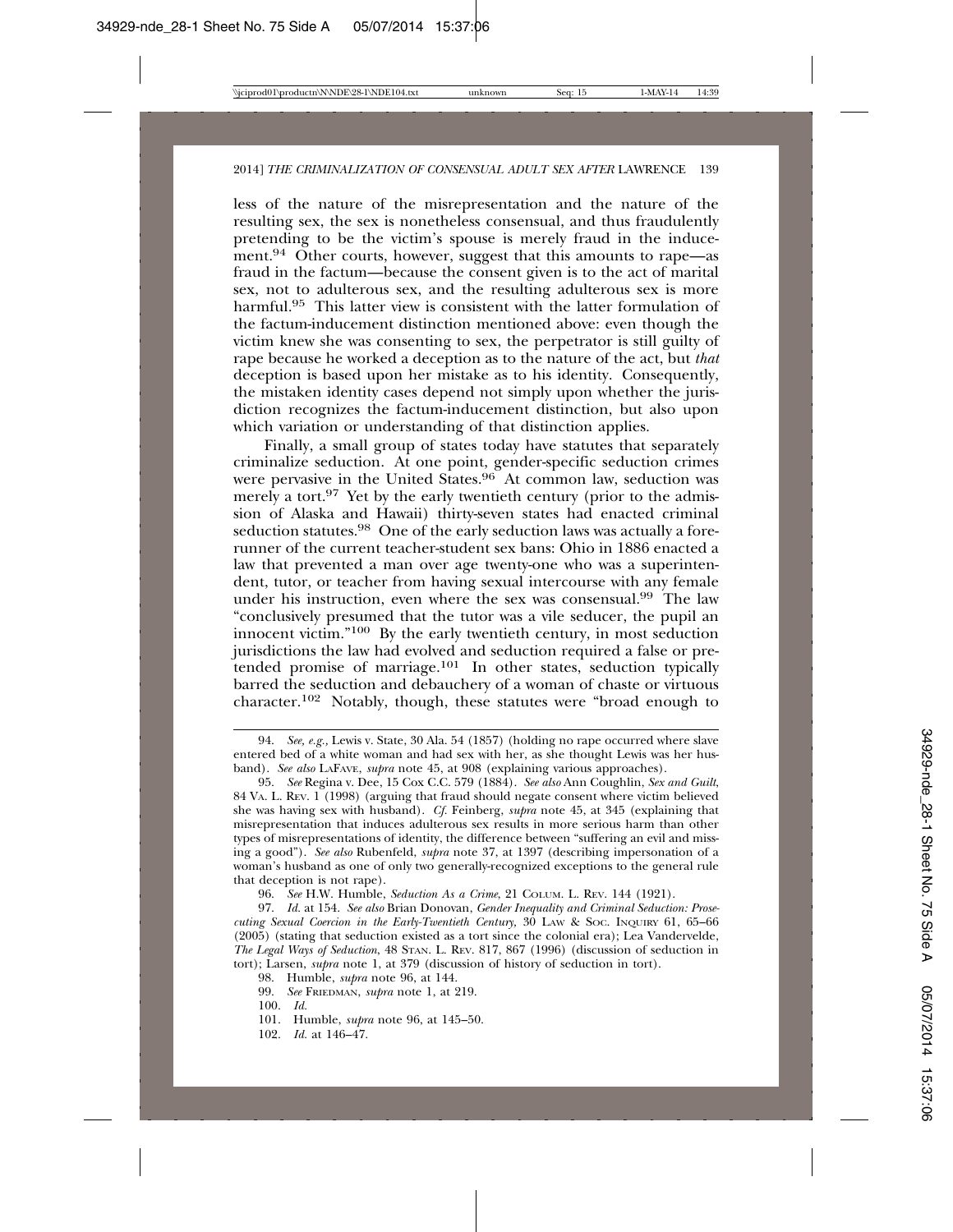cover practically every case of intercourse with consent,"103 as seduction was understood to encompass "the use of arts, persuasions, or wiles to overcome the resistance of the female who is not disposed, of her volition, to step aside from the path of virtue. . . . Any seductive arts or promises, where the female involuntarily or reluctantly yields thereto, are sufficient.'"104

Interestingly, then, conduct that might well exculpate a man from the crime of rape because it is merely fraud in the inducement could actually subject him to criminal liability pursuant to a seduction statute, if the woman fit the statutory character requirement. This may seem inconsistent with the idea that a person should be free of criminal responsibility where the woman knowingly consents to sexual intercourse, which is the defining element of fraud in the inducement doctrine. But seduction laws were predicated upon a different concern: that a chaste or virtuous woman would not have consented to the sex, but for the enticements of the seducer.<sup>105</sup> Not unlike rape law, as well as criminal prohibitions on adultery, the preservation of female virtue, it turns out, has been identified as the core concern of seduction legislation.106 The ruination of a female was taken so seriously that not only was it the object of criminal legislation, it also gave rise to what Lawrence Friedman has described as the "unwritten law" that justified the use of force or violence (often deadly) by a man in defense of his wife's, daughter's, mother's, or sister's personal honor.107 Still, others have suggested that, despite the modern view of criminal seduction as a product of a paternalistic and sexually repressive bygone era, those laws were actually important tools for combating sexual violence and coercion and "acted as an instrument of social justice for vulnerable working-class and immigrant women."108

Later in the twentieth century, many states abandoned their seduction laws as part of a growing trend of "anti-heart-balm" statutes designed to account for more active female sexuality.109 Still, today, a few seduction statutes remain notable. In Mississippi, it is seduction (punishable by up to five years) to obtain carnal knowledge of any woman of previous chaste character by virtue of a feigned or pretended marriage or a false promise to marry.<sup>110</sup> Oklahoma has a similar seduction statute that makes it a crime to have sex with a woman under false promise to marry.111 Michigan has the broadest seduction prohibition that does not require a false promise of marriage: it is a felony punishable by up to five years for a man simply to seduce and debauch an unmarried woman.112

105. *See* FRIEDMAN, *supra* note 1, at 218–20.

110. MISS. CODE § 97-29-55.

112. MICH. COMP. LAWS § 750.532.

<sup>103.</sup> *Id*. at 146.

<sup>104.</sup> *Id.* (quoting State v. O'Hare, 36 Wash. 516, 518 (1904)).

<sup>106.</sup> *Id.*

<sup>107.</sup> *Id.* at 221–22.

<sup>108.</sup> Donovan, *supra* note 97, at 83.

<sup>109.</sup> *See id.* at 82; Larsen, *supra* note 1, at 393-97.

<sup>111. 21</sup> OKLA. STAT. ANN. tit. 21, § 1120 (West 2002).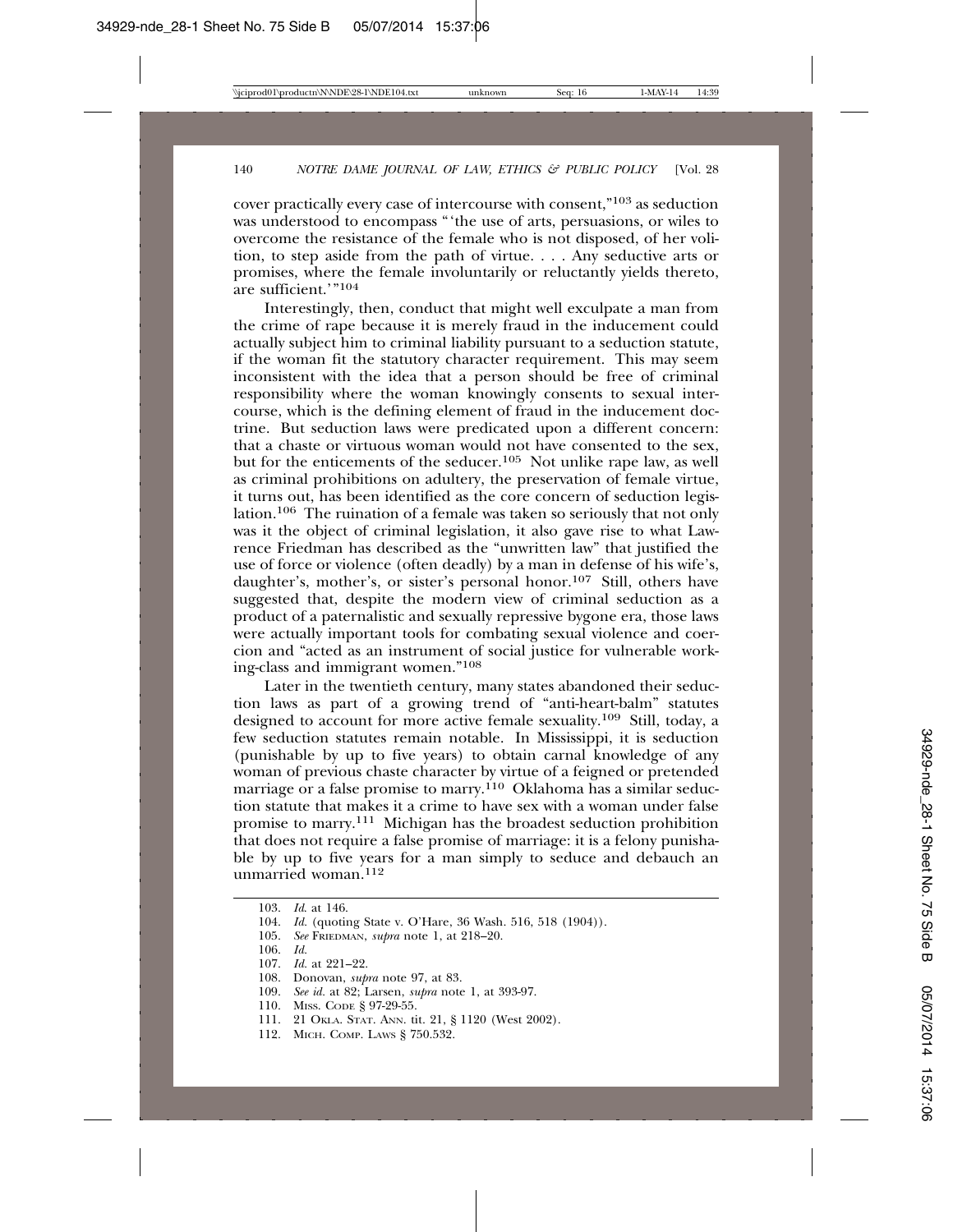Most states, then, punish some form of fraudulent sex or sex by inducement or enticement. The traditional factum-inducement distinction has broken down, both in the law of rape and in the law of other sex crimes. What we see in modern criminal law, then, is a realization of Falk's observation that the question is not whether to criminalize sex by deception, but rather what *kinds* of deception will suffice for criminal liability.113 And yet in some jurisdictions, most any deception will suffice. This trend is evidence of an American criminal law in which the pendulum has swung toward making non-consent the essential defining element of modern rape, where some categories of fraud that do not deceive as to the nature of the act may be said to vitiate what would otherwise be consent in fact to sex.

#### C. Lawrence *and the Sex by Fraud or Seduction Crimes*

If *Lawrence* protects a right to engage in private, consensual, adult sexual activity, then, the argument might run, *Lawrence* could possibly provide a *very* narrow avenue of protection for a defendant accused of a seduction or sexual deception crime where the sex was *in fact* consensual. Although the case law does not appear to address any situations post-*Lawrence* in which a defendant has been accused of a seduction or sex-by-deception crime and has made such an argument relying on *Lawrence*, there remains a tiny category of prosecutions in which such an argument would at least be plausible, but it would almost certainly have to involve a seduction statute like the one in Michigan—a rare statute that is seldom enforced. Rape by fraud likely contains a sufficient element of exploitation (and in some cases, much more than this) to at least justify state regulation in the abstract and would fall outside of *Lawrence*'s protection.

The problem, for a criminal defendant, is this: if the state defines consent as being vitiated by fraud (even where fraud was in the inducement), then the sex is by definition nonconsensual and is thus outside the zone of *Lawrence*'s protection. If the state retains a factum-inducement distinction and the fraud is merely in the inducement, then state criminal law cannot reach the defendant in the first place and the protection of *Lawrence* is unnecessary. Consequently, in the former situation, the defendant would have to argue that *Lawrence* constitutionalizes the factum-inducement distinction and forbids state law from defining something as nonconsensual where the common law would not have vitiated consent. This is likely asking far too much of the Court and of *Lawrence*. Of the crimes implicated in this Part, then, the best candidates for attack pursuant to *Lawrence* are the seduction crimes, where applied to seductive sex between adults.

Of course, rape obviously falls outside of any constitutional protection. But for a challenger, the relevant question is which understanding of rape we mean when we say this. Is it possible, one might ask, that

<sup>113.</sup> *See* Falk, *Rape by Fraud*, *supra* note 37, at 167. *See also* Falk, *Not Logic, But Experience, supra* note 37, at 368–69 (observing that criminal laws applicable to fraudulent sex have been evolving as more real world examples shed light on the harms done).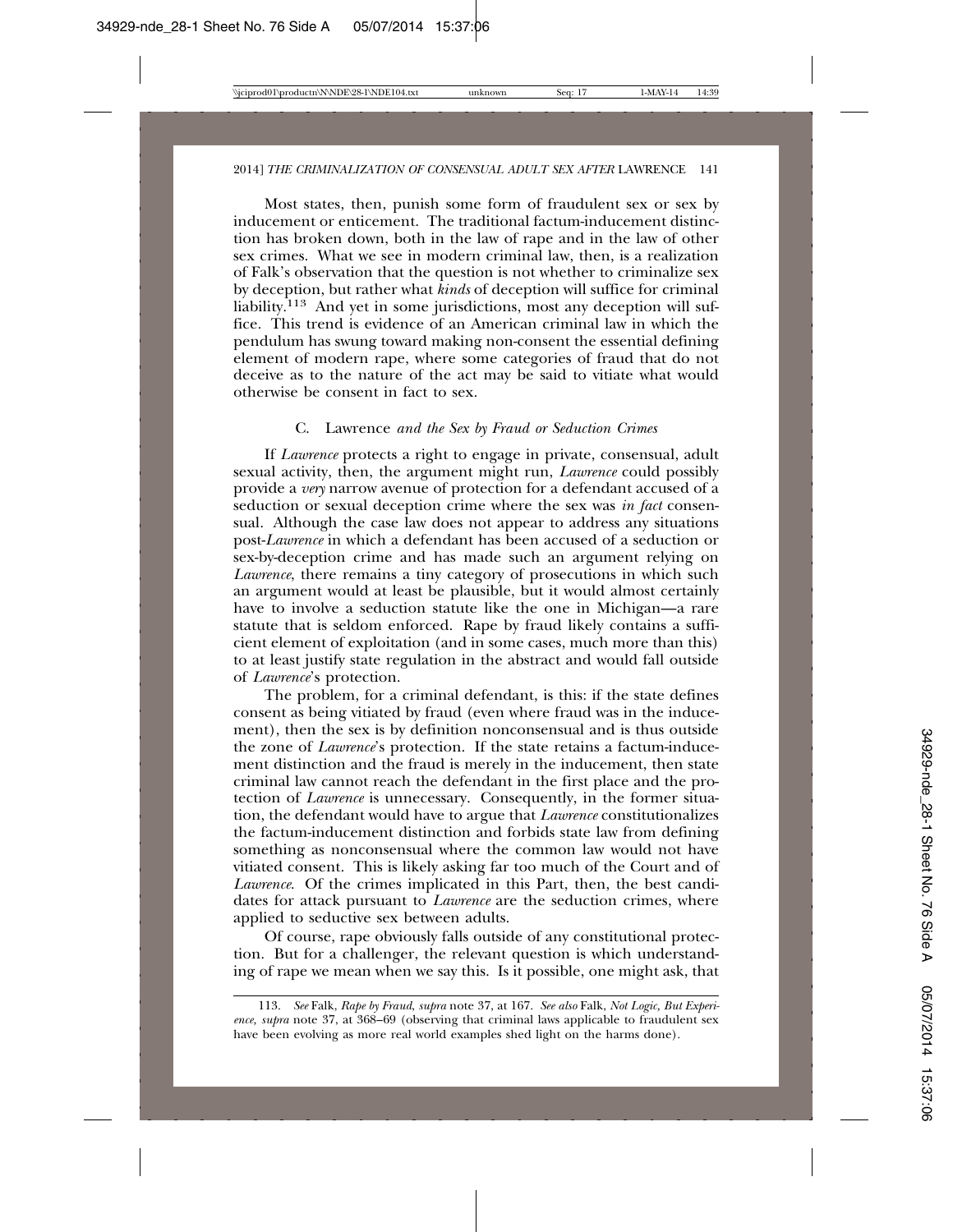Justice Kennedy was sufficiently aware of the factum-inducement distinction in rape law that his opinion sought to ensure constitutional protection for that distinction, or that he did so unwittingly? The predicate to the right recognized in *Lawrence*, as Cass Sunstein has observed, is consent.114 If *Lawrence* functions only pursuant to the traditional factum-inducement distinction, then situations where fraud in the factum exists would be unprotected by *Lawrence* because fraud in the factum vitiates the consent given. But because fraud in the inducement does not vitiate consent, then it could be argued that sex obtained by fraud in the inducement is at least presumptively protected under the umbrella of *Lawrence*, even if state law does not follow that legal distinction. That would need to be a very large umbrella, however, because it assumes that the Court meant to constitutionalize the factum-inducement distinction—and there is virtually no evidence from *Lawrence* that this is the case. Indeed, *Lawrence* says "coerc[ion]" and "injur[y]" explicitly, though it does not mention fraud or deception.<sup>115</sup> Perhaps this was meant to be Justice Kennedy's way of simply reinforcing the obvious point that rape would not be included in any constitutional protections, and that "coercion" only means sex obtained by force or threat. But if coercion is understood to mean sex obtained by fraud or deception—a fair understanding116—then it is fair to conclude that *all* fraudulent sex falls outside of *Lawrence*'s small universe of protection. Sexual deception as coercion makes sense, especially if we adopt a deeper, and broader, understanding of harm. Coercion involving a threat places the victim in a position where she cannot reasonably will a choice to refuse consent. With sexual deception, she can still choose not to have sex, but the decision to do so is not made on the basis of accurate information, and the deceiver is culpable for the misinformation. Consequently, the consent given may fairly be said to be unknowing, even unintelligent. In this sense, the victim of the fraud is deprived of her autonomy and bodily integrity, just as a person who engaged in sex via force or threat. As Jane Larsen has written, "deception into sex is not as physically injurious as rape by force; yet like a rape, sexual fraud falls on the wrong side of the consent line."117

So if (as is likely) *Lawrence* does not constitutionalize the factuminducement distinction, political actors therefore retain the latitude to define what conduct vitiates consent. In Tennessee criminal law, for example, all fraud negates consent.<sup>118</sup> Tennessee could not enforce such a rule if *Lawrence* constitutionalized the factum-inducement dichotomy. And of course, it seems on its face difficult to suggest that the Constitution would forbid the states from defining sex crimes in a

<sup>114.</sup> *See* Cass R. Sunstein, *Liberty After* Lawrence, 65 OHIO ST. L.J. 1059, 1064 (2004).

<sup>115.</sup> *See* Lawrence v. Texas, 539 U.S. 558, 578 (2003).

<sup>116.</sup> *See* LAFAVE, *supra* note 45, at 909 (placing rape-by-fraud cases in category of "coercion").

<sup>117.</sup> *See* Larsen, *supra* note 1, at 414. Larsen is speaking in the context of tort actions, but her conclusions about the harm done and the relationship of fraud and consent seem to apply equally in the area of criminalization.

<sup>118.</sup> *See* TENN. CODE ANN. § 39-13-503(a)(4) (West 2005).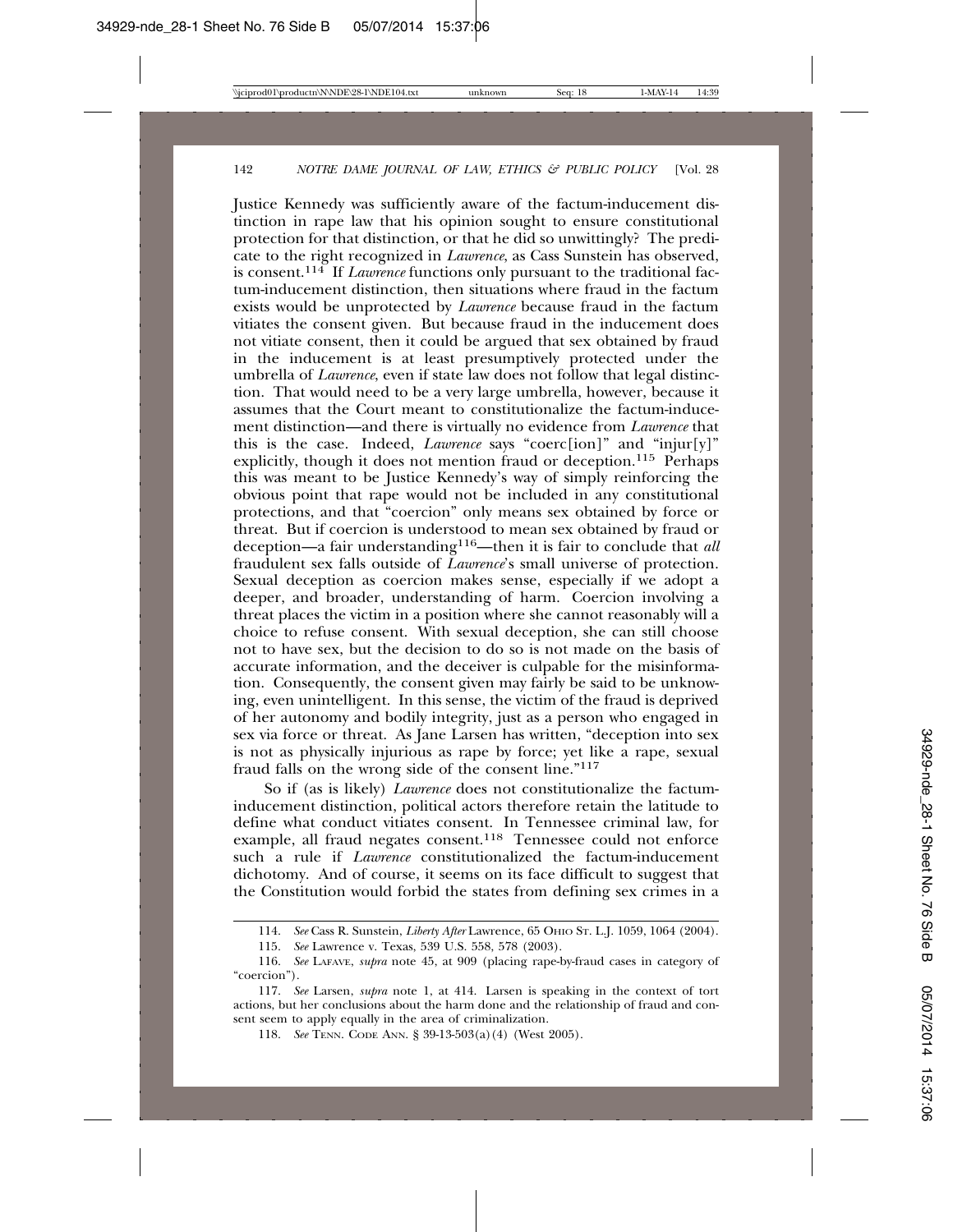way that ensures protection from certain harms the state can reasonably identify. Of course, complicated questions arise if we merely defer to the state's judgment that certain sexual situations cannot, by definition, be consensual.

Merely saying that states should be able to define consent, while likely true, is not unproblematic. One could plausibly argue that such a rule would allow states to dictate the scope of a federal constitutional right, and it could undermine some truly consensual sexual relationships that the constitutional law might otherwise wish to foster or at least grudgingly protect. Consent, on this reading, has no independent constitutional meaning. It is solely a creature of state law, and thus the scope of the *Lawrence* right is dependent upon the content of state law. Furthermore, to say that consent ought to have some constitutional dimension when it is part of a standard for determining the scope of a constitutional right is not inconsistent with the Court's work in other areas of criminal case adjudication. In the constitutional criminal procedure context, for example, the Court has been willing to define consent for purposes of determining the scope of Fourth Amendment protection.119 But of course, *Lawrence* did not do this, and it is fair to assume that when *Lawrence* speaks of "consensual" sex, it means "consensual" as defined by the relevant state criminal law. Moreover, in other contexts the Court has recognized a constitutional right and allowed the states the latitude to determine whether the right is implicated based on definitions the state creates.120 In short, had the Court meant to give constitutional dimension to "consent" in *Lawrence* it could have explicitly done so, even going so far as to say that the right to private, non-prostitution, consensual adult sex is informed by the legal tradition of the factum-inducement dichotomy. But *Lawrence* did no such thing.

None of this is to say that all sex by fraud or deception ought to be criminalized, but rather that the state would have a rational basis, beyond mere moral disapproval, for concluding that the conduct is worthy of condemnation, thus leaving the conduct outside the scope of constitutional (as opposed to legislative) protection. Here, then, Justice Kennedy may have been a bit sloppy. *Lawrence* could, and should, have more explicitly identified the kinds of harmful conduct in relation to sex that remain unprotected. Even if we can say that the sex was "consensual" as that term is understood in the context of the factuminducement distinction, sex obtained by deception still has the ring of, if not the actual taint of, exploitation. For this reason, the more con-

<sup>119.</sup> *See, e.g.,* Schneckloth v. Bustamonte, 412 U.S. 218, 227 (1973) (holding that consent to search is valid when it is voluntary under the totality of the circumstances).

<sup>120.</sup> *See, e.g.,* Atkins v. Virginia, 536 U.S. 304 (2002) (allowing states to define mental retardation for purposes of determining who can be executed). *Atkins* held that the Eighth Amendment bars the execution of a person who is mentally retarded. The Court, however, explicitly left to the states the task of determining who falls into the category of persons for whom there was a national consensus against execution. *Id.* at 317.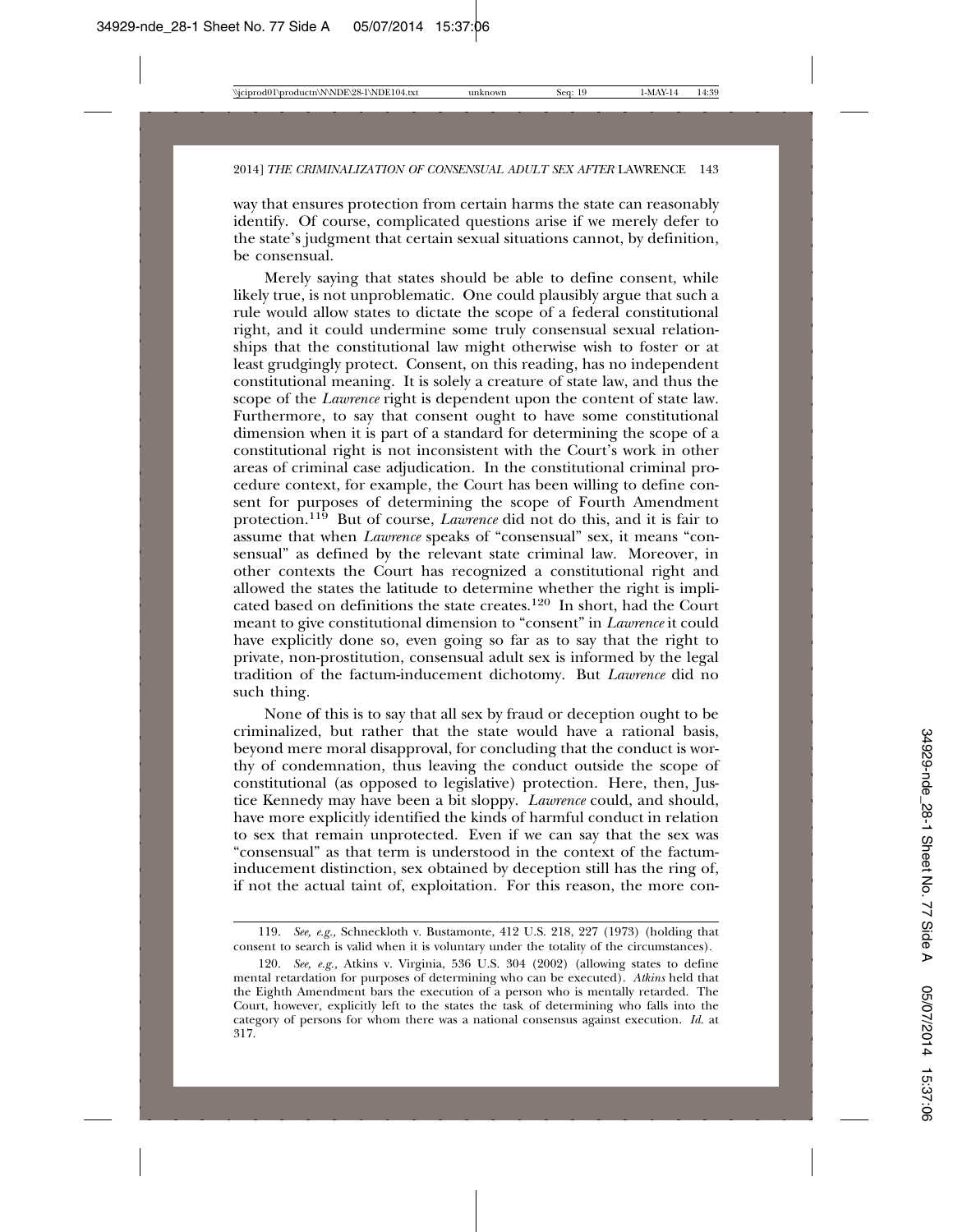servative reading of *Lawrence* would likely forbid *constitutional* protection.

*Lawrence* might be fatal, however, to seduction as a crime, at least as it is enforced in the Michigan statute, which makes it a felony punishable by five years in prison for a man to "seduce and debauch" an unmarried woman.121 Because seduction can include "arts, persuasions, or wiles,"122 and not necessarily deception as it is practiced in the fraud cases or even in the breach of promise to marry statutes, some acts of seduction—understood broadly—may not implicate an interest against sexual violence nor involve the same kind of autonomy interest or interest against exploitation that exists with respect to the sexual fraud crimes. Rather, one commonly accepted reading of the history of seduction suggests that it was primarily designed to promote a purely moral interest: preserving womanly virtue (and in the case of the Michigan statute, the virtue of an unmarried woman in particular).123 Even on the more judicially conservative reading of *Lawrence* described here, *Lawrence* might arguably view this as precisely the kind of moral interest that does not deserve vindication. Consequently, if sex between adults is obtained by seduction, is otherwise consensual in fact, is private and not prostitution, and did not involve deception of a kind that would implicate the state's interest in protecting the victim against exploitation or coercion, a defendant accused of seduction could plausibly claim the protection of *Lawrence* and at least force the state to defend the application of the statute on grounds other than preserving female virtue (and the more recent literature on seduction suggests the state may have such additional justifications, given appropriate facts).<sup>124</sup> This is hardly enough to make *Lawrence* meaningfully more libertarian in practice, however, because of the rarity of such statutes and the even greater rarity of seduction prosecutions involving the factual situation described here. Nevertheless, to the extent that statutes like the one in Michigan are used by prosecutors as the basis for either a criminal trial or for negotiating a plea,125 prosecutors should be aware at least of the vulnerability of seduction crimes after *Lawrence*.

125. For an interesting comment on this, see Eugene Volokh, *Recent Michigan Prosecutions for "Seducing an Unmarried Woman,"* THE VOLOKH CONSPIRACY (June 8, 2010, 8:15 PM), http://www.volokh.com/2010/06/08/recent-michigan-prosecutions-for-seducingan-unmarried-woman.

<sup>121.</sup> MICH. COMP. LAWS § 750.532 (1970).

<sup>122.</sup> *See* Humble, *supra* note 96, at 146 (quoting State v. O'Hare, 36 Wash. 516, 518  $(1904)$ .

<sup>123.</sup> *See* FRIEDMAN, *supra* note 1, at 217–20.

<sup>124.</sup> *See, e.g.,* Donovan, *supra* note 97, at 71-82 (discussing nineteenth century seduction cases and comparing them to modern "date rape" scenarios); Larsen, *supra* note 1, at 403 (arguing that sexual fraud should be an actionable tort). In light of the justifications given by those like Larsen, it is at least conceivable that some of those same justifications—beyond sexual morality—could validate criminal statutes on seduction. This is also true if we view seduction as a form of sexual exploitation (such as with rape-byfraud generally), which I view as outside of any due process protections. *See* Falk, *Not Logic, but Experience*, *supra* note 37, at 357–59.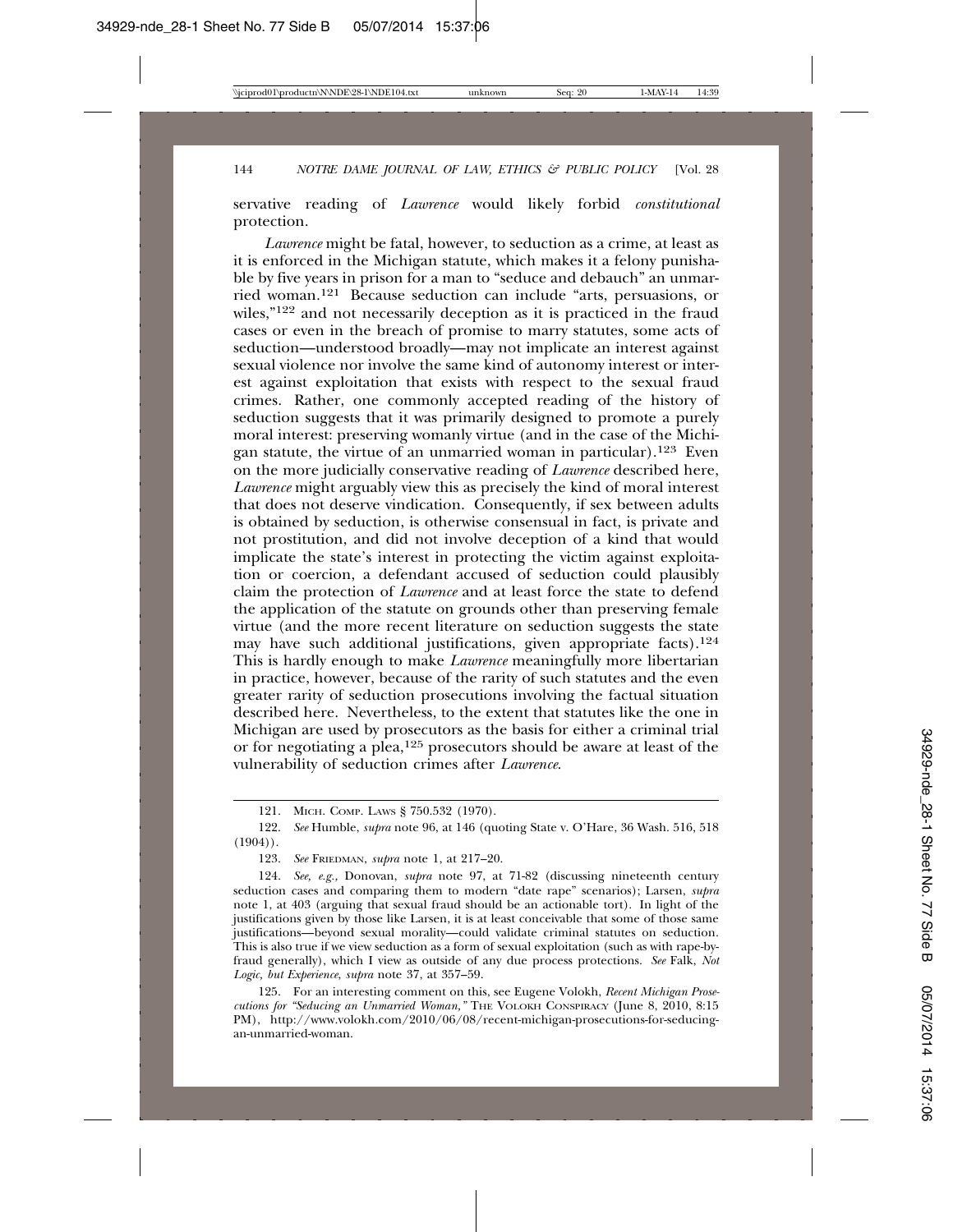#### II. THE CRIMINALIZATION OF CONSENSUAL SEX BETWEEN SPECIFIC CATEGORIES OF ADULTS

*Lawrence* makes clear that sex between people of the same gender is not subject to criminal proscription, at least where it is private, consensual, and non-prostitution, and where the proscription is justified only on grounds of preserving public morals.<sup>126</sup> But other categories of sexual partners potentially implicate concerns beyond simply public morality, even when the sex is private, (apparently) consensual, and between adults. Criminal law forbids sexual conduct between, for example, persons whose sexual contact would be incestuous;<sup>127</sup> between psychotherapists and their patients (even former patients);128 and between members of the clergy and persons who are seeking spiritual aid, comfort, or therapy from them.<sup>129</sup> But perhaps the most publicly prominent category of forbidden sexual partners is that of teacher and student. Instances of teacher-student sex are now regularly covered by the mass media, most often where the student is in secondary school.130 And—not unlike many other things in life that drive political action—as more and more instances of teacher-student sex invade the public's consciousness, the more likely politicians are to respond with legislation, including criminal legislation. But even the desirable notion of protecting young people from sexual exploitation by those with supervisory or other authority over them could have constitutional limits. This Part explores some cases in which those limits have been, or could be, tested, in light of *Lawrence*.

#### A. *Representative Post-*Lawrence *Cases of Sex Between Teachers and Adult Students*

Brittni Colleps was recently sentenced by a Texas court to five years in prison for engaging in consensual sex with other adults in the privacy of her home. The legal problem for Colleps: she was a public school teacher, and the adults with whom she had sex were students enrolled at her school. Colleps was an English teacher at Kennedale High

<sup>126.</sup> *See* Lawrence v. Texas, 539 U.S. 558, 572, 578 (2003).

<sup>127.</sup> *See* Muth v. Frank, 412 F.3d 808 (7th Cir. 2005).

<sup>128.</sup> *See* State v. Hollenbeck, 53 A.3d 591 (N.H. 2012). Admittedly, this area of sex crimes is worthy of additional academic and judicial attention, in light of *Lawrence*.

<sup>129.</sup> S*ee* State v. Dutton, 450 N.W.2d 189 (Minn. Ct. App. 1990).

<sup>130.</sup> For an interesting and useful gallery and synopsis of highly-publicized studentteacher sex scandals, see *Notorious teacher sex scandals*, CBSNEWS.COM, http://www.cbsnews. com/pictures/notorious-teacher-sex-scandals/ (last visited Feb. 23, 2014). These include, as just a few examples, the cases of Mary Kay Latourneau, a Seattle teacher who began a sexual relationship with a male student when he was twelve years old and whom she eventually married and had children with; Debra LaFave, a Florida teacher who had sex with a 14-year-old student; Pamela Rogers Turner, a Tennessee teacher who was convicted after having sex with a 13-year-old student; Amber Jennings, a Massachusetts teacher who was accused of having sex with, and sending nude photos to, a 16-year-old student, and who eventually pleaded guilty on the nude photo charges; and most recently, Sarah Jones, a former Kentucky teacher and Cincinnati Bengals cheerleader who had a sexual relationship with a 17-year-old student. *See id.*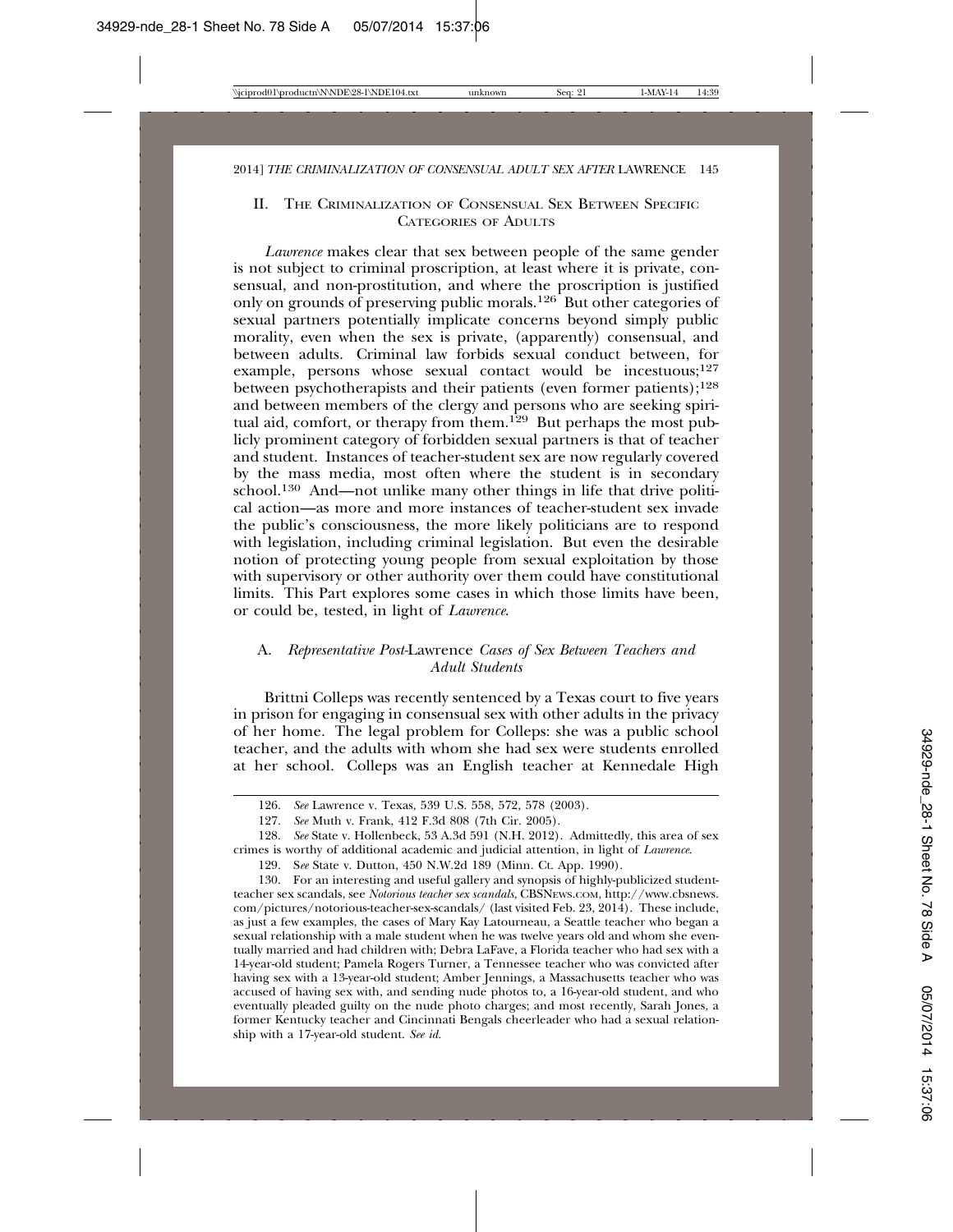School in north Texas.<sup>131</sup> Over the course of two months at her private home, Colleps had sex with five Kennedale High students, including group sex with as many as four students.132 One student received oral sex from Colleps but did not have intercourse with her.133 One encounter was captured on a cell phone video recorded by one of the students, though it did not show Colleps's face.<sup>134</sup> All of the students were at least eighteen years old and thus fully capable of consenting to sex under Texas law.<sup>135</sup> Yet Colleps was charged under a Texas criminal statute that forbids improper relationships between an educator and student, a second degree felony.136 In August 2012, a jury convicted Colleps on all sixteen counts of the crime.137

Of course, Colleps's case differs in significant respects from many of the teacher-student sex cases that have become so red hot in media coverage. First, several facts distinguish Colleps in ways that make her unsympathetic: she engaged in group sex, which might suggest that the sex was not related to an expression of love or in furtherance of a committed relationship; the sex was captured on video; and she exchanged sexually explicit text messages with the students. On the other hand, rather than having sex with students properly characterized as "children" or "minors," Colleps had sex only with students who were adults. Indeed, prosecutors could not charge Colleps with statutory rape, leaving them with the "improper relationship" statute as their criminal law refuge against her. While a broader reading of *Lawrence* might appear to supply Colleps with some basis for challenging the application of the improper relationship statute here, the relevant cases have not read *Lawrence* so liberally.

First, consider how Texas courts have treated their own statute. In *Ex Parte Morales*, a male "Student Activities/Recreation Assistant" at a private Baptist school was convicted, pursuant to the improper sexual relationship statute, for having sex with a male student at the school, who was over the legal age of consent.<sup>138</sup> Morales claimed a fundamental right to "adult consensual sexual activity" and lodged a facial attack on the statute's constitutionality, citing *Lawrence*. 139 The Texas Court

132. *Id.*

133. *Id.*

135. *See* TEX. PENAL CODE ANN. § 21.11(c)(1) (West 2009).

136. *See* TEX. PENAL CODE ANN. § 21.12(a) (West 2011 & Supp. 2012).

139. *Id.* at 489–91.

<sup>131.</sup> *See* Deanna Boyd, *More Students Tell of Sexual Escapades With Former Kennedale High Teacher*, FORT WORTH STAR-TELEGRAM (Aug, 16, 2012), http://www.star-telegram.com/2012/08/16/4185438/more-students-tell-of-sexual-escapades.html.

<sup>134.</sup> *Id.* Colleps was recently the subject of a feature on ABC's news program *20/20*. In the interview, Colleps suggests that she was victimized because she never gave her consent for the students to shoot the video. *See* Jim Dubreuil, *Teacher Who Had Group Sex With Students Says She's the Victim*, ABC NEWS (Sept. 28, 2012), http://abcnews.go.com/US/ brittni-colleps-texas-teacher-group-sex-students-shes/story?id=17338821#.UOcyI6zTzoM.

<sup>137.</sup> *See* Deanna Boyd, *Ex-Kennedale Teacher Guilty of Sex With Students; Mom Asks Jury For "Mercy,"* FORT WORTH STAR-TELEGRAM (Aug. 18, 2012), http://www.star-telegram.com/2012/08/17/4189321/ex-kennedale-teacher-guilty-of.html?storylink=diggertopic.

<sup>138. 212</sup> S.W.3d 483, 486–87 (Tex. Ct. App. 2006).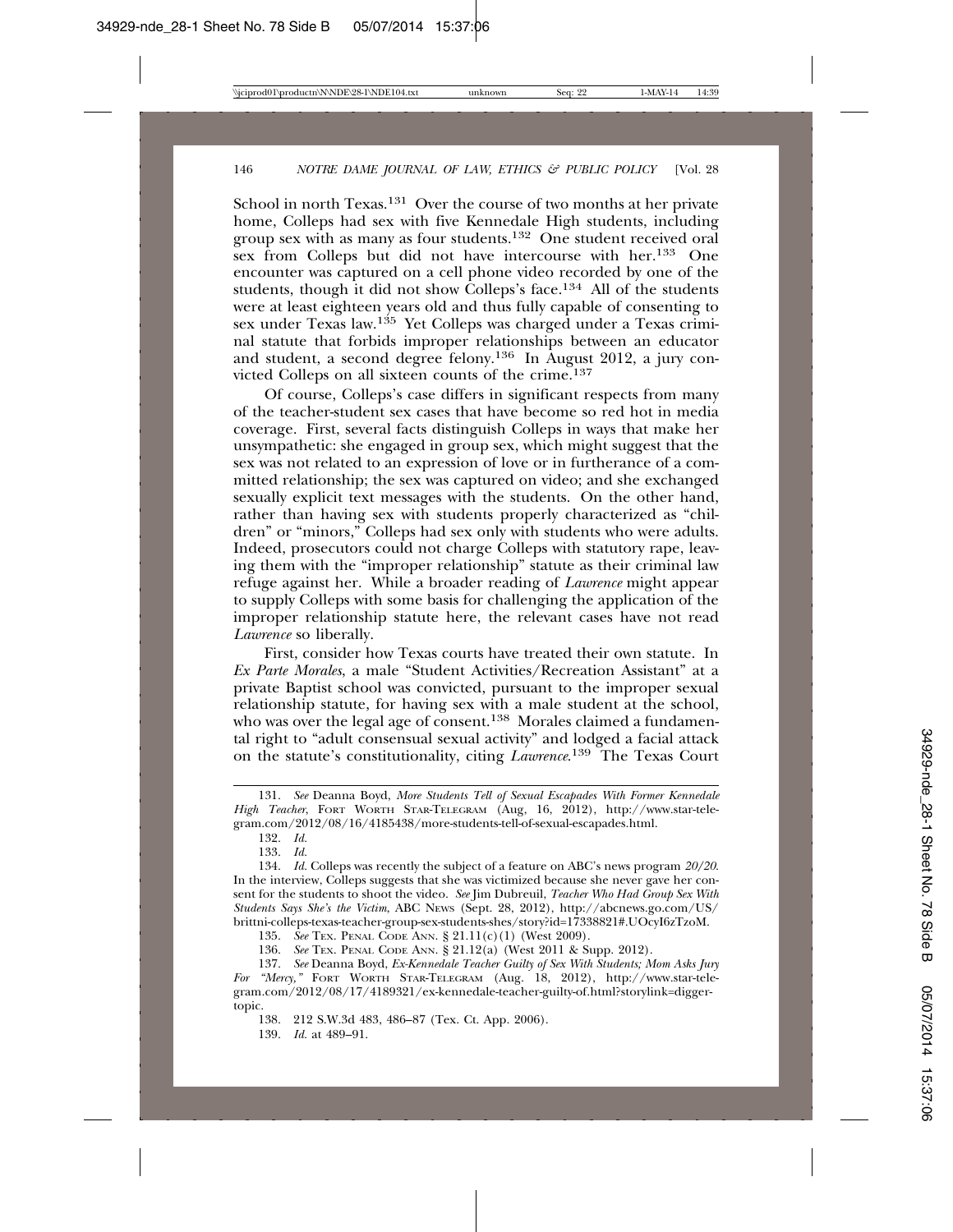of Appeals upheld the statute. According to the court, *Lawrence* did not establish a fundamental right and thus only rational basis review applied.<sup>140</sup>

The court had little difficulty concluding that the state had multiple rational bases for the law, despite Morales's contention that the law was so broad as to be not rationally related to a legitimate state interest in punishing predatory or coercive sex.<sup>141</sup> First, the state has a rational interest in preventing the exploitation of "schoolchildren" and in concluding that students might not easily be able to refuse consent where the sexual partner is an educator, taking the conduct outside of *Lawrence*'s protection.<sup>142</sup> The court emphasized that Morales's challenge was a facial one, not an as-applied one, and thus the statute would unquestionably be constitutional in situations involving minor students.143 In any event, it did not matter that the student in this case was legally an adult because the legislature could have rationally concluded that those "clothed with the imprimatur of school employment . . . will possess the sort of power disparities enabling them to coerce or unduly influence students to engage in sexual conduct."<sup>144</sup> The statute also advances the rational goal of preserving trust and confidence in the school system by prohibiting sex between a student and those whose employment gives them access to students "as a conduit for sex."<sup>145</sup> And finally, the State has a rational basis, consistent with the tenets of the Texas Constitution regarding public education, in having an educational environment conducive to learning.146 That goal could be undermined if school employees could have sex with students.147 In short, teachers are not similarly situated to the kinds of private actors who were prosecuted in *Lawrence*. 148 They occupy positions of public trust in an educational setting populated by young people and, as a result, it is reasonable for the State to constrain their sexual activities when the object of their sexual desires is a student, someone they teach or supervise.149

145. *Id.*

146. *Id.* at 496–97 (citing TEX. CONST. art. VII, § 1, which provides that "a general diffusion of knowledge being essential to the preservation of the liberties and rights of the people," and that the state legislature has a duty "to establish and make suitable provision for the support and maintenance of an efficient system of public free schools.").

147. *Id.* at 497–98.

148. *Id.* at 497.

149. *Id.* The court of appeals was asked to reconsider the soundness of *Morales* in Berkovsky v. State, 209 S.W.3d 252 (Tex. Ct. App. 2006), and rejected the defendant's facial challenge to the statute. *Id.* at 253.

<sup>140.</sup> *Id.* at 491–93.

<sup>141.</sup> *Id.* at 495.

<sup>142.</sup> *Id.* at 495–96. I emphasize in quotations that court's reference (which appears repeatedly in the opinion) to protecting Texas "schoolchildren." The reference suggests that the court was primarily concerned about the law's legitimate application to minors; otherwise, because the victim in this case was an adult, the description would seem both inappropriate and misplaced as a way of describing this victim.

<sup>143.</sup> *Id.*

<sup>144.</sup> *Id.* at 496.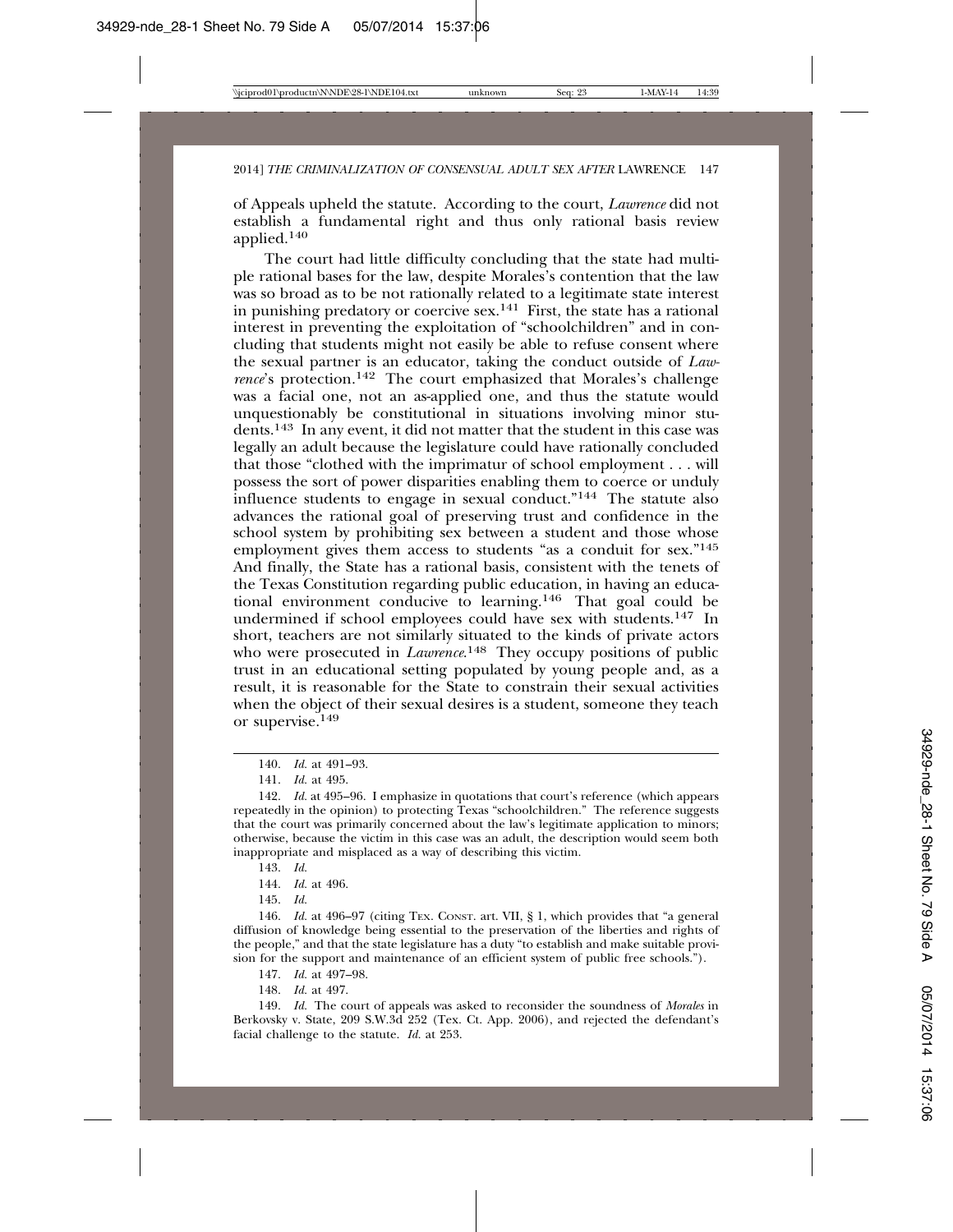*State v. Clinkenbeard*<sup>150</sup> involved a similar improper relationship statute in Washington. There, Clinkenbeard, a bus driver who was sixtytwo years old at the time of his conviction, formed a relationship with a twelve-year-old girl who rode Clinkenbeard's bus.151 The relationship continued to develop as the girl aged, but does not appear to have been sexual.152 She took music lessons from him when she was in the ninth grade and they had frequent phone conversations.153 When the girl turned eighteen, Clinkenbeard divorced his wife, moved his trailer next to the girl's home, and then had sex on multiple occasions with the girl.154 Although she had already turned eighteen when they first had sex, she was still enrolled in the school district.<sup>155</sup> The jury acquitted Clinkenbeard on multiple counts of child molestation but convicted him under a statute that makes it a felony for a school employee to have sexual intercourse with a student where the student is at least sixteen but not more than twenty-one, and where there is more than a five-year age difference between the student and employee.<sup>156</sup> The statute does not require authority over or supervision of the student.157 The Washington Court of Appeals upheld the statute against Clinkenbeard's *Lawrence* claim. The court found—applying only rational basis review, based on its conclusion that *Lawrence* "[did] not employ a fundamental rights analysis"158—that the State had a legitimate interest in protecting children from sexual exploitation, particularly in the educational environment.159 Here, although there was no evidence that Clinkenbeard and the girl ever had sex prior to her turning eighteen, their personal relationship began when she was twelve, thus raising the concern that Clinkenbeard's school employment-based access to the girl offered him an opportunity to "groom or coerce" her into having sex.160 It was therefore reasonable for the State here to apply this statute, the purpose of which is to protect children from those who would use their access to sexually exploit them.161

153. *Id.*

154. *Id.*

155. *Id.*

156. *Id.* Curiously, the statute defines the crime as sexual misconduct *with a minor*. *See* WASH. REV. CODE ANN. § 9A.44.093(1)(b) (West 2009) (defining sexual misconduct with a minor in the first degree as a class C felony). Yet the statute applies to actors who have sex with students who are legally adults, as in this case.

157. *Clinkenbeard*, 123 P.3d at 876.

158. *Id.* at 878. Interestingly, when considering Clinkenbeard's equal protection challenge, the court recognized that *Lawrence* "did make clear that this area of autonomy is of great importance," and "cautions strongly against the states interfering in private relationships." *Id.* at 880. The court was suggesting that perhaps an argument for intermediate scrutiny could be successfully made.

159. *Id.* at 879.

160. *Id.*

161. *Id.*

<sup>150. 123</sup> P.3d 872 (Wash. Ct. App. 2005).

<sup>151.</sup> *Id.* at 875–76.

<sup>152.</sup> *Id.* at 876. There was evidence that he had touched her buttocks and kissed her. *Id.*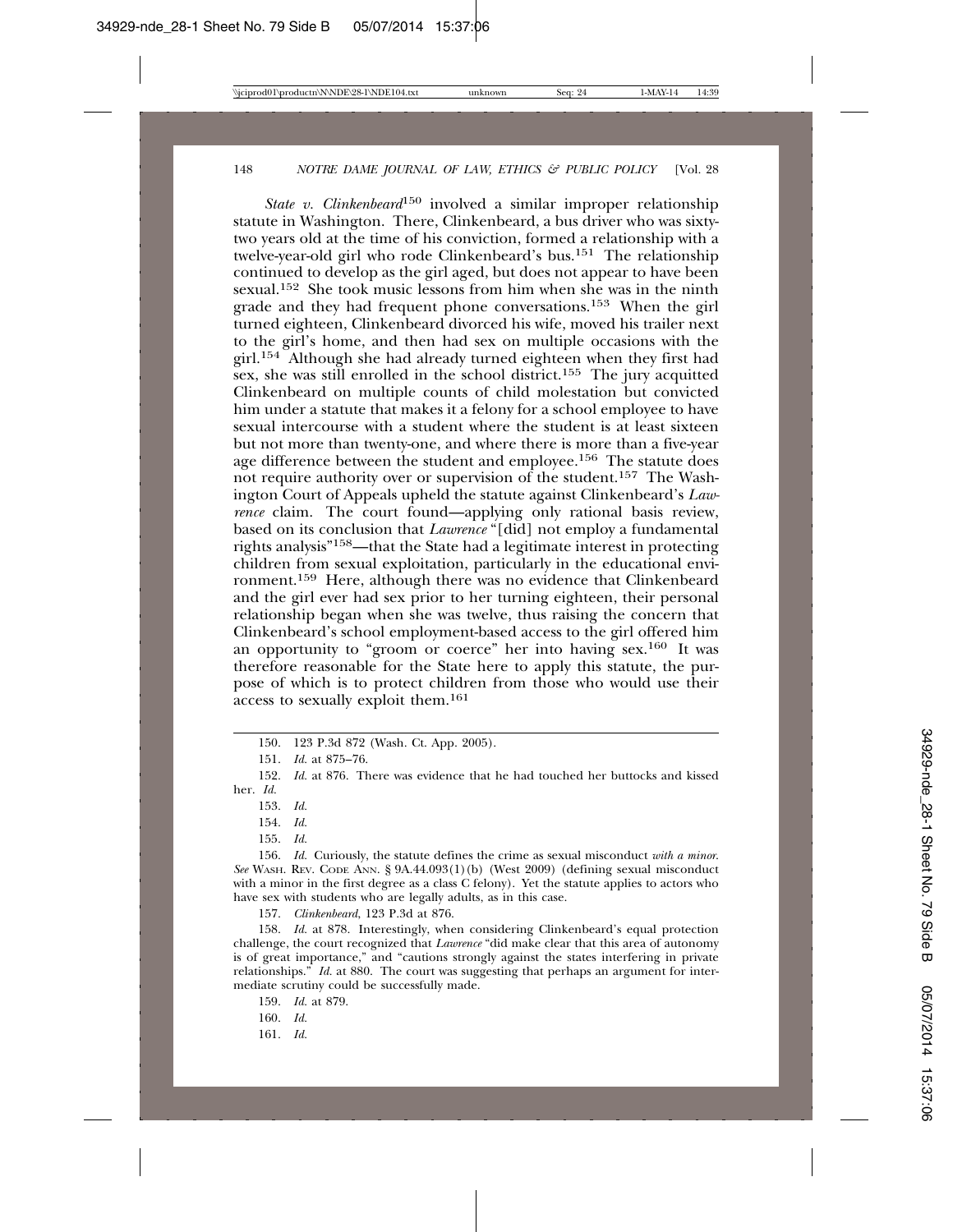Most recently, the Kansas Court of Appeals rejected a *Lawrence*based challenge to that state's unlawful sexual relations statute in *State v. Edwards*. 162 There, a thirty-year-old choir instructor at a Wichita area high school had consensual sex with an eighteen-year-old student of his.163 The Kansas statute made it a crime for "a teacher or a person in a position of authority" to engage in consensual sex, lewd fondling or touching, or sodomy with a student enrolled at the offender's school.<sup>164</sup> "Teacher" is defined broadly to include any professional employee at the school (kindergarten through the twelfth grade) and the statute makes no distinctions based on age.165 In a somewhat confusing opinion that applied two distinct standards of review (rational basis *and* strict scrutiny), the court held that *Lawrence* did not make it explicit whether it viewed this as a fundamental right and that the State's interests in this law were sufficient to protect it from constitutional challenge.166

Repeatedly emphasizing the power disparity between teachers and students, the court said that teachers "have constant access to students, often in an unsupervised context."167 Thus, teachers are in a unique position to groom or coerce students into "exploitive or abusive conduct."168 Also, a "sexually charged learning environment would confuse, disturb, and distract students, thus undermining the quality of education in Kansas."169 The court further explained that *Lawrence* does not protect this sexual activity because this is a relationship where consent might not easily be refused: students are required by law to attend the school, are a captive audience, and "very well may not have the necessary level of maturity to remove themselves from a sexually charged situation."170 The court shifted its discussion of the standard of review, holding that the statute is narrowly tailored to serve a compel-

166. *Edwards*, 288 P.3d at 502.

167. *Id*.

168. *Id. See also* State v. McKenzie-Adams, 915 A.2d 822 (Conn. 2007), *overruled in part on other grounds by* State v. Payne, 34 A.3d 370 (Conn. 2012). In *McKenzie-Adams*, the Connecticut Supreme Court upheld that state's statute prohibiting sex between a school employee and student. *Id.* There, the court held that even if a fundamental right of consensual sex existed it did not encompass sex in the context of an inherently coercive relationship, like teacher and student. *Id.* at 836. Beyond this, the facts of *McKenzie-Adams* differ in significant respects from other cases—there, the defendant-teacher had sexual relationships with two students who were not friendly with one another and then deliberately created further dissension between them. *Id.* at 830–31. Once the two girls learned that each was having sex with the same teacher, they voluntarily reported the teacher's conduct. *Id.* at 831. There was also evidence that the defendant attempted to pressure the students into certain sex acts, although in other respects the sexual relationships appear to have been consensual. *Id.* at 829–30.

169. *Edwards,* 288 P.3d at 502.

170. *Id.*

<sup>162. 288</sup> P.3d 494 (Kan. Ct. App. 2012).

<sup>163.</sup> *Id.* at 496–97. It was undisputed that the student transported herself to Edwards's home and gave him a condom to use, and that the student was a mother (a fact that the State argued had no relevance). *Id.*

<sup>164.</sup> *See* KAN. STAT. ANN. § 21-3520(a)(8) (2007) (repealed 2011).

<sup>165.</sup> *Id.* § 3520(b)(9). The statute was actually amended to eliminate age distinctions. *Edwards*, 288 P.3d at 503.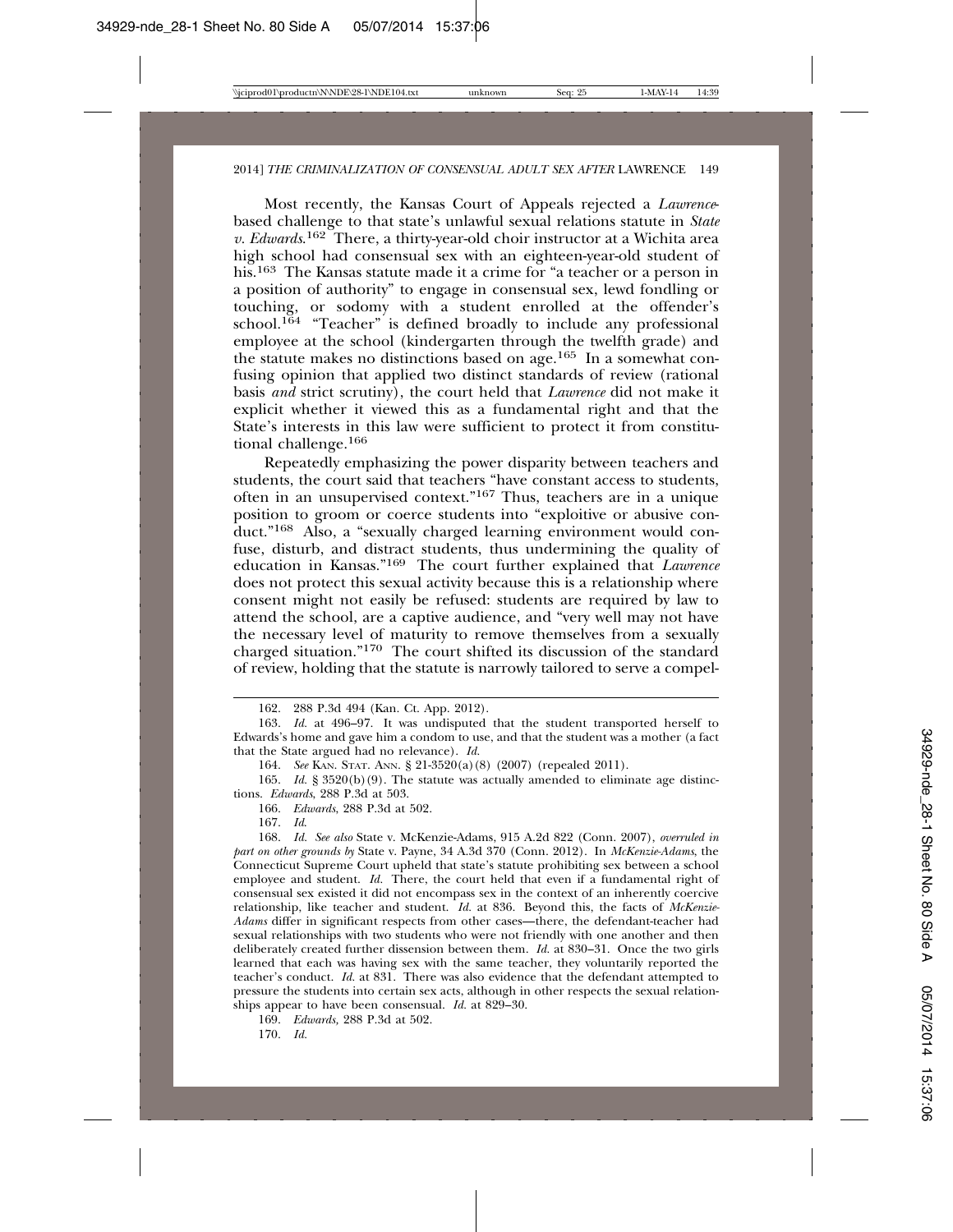ling interest because it does not infringe upon "any sexual activity unrelated to the job of teachers and does not prevent teachers from having sexual relationships with adults who are not students."<sup>171</sup> Finally, the court rejected Edwards's arguments that the statute fails strict scrutiny: it did not matter if the statute was enacted only to appease a single parent who was upset over a teacher-student relationship; it did not matter that the same sexual relationship would have been lawful if Edwards was a college professor; it did not matter that courts in Iowa and Idaho had rejected civil liability for teacher-student sex.<sup>172</sup>

The *Morales* and *Edwards* opinions delve more thoroughly than does *Clinkenbeard* into the legitimate interests of the state. Yet in each case the court focuses on the state's effort to protect "children" and substantially ignores the relevance of the fact that the sex occurred between consenting adults, which would seem to matter on an asapplied challenge. Had the applicable standard of review been one involving heightened scrutiny, these courts would likely have been forced to more meaningfully confront the argument that the state's interests in protecting children from exploitation seem reduced (though not eliminated) in significance when the student becomes an adult and where there is no evidence of actual coercion or exploitation in the case. *Edwards*, for example, identifies the risk of exploitation but does not address whether the absence of actual exploitation ought to matter to the application of the statute in a given case, preferring instead to characterize the teacher-student relationship as inherently coercive and as preventing meaningful opportunity to refuse consent. The court there assumed in one paragraph that students generally may fail to possess the necessary maturity to refuse consent, but in the next paragraphs, the court occupied itself with the distinctions between the maturity levels of sixteen-, seventeen-, and eighteen-year-olds, admitting that eighteen-year-olds possess greater levels of maturity.173 The court then failed to specifically grapple with the fact that the student in this case was eighteen and thus presumably possessed the heightened maturity that the court acknowledged. If it is true that the maturity level of an eighteen-year-old is generally adequate for voluntary sexual decision-making as to its consent or its refusal—and even the Supreme Court has decided a series of cases in recent years recognizing the distinctions between eighteen-year-olds and those below age eighteen for purposes of enforcing criminal laws174—then a challenger may well ask

<sup>171.</sup> *Id.* at 503.

<sup>172.</sup> *Id*. at 503–04.

<sup>173.</sup> *Id*. at 502–03.

<sup>174.</sup> *See, e.g.,* Roper v. Simmons, 543 U.S. 551, 570–71 (2005) (holding that Eighth Amendment bars capital punishment upon offender who was younger than eighteen at the time of the offense); Graham v. Florida, 560 U.S. 48 (2010) (holding same as to imposition of life without parole for non-homicide offense); Miller v. Alabama, 132 S. Ct. 2455, 2464 (2012) (holding that Eighth Amendment bars mandatory life without parole for homicide offenders under age eighteen); J.D.B. v. North Carolina, 131 S. Ct. 2394, 2402–03 (2011) (holding that fact that criminal suspect is under age eighteen is relevant to determination of whether the suspect was in custody for *Miranda* purposes).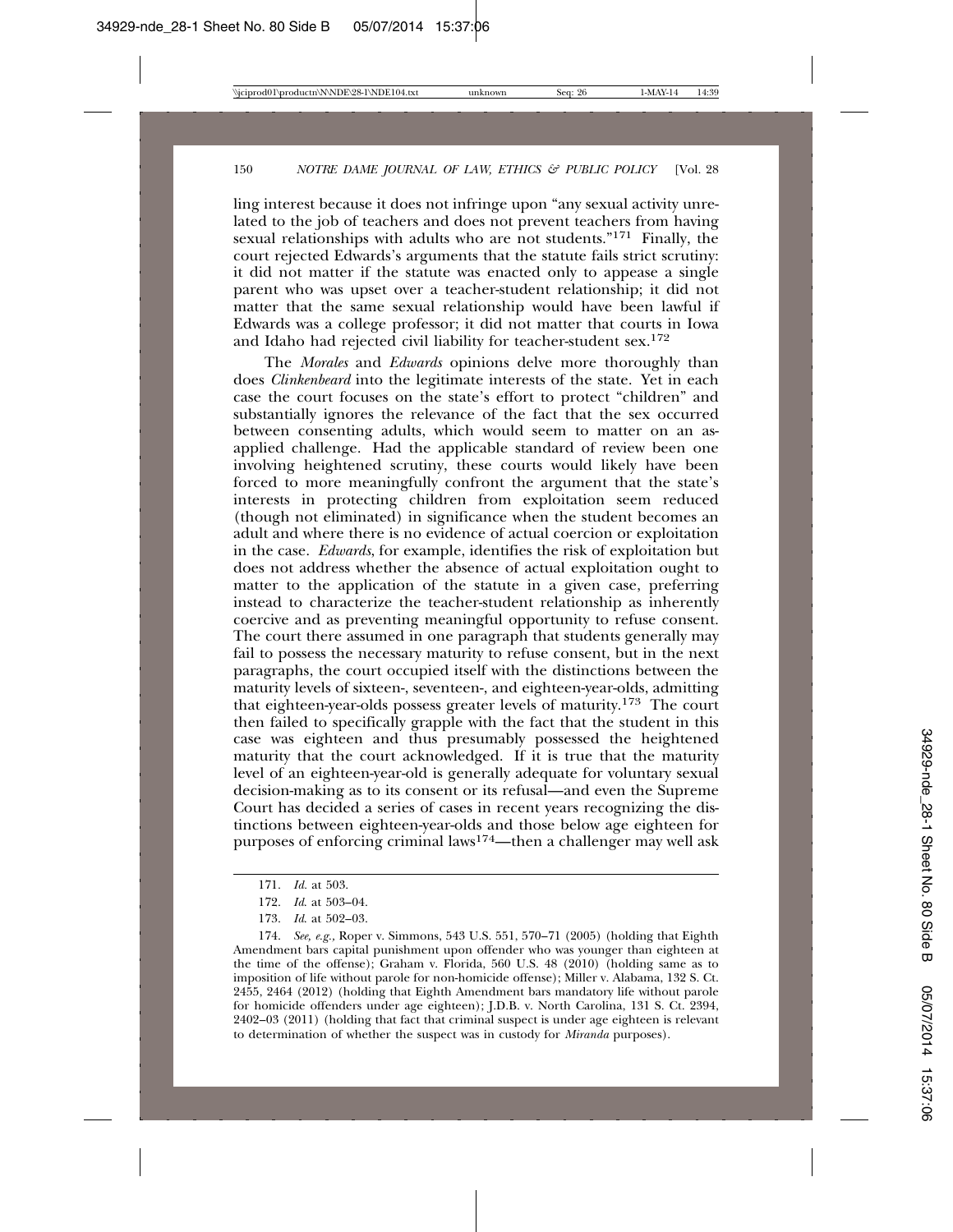whether the statute is rationally related to the state's interest in preventing exploitation when the student is at least eighteen.

Another problem for the *Edwards* court is this: if Kansas public policy had meant for the sexual maturity of sixteen and seventeen-year-olds to be so easily distinguishable from that of eighteen-year-olds, and to matter when applying the unlawful sexual relations statute, then Kansas law could have accounted for this fact. But it did not, as Kansas makes sixteen the age of consent for voluntary sex, reflecting a legislative determination that sixteen and seventeen-year-olds possess—as a matter of law, rather than fact—sufficient capacity for voluntary and intelligent sexual decision-making (including, presumably, the capacity to give or refuse consent).175 Yet the court goes on to say that the age of the student is less important that the mere fact of the teacher-student relationship,176 meaning, presumably, that the relationship is one involving an inherently coercive power disparity. It is therefore *that* fact, and not the maturity level of student, that *Edwards* appears to deem most critical in preserving the statute.

Moreover, particularly in the context of the Washington statute challenged in *Clinkenbeard*, a defendant may plausibly argue that the State's asserted interest in protecting students from exploitation by those with access to them in an educational environment seems difficult to reconcile with the language of the Washington legislation. If it is the mere fact of the student's status *as a student* (rather than as a minor) and the employee's status *as a school employee* (rather than as an intentional coercer or exploiter) that implicates the relevant interest, then that same interest would be implicated if a twenty-three-year-old school employee had consensual sex with a nineteen-year-old student. Yet the State does not punish the employee in that situation.<sup>177</sup> At a minimum, Clinkenbeard could have raised this problem in asserting his equal protection challenge to the statute by claiming that the age provisions were not rationally related to the state's asserted interest.<sup>178</sup>

The recent case of *Paschal v. State,*179 however, demonstrates these concerns about the significance of the fact of private consensual adult sex, and casts a shadow over the cases that have refused to recognize a *Lawrence* violation. Paschal was a high school teacher in Arkansas who had been dating an eighteen-year-old student for several months.<sup>180</sup> The relationship included sex.<sup>181</sup> Paschal's actions (and he knew this, because he expressed concern to the school principal that his career and relationship with his children might be in  $jeopardy$ <sup>182</sup> constituted

182. *Id.*

<sup>175.</sup> KAN. STAT. ANN. 21-3522(a) (2007).

<sup>176.</sup> *Edwards,* 288 P.3d at 503.

<sup>177.</sup> *See* WASH. REV. CODE 9A.44.093(1)(b) (2009 & Supp. 2012).

<sup>178.</sup> Note that a subsequent equal protection challenge to the statute was rejected by the Washington Supreme Court, where the defendant claimed that the statute impermissibly discriminated between certain school employees. *See* State v. Hirschfelder, 242 P.3d 876 (Wash. 2010).

<sup>179. 388</sup> S.W.3d 429 (Ark. 2012).

<sup>180.</sup> *Id*. at 432.

<sup>181.</sup> *Id*.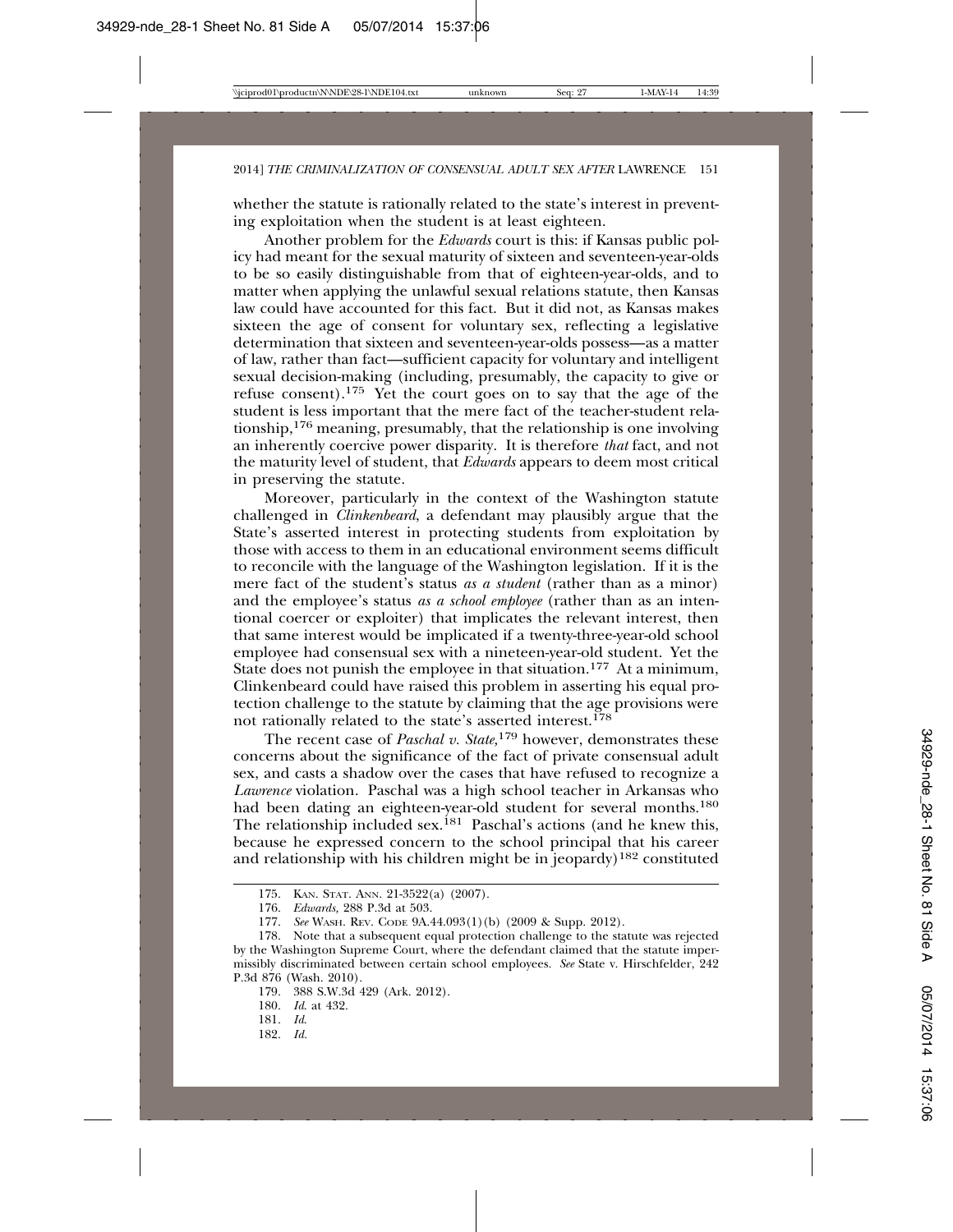second-degree sexual assault, which occurs when a teacher at a public school engages in sexual contact with a student who is enrolled at the teacher's school and is under the age of twenty-one.183 The Arkansas Supreme Court held the statute unconstitutional as applied to Paschal.184 The State improperly framed the issue as one asking whether a teacher has a fundamental right to have sex with a student enrolled at his school.<sup>185</sup> Instead, framing the issue at a broader level of generality, the court said the relevant question was whether the statute invaded the personal and *fundamental* right of an adult to engage in consensual, non-prostitution, and private sexual conduct with another adult.186

In holding that such a right existed in Arkansas, the court explained that this was not a case in which the teacher had intentionally exploited the teacher-student relationship so as to create a mere conduit for sexual gratification of the teacher.187 By all indications, Paschal and the student were in a committed relationship that involved more than simply casual sex. The court was careful to distinguish its earlier decision in *Talbert v. State*, in which the court upheld the State's statute making it third-degree sexual assault for a clergyman to have sex with a penitent.<sup>188</sup> That statute requires that the member of the clergy be in a position of trust or authority over the victim *and use the position* to engage in the sexual activity.189 Because *Talbert* involved coercive conduct and *Paschal* did not, the court found that *Talbert* did not control.190 Moreover, applying strict scrutiny, the court concluded that even if the state has an interest in protecting school students from the sexual advances of teachers (which it does, the court said),<sup>191</sup> the statute did not apply the least restrictive means for advancing that interest.192 Rather, if a teacher (like the clergyman in *Talbert*) used his position of trust or authority over a student in order to create a conduit for sexual gratification, the teacher was punishable under the state law forbidding mandated reporters in positions of trust or authority from using the position to engage in sex.193

Still, it is unclear how much the court relied upon *Lawrence*. The better reading of *Paschal* is that the statute was unconstitutional because Arkansas law recognizes such a fundamental right. Although the court cited *Lawrence*, its statement that "'[T]he fundamental right to privacy implicit in *our law* protects all private, consensual, noncommercial acts of sexual intimacy between adults,'"194 was drawn from language used

191. *Id*. at 436–37.

194. *Id.* at 435 (quoting Jegley v. Picado, 80 S.W.3d 332, 350 (Ark. 2002)) (emphasis added). Note that *Edwards* was decided after *Paschal,* and refuses to follow *Paschal*'s

<sup>183.</sup> ARK. CODE ANN. § 5-14-125(a)(6) (2006 & Supp. 2011).

<sup>184.</sup> *Paschal,* 388 S.W.3d at 434–35.

*Id.* at 435.

<sup>186.</sup> *Id.*

<sup>187.</sup> *Id.* at 434.

<sup>188.</sup> *See* Talbert v. State, 239 S.W.3d 504, 510–11 (Ark. 2006).

<sup>189.</sup> *See* ARK. CODE ANN. § 5-14-126(a)(1)(B) (2006 & Supp. 2011).

<sup>190.</sup> *Paschal,* 388 S.W.3d at 435.

*Id.* at 437.

<sup>193.</sup> *Id.* (citing ARK. CODE ANN. § 5-14-126(a)(1)(C)(2006 & Supp. 2011)).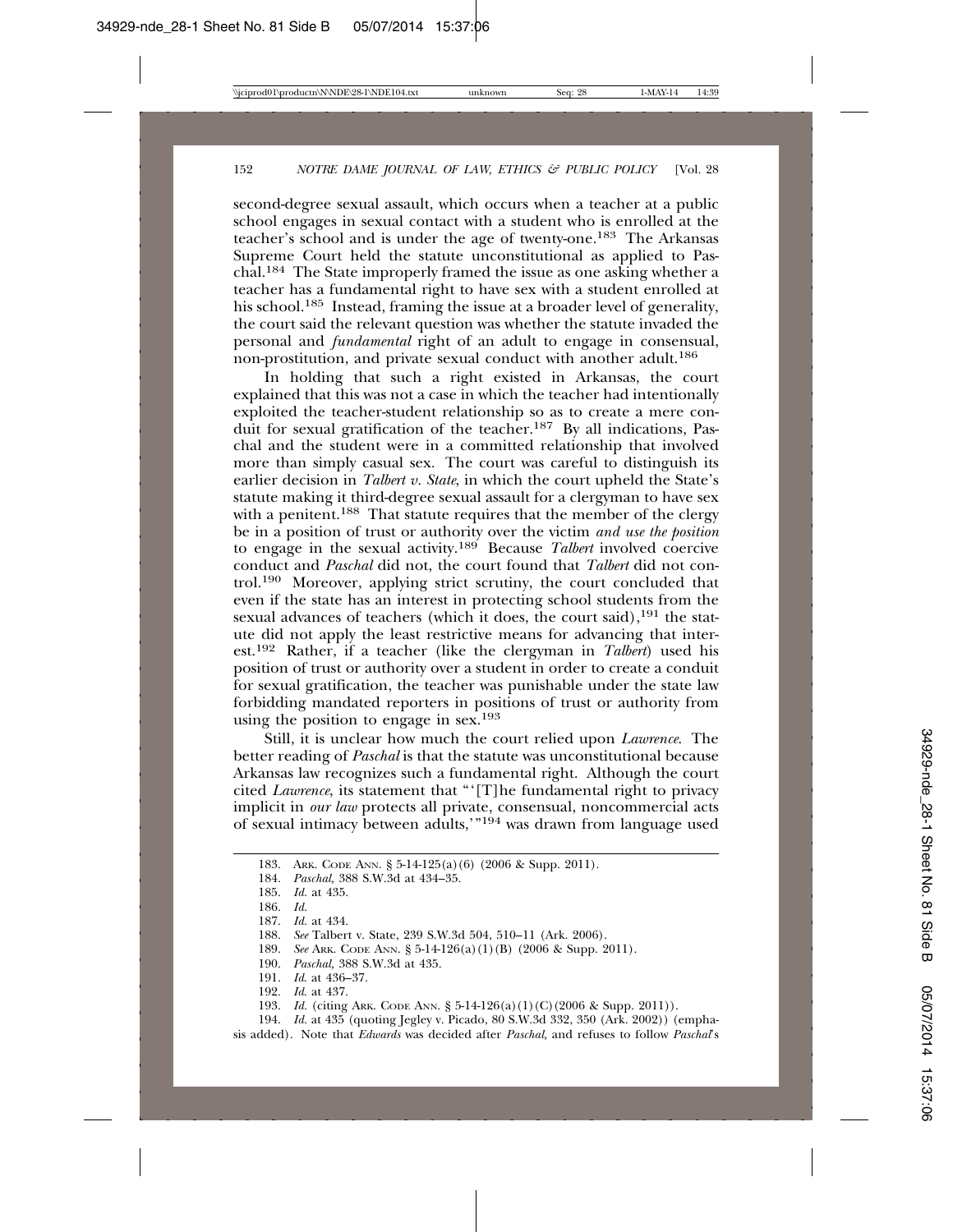in *Jegley v. Picado*, an Arkansas case decided a year *before Lawrence*. 195 That case appears to rest on state constitutional law grounds, rather than a federal one.196 Still, Paschal explicitly relied on *Lawrence* and federal substantive due process doctrine to support his claim,197 and the dissenting justices seemed to acknowledge that the majority agreed with Paschal's *Lawrence* claim.<sup>198</sup> But the majority opinion nevertheless criticized one of the dissents in a footnote, wondering why that dissent relied upon cases from other jurisdictions "to determine whether [the Arkansas statute at issue] violates the fundamental right to privacy found in the *Arkansas* Constitution."<sup>199</sup>

Perhaps what *Paschal* best represents, then, is the reality that some judges are prepared to recognize that a *Lawrence*-type right extends far enough to permit consensual sexual encounters between a teacher or other school employee and an adult student, at least where the encounter does not involve coercion or any intent to exploit a position of authority over the student. Thus if *Paschal*'s reasoning is correct, we cannot simply assume exploitation from the mere fact of the teacherstudent relationship. The state would bear the burden of proving beyond a reasonable doubt not simply that a teacher and adult student had sex, but that the teacher sought to use the position of authority as a way of merely obtaining sex. In the typical case, and in the absence of objective evidence showing threats, coercion, or an intent to exploit the power disparity in the relationship, this will be a difficult burden to meet. Still, though, the dominant approach has been to read *Lawrence* in a judicially conservative manner and to offer wide deference to legislatures in asserting potential harms and risks that would affect not just the student, but the system of public education more generally.

#### B. Lawrence *and Teacher-Student Sex Crimes*

As with the sex by fraud crimes, there are natural reasons to think that *Lawrence*'s Exclusions Paragraph would cover the teacher-student sex cases and validate the existing criminal sanctions. After all, *Lawrence* states that the right would not apply where the sexual conduct would do damage to an institution that the state may protect or where the sex occurs under circumstances in which consent might not easily be refused.200 And the cases that have denied protection to the teacher pursuant to *Lawrence—*and even *Paschal*, where the teacher *was* constitutionally protected*—*have amply explained the relevant state interests: protecting students from sexual exploitation, protecting the integrity of

197. *Paschal,* 388 S.W.3d at 435.

- 199. *Id.* at 436 n.7 (emphasis added).
- 200. *See* Lawrence v. Texas, 539 U.S. 558, 578 (2003).

holding. *See* State v. Edwards, 288 P.3d 494, 503 (Kan. Ct. App. 2012). Among the reasons, the *Edwards* court said, was that *Paschal* found a fundamental right in the Arkansas Constitution, and that Kansas had not recognized a corresponding state constitutional right. *Id.*

<sup>195.</sup> *See Jegley*, 80 S.W.3d at 332.

<sup>196.</sup> *Id.* at 350.

<sup>198.</sup> *Id*. at 442–43 (Baker, J., dissenting).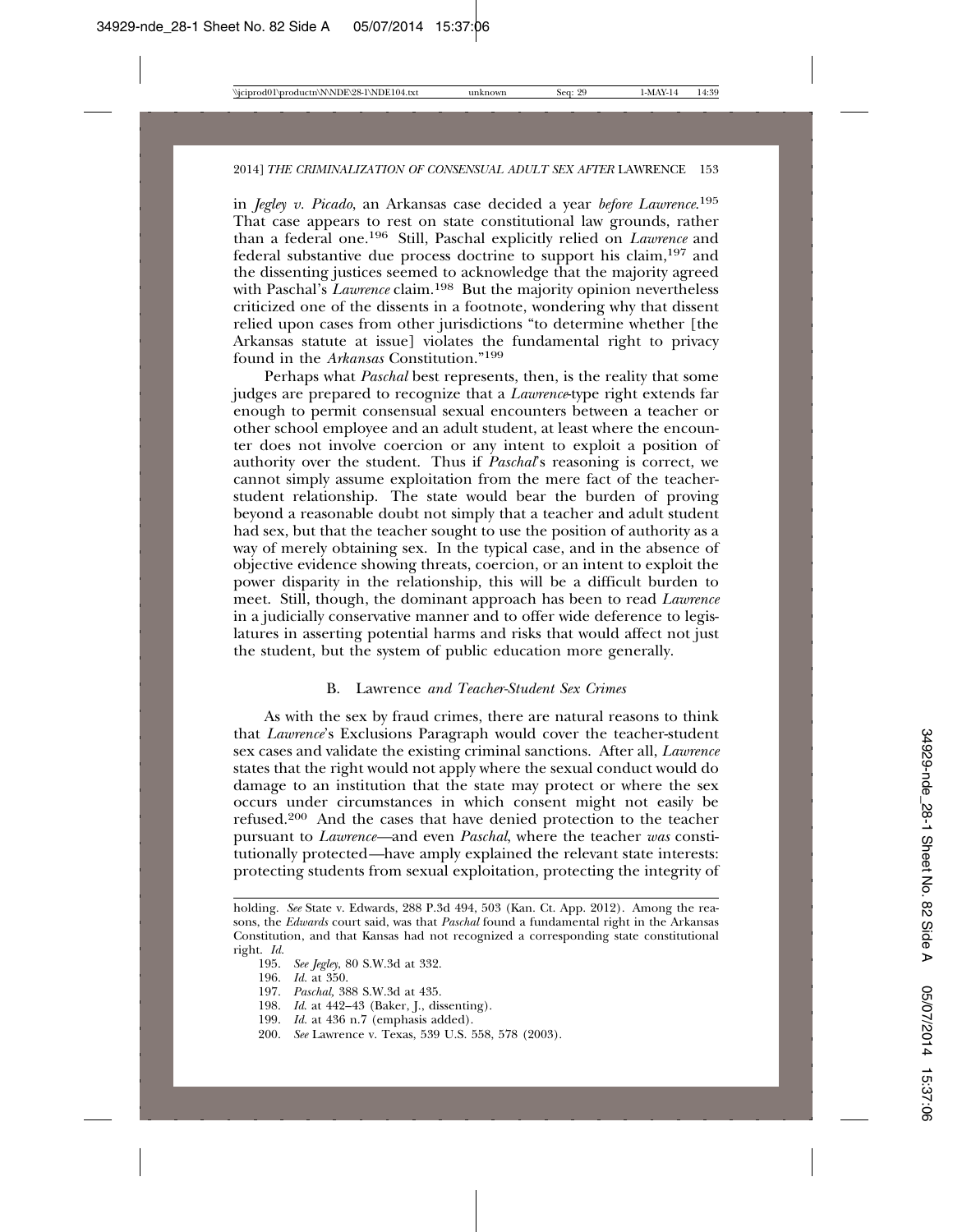the academic environment, and preserving a school system free of the complications created by sexual relationships between employees and students.201 If a *Lawrence* claim mandates only rationality, these interests would almost surely be adequate to survive review. But even if protecting students from sexual exploitation *demands* the coercive force of the criminal law, other interests, while worthy of protection, could be served by administrative or civil remedies short of criminalization license revocation, for example; or termination, reprimand, or suspension from the school.

So if evidence existed that the teacher actually employed his position of power or authority in order to obtain the sex, this would surely fall outside of *Lawrence*'s protection, even if the criminal statute at issue did not specifically make this an element of the crime. But the central question is whether the "power disparity" or the *mere status* as a teacher or other authority figure in a particular school *necessarily* implies undue influence over a student, or precludes the student from making sexual choices knowingly, intelligently, and voluntarily.202

On one level, this power disparity claim might seem difficult to limit. After all, many sexual relationships involving power disparities are not criminalized: a CEO who has consensual sex with her administrative assistant, an elected official who has consensual sex with her intern, a wealthy man who has consensual sex with a poor woman. Of course, the state may pick and choose the power disparities it wishes to target, but if the state is serious about power disparity as the reason why sex inside such a relationship is inherently coercive or exploitative, then the failure to criminalize sex occurring in other types of relationships with power disparities could at least weaken the state's claim. Another problem with the power-disparity-as-inherent-coercion claim is that it could fail to account for the realities of a given relationship. For example, the teacher who says to student X, "I will fail you and prevent your graduation from this school if you do not have sex with me," would be situated no differently—for *Lawrence* purposes—than the teacher who says to student X, "If you sleep with me, I will give you an 'A' in my course."203 The latter scenario might be construed as an offer rather than a threat, but in each case, the teacher is using his or her position as a teacher to solicit sex from the student. And in each case, it can fairly be said that the student could not *easily* refuse consent. These are precisely the kinds of coercive tactics that would serve as evidence that a faculty member is exploiting a power disparity, or status as a teacher or school official, in order to obtain sex with the student.

<sup>201.</sup> *See* State v. Edwards, 288 P.3d 494, 502–03 (Kan. Ct. App. 2012).

<sup>202.</sup> *See* Falk, *Not Logic, But Experience*, *supra* note 37, at 366 (arguing that sex within authority-based relationships fall within the domain of rape-by-coercion, because "the inherent power imbalance in these situations so gravely affects the victim's ability to give meaningful consent that it violates sexual autonomy.").

<sup>203.</sup> The Dressler text uses this hypothetical, and I use it when I teach the material. *See* JOSHUA DRESSLER, CASES AND MATERIALS ON CRIMINAL LAW 469 (5th ed. 2010). For an example of the latter scenario, *see* State v. Thompson, 792 P.2d 1103, 1104 (Mont. 1990) (principal not guilty of intercourse without consent under state law).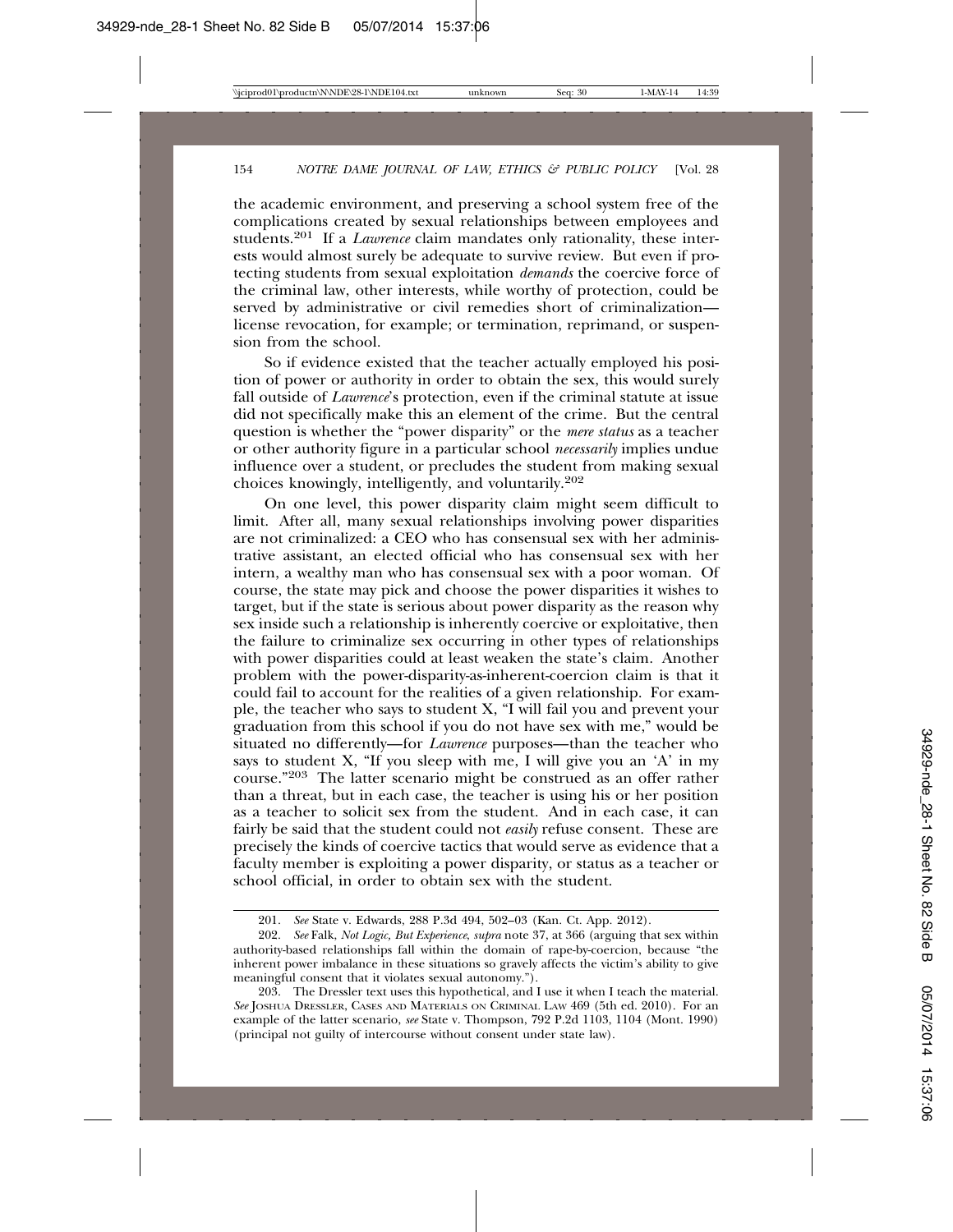But a defendant raising a *Lawrence*-based challenge could argue that these scenarios seem far different from a scenario in which a teacher and an adult student develop genuinely close and romantic feelings for one another, get to know one another, and subsequently have sexual relations; this situation, the defendant could argue on the appropriate facts, is especially different if the teacher has no direct authority over the student. *Lawrence*'s Exclusions Paragraph, applied in the adult teacher-adult student sex context, certainly would validate a state interest in preventing sexual exploitation. But when we consider some cases, like *Paschal*, or even *Edwards*, we see that courts must confront the question of whether adult student-teacher relationships are inherently exploitative or whether a situation exists where the element of actual exploitation could, at least arguably, be lacking. So a defendant could ask: must the state prove exploitation, or is it enough to simply presume it?

For example, one might imagine a defendant (on specific facts, of course) claiming that the arguments about exploitation—protecting students from power disparities or, in *Lawrence*'s language, from situations where they might not easily be able to refuse consent—may not apply with the same force where the adult student (though this is likely very rare) seeks out the teacher for sex. Consider, again, the Colleps prosecution. There, at least one of the students involved with Colleps testified that once he found out that Colleps had sex with one of his friends, he urged the friend to "hook him up" with Colleps.204 That the subsequent sex was exploitative on the part of Colleps seems a somewhat weaker claim, unless, again, we are prepared to say that the mere fact that she is a teacher transforms an otherwise consensual situation into an exploitative one. Moreover, none of the students in the Colleps case testified that they felt threatened, or harmed, or exploited, nor did any of the students have a desire to see Colleps punished.205 Of course, even if a student independently desires and seeks out sex with a teacher, this does not necessarily negate the risk of exploitation. On the other hand, it is important to remember that once the student reaches the age of consent to have sex, the student enjoys important privacy rights related to his or her own sexuality.206 The state is now implicitly granting the person sexual freedom that did not exist in the same ways before the person became an adult. So the adult student's own sexual autonomy—not simply the teacher's—is implicated by the teacher-student sex prohibitions. Is it possible that we over oversimplify (even misapprehend) the complicated nature of sexual and romantic

<sup>204.</sup> *See* Deanna Boyd, *Jury sees video of former Kennedale teacher having sex with students*, FORT WORTH STAR-TELEGRAM (Aug. 15, 2012), http://www.star-telegram.com/2012/08/ 14/4181766/jury-sees-video-of-former-kennedale.html.

<sup>205.</sup> *See* Crimesider Staff, *Brittni Colleps Case: Students who were alleged sex partners of ex-Texas teacher say they do not feel like victims*, CBS NEWS (Aug. 16, 2012, 5:27 PM), http:// www.cbsnews.com/8301-504083\_162-57494881-504083/brittni-colleps-case-students-whowere-alleged-sex-partners-of-ex-texas-teacher-say-they-do-not-feel-like-victims/.

<sup>206.</sup> Indeed, presumably, this is a corollary of *Lawrence*. *See* Lawrence v. Texas, 539 U.S. 558, 572 (2003).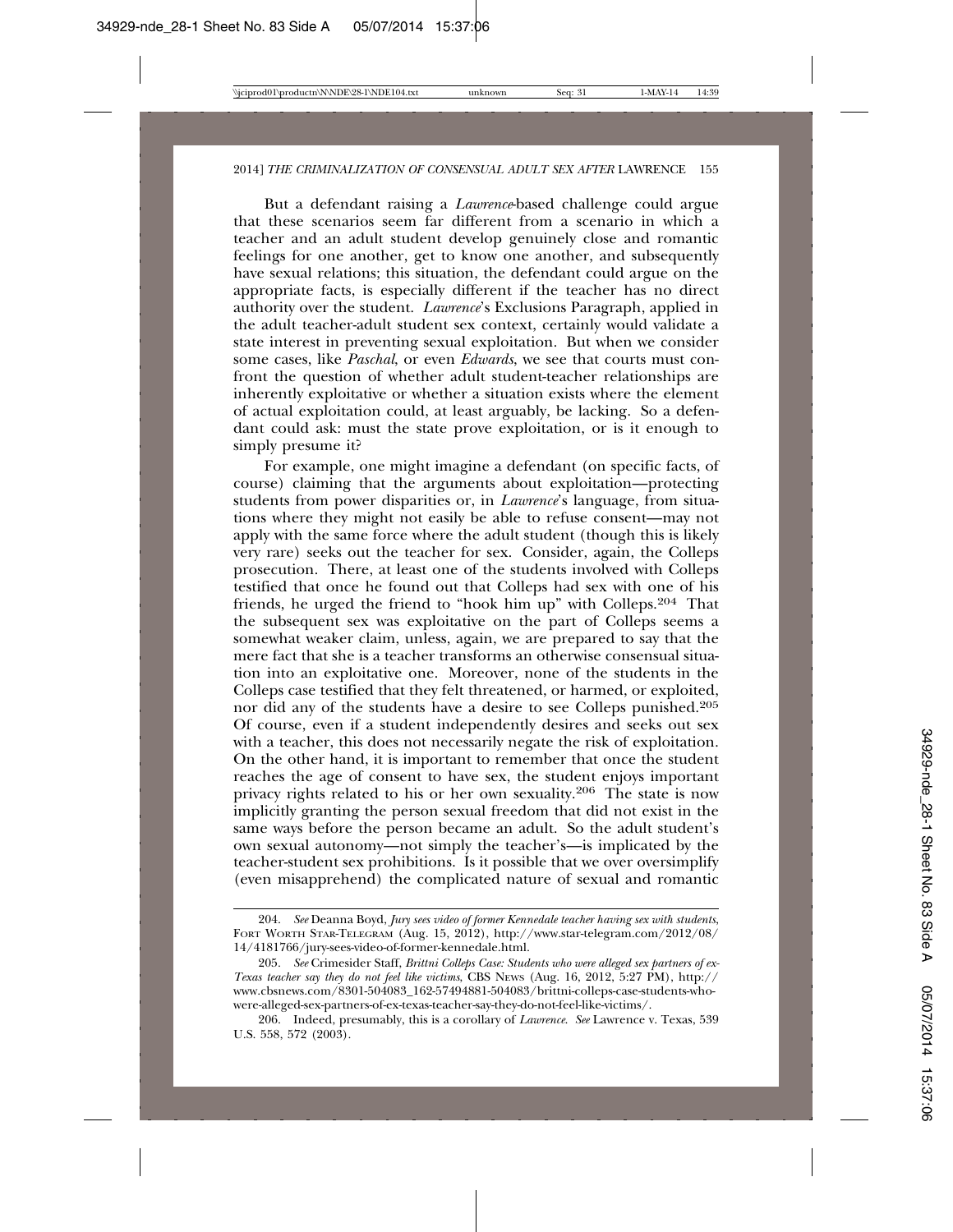relationships generally, if we by law equate all sex involving relationships in which power disparities exist, or argue that all such situations are *equally* exploitative? Such an equation also, in some cases at least, could diminish the sexual autonomy of the adult who is *not* at the top of the power structure, whom the state has now otherwise empowered to make his or her own sexual choices (and, as a consequence, to live with the kinds of mistakes with which other adults must live when making sexual choices). Of course, it is once again worth noting that this argument would pertain only in situations where exploitation is presumed merely by the nature of the relationship, but is not otherwise actually present or intended on the part of the authoritative actor. In cases involving actual exploitation, or where the teacher acted with an intent to exploit or to otherwise take advantage of his or her position of authority in order to obtain sex from the student, the state's interests in criminalizing the conduct clearly become stronger, and *Lawrence* likely offers no protection in the first place.207 Indeed, those may well be the overwhelming majority of cases.

The body of literature addressing sexual relationships between faculty and students at the college and university level is especially instructive. As one might imagine, much of that literature contends that policies (not criminal laws, however) forbidding such relationships are both necessary and desirable, in part because of the risks associated with the practice and in part because of many of the same reasons that we see articulated in the cases concerning such relationships at the secondary school level.208 One of the chief arguments is that such relationships are inherently coercive, which would place them outside of *Lawrence*'s narrow zone of protection.209 But other scholars have argued against the validity of general bans on faculty-student  $sex, <sup>210</sup>$ 

209. *See* Mack, *supra* note 208, at 92–95.

<sup>207.</sup> *Lawrence*, of course, does not explicitly use this terminology, but I interpret *Lawrence*'s reference to coercion and to injury. *See Lawrence*, 539 U.S. at 578 (categorically excluding sexual exploitation of this kind).

<sup>208.</sup> *See, e.g.,* Neal Hutchens, Note, *The Legal Effect of College and University Policies Prohibiting Romantic Relationships Between Students and Professors*, 32 J.L. & EDUC. 411, 438 (2003); Richard R. Carlson, *Romantic Relationships Between Professors and Their Students: Morality, Ethics and Law,* 42 S. TEX. L. REV. 493, 505–06 (2001); Caroline Forell, *What's Wrong with Faculty-Student Sex? The Law School Context*, 47 J. LEGAL EDUC. 47, 61 (1997); Margaret H. Mack, *Regulating Sexual Relationships Between Faculty and Students*, 6 MICH. J. GENDER & L. 79, 94–97 (1999); Martha Chamallas, *Consent, Equality, and Legal Control of Sexual Conduct*, 61 S. CAL. L. REV. 777 (1988). *But cf.* Sunstein, *supra* note 114, at 1064 (questioning whether such policies are constitutional after *Lawrence*, where the parties agree that the relationship is consensual).

<sup>210.</sup> *See generally* JANE GALLOP, FEMINIST ACCUSED OF SEXUAL HARASSMENT (1997); Gary E. Elliott, *Consensual Relationships and the Constitution: A Case of Liberty Denied*, 6 MICH. J. GENDER & L. 47 (1999); Sherry Young, *Getting to Yes: The Case Against Banning Consensual Relationships in Higher Education*, 4 AM. U. J. GENDER & L. 269 (1996); Secunda, *supra* note 33, at 156–62. *See also* Sunstein, *supra* note 114, at 1064 (arguing that, on an as-appliedchallenge where the parties both claim the relationship is consensual, "these cases would be genuinely difficult after *Lawrence*").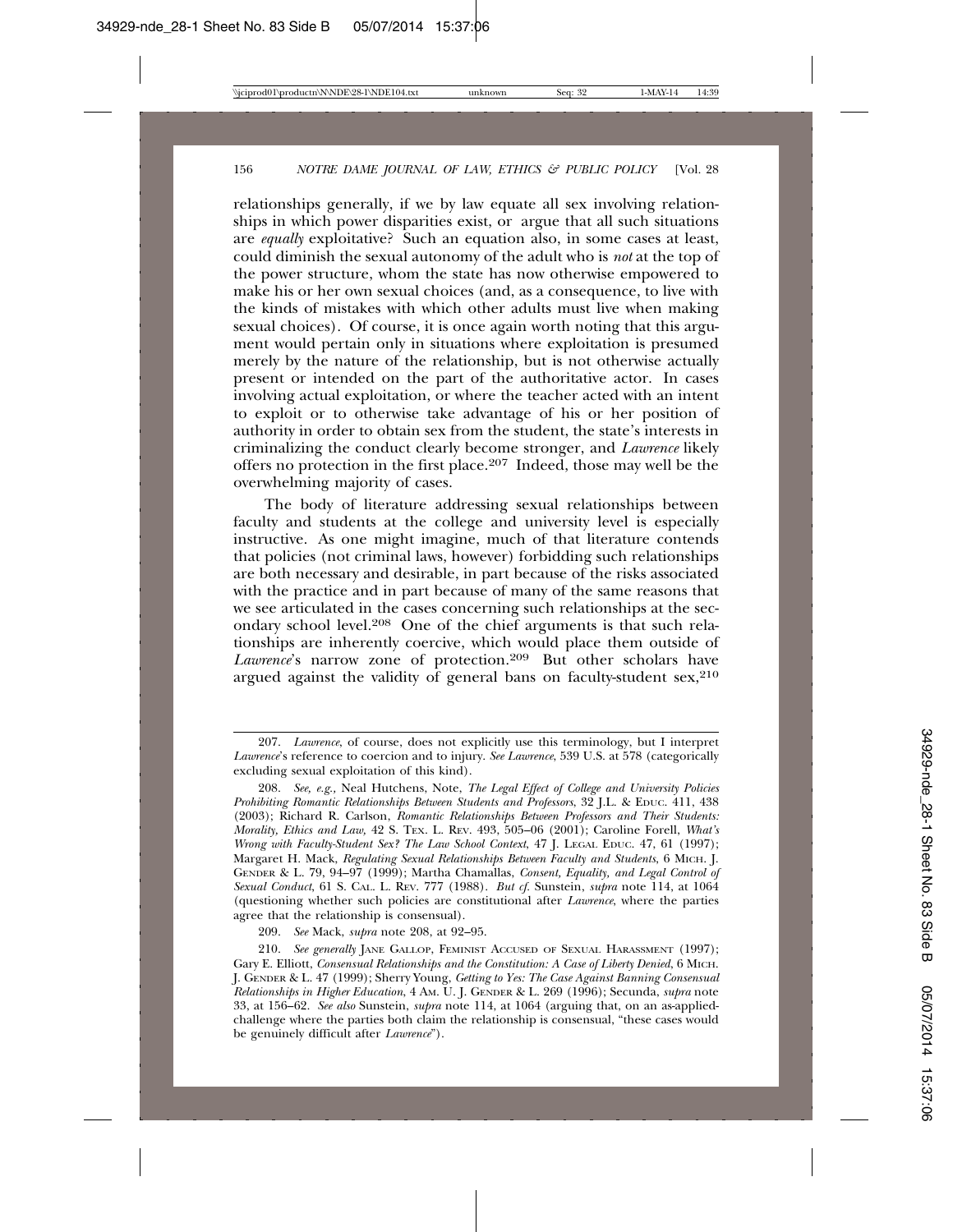and Paul Secunda has offered a comprehensive, post-*Lawrence* response to the arguments in favor of prohibitive policies. $2^{11}$ 

Beginning with the premise that *Lawrence* advances a sexual autonomy rationale beyond one limited to sodomy between people of the same sex, Secunda (like others) sees a Millian devotion to autonomy that would protect faculty-student sexual relationships.212 He responds to the "consent might not easily be refused" argument for such policies by concluding that faculty-student sexual relationships *can* be truly consensual, just as private same-sex sexual relations can be.213 He further responds to the argument about power disparities by concluding that, although colleges and universities can look to individual instances to determine whether the faculty member exploited the power differential, a blanket prohibition assumes such exploitation and denies the parties an opportunity for "mutually satisfying" relationships—he is clearly opposed to the notion of faculty-student sex as *inherently* exploitative.214 Secunda further argues that colleges and universities are not meant to come within the meaning of Justice Kennedy's statement about preventing "abuse of an institution the law protects;"215 rather, that phrase is likely referring to marriage.<sup>216</sup> Secunda ultimately prefers a sliding scale approach to college and university policies, in which the most weight would be given to policies that forbid sexual relationships where there is a supervisory role for the faculty member.<sup>217</sup> This would place the burden on the faculty member to show that her interests in the relationship outweigh the state's interests.218 At the same time, the Constitution would presumptively favor nonsupervisory relationships.219

Secunda is, of course, focused on internal college and university policies that ultimately provide civil or administrative sanctions, rather than criminal laws targeting secondary school teachers who could serve time in prison for engaging in consensual sexual relationships with students. The question is whether the arguments he makes apply with any of the same force in the latter context. Perhaps, as the *Edwards* court thoughtfully explained, secondary schools are different.<sup>220</sup> The state could reasonably argue, or rationally conclude, that good academic order and academic integrity have special meaning in the secondary school context, particularly where student assessment is typically not anonymous (as it is in some higher education environments, like law schools). Or perhaps the state could rationally conclude that because

214. *Id.* at 147–48.

- 216. Secunda, *supra* note 33, at 148–49.
- 217. *Id.* at 156–57.
- 218. *Id.* at 157–60.
- 219. *Id.* at 160–62.
- 220. *See* State v. Edwards*,* 288 P.3d 494, 504 (Kan. Ct. App. 2012).

<sup>211.</sup> *See* Secunda, *supra* note 33, at 147–62. *See also* Paul M. Secunda, *Getting to the Nexus of the Matter: A Sliding Scale Approach to Faculty-Student Consensual Relationship Policies in Higher Education*, 55 SYRACUSE L. REV. 55 (2004) (discussing similar subject matter).

<sup>212.</sup> Secunda, *supra* note 33, at 118-19.

<sup>213.</sup> *Id.* at 147.

<sup>215.</sup> *Id.* at 148–50 (quoting Lawrence v. Texas, 539 U.S. 558, 567 (2003)).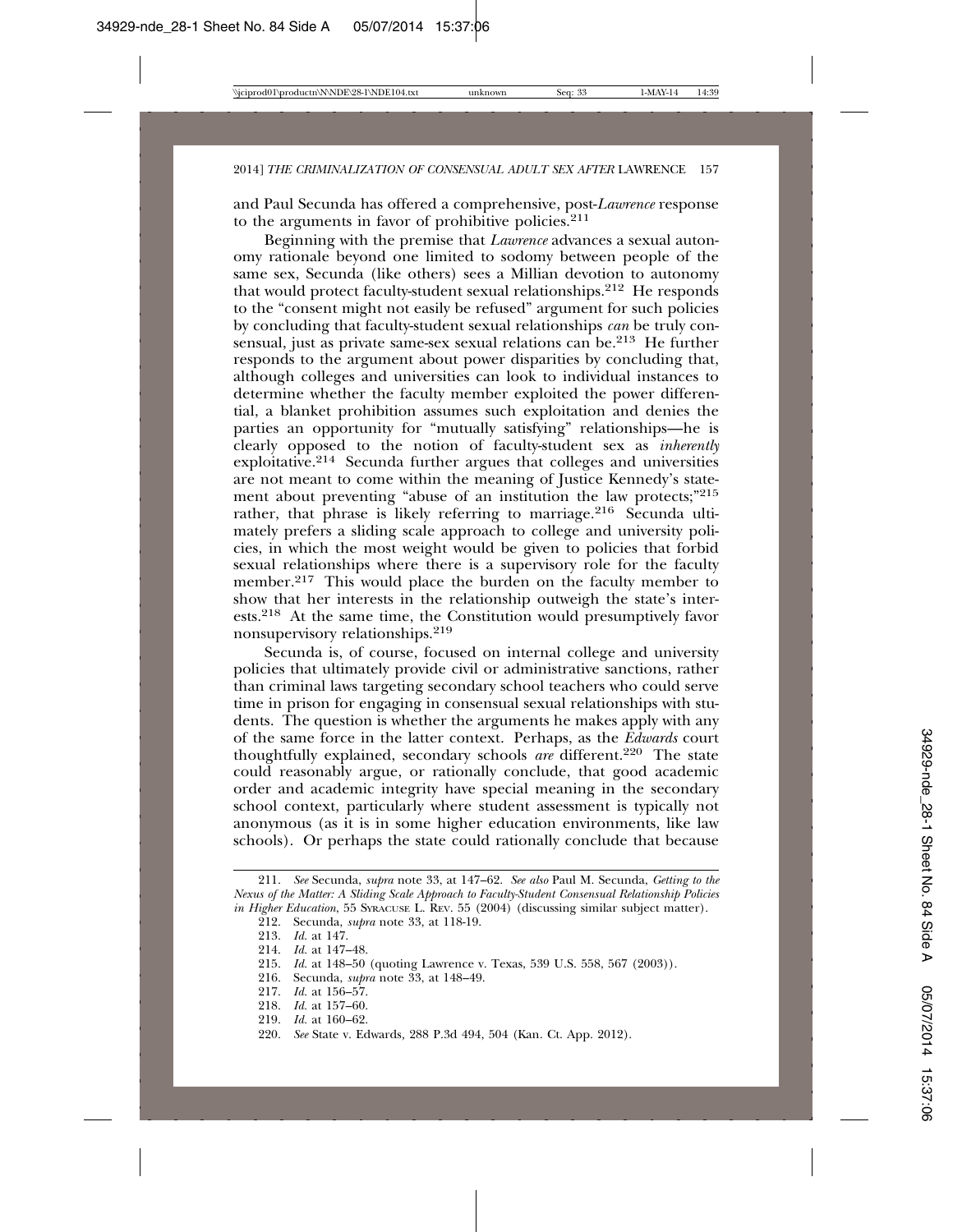secondary school students are overwhelmingly below or have barely reached the age of majority, and most of whom are required by law to attend, they are more impressionable, more likely to be adversely affected by an environment in which teacher-student sex is permitted, and perhaps even more likely to be sexually exploited if a sexually permissive atmosphere is allowed to exist between teachers and students.221 Or the state could argue that, although an atmosphere of sexual freedom and permissiveness is to be expected to some extent once one reaches college, such expectations do not apply (at least not to the same degree) among secondary schools.

The concern, then, is not merely with the possibility of exploitation, but with the dangers of sexualizing a learning environment, particularly one inhabited largely by minors. The point here is simply that if Secunda's thoughtful arguments are ultimately persuasive in the context in which he raises them—that is, if he is right about *Lawrence*'s meaning and reach with respect to consensual sexual relationships in higher education—then the criminal laws described here would have to be predicated upon interests unique to the secondary school context. That is at least a plausible predicate, but one that requires articulation.

#### C. Lawrence *and the Importance of an Intimate Relationship*

It is also important to note the language in *Lawrence*, which has not escaped thoughtful scholarly attention,<sup>222</sup> that the right is (or might be) predicated upon the existence of an intimate relationship or upon conduct designed to promote emotional intimacy between people. *Lawrence* specifically describes the sodomy at issue in that case as "but one element in a personal bond that is more enduring."223 As other scholars have noted, this language at least suggests that sexuality is worth preserving as a constitutional value only when it forms a part of the development and preservation of intimate relationships that the actors hope will endure.<sup>224</sup> In this sense, and in light of the Exclusions Paragraph, there is further evidence that while *Lawrence* may not look at first blush as traditionally conservative with respect to law and sexuality, neither is *Lawrence* particularly libertarian. As such, *Lawrence* would forbid even consensual sex obtained by deception or seduction, because in such cases the sexual intimacy is consummated not for the purpose of developing a deeper emotionally intimate relationship, but merely to serve the prurient interests of the seducer, who is engaging in fraud or misrepresentation solely to obtain sex rather than to promote intimacy within a committed relationship. But in the adult teacher-adult student cases, it would also require us to treat different teachers differently in the cases discussed here. It would, for example, treat David Paschal who dated his student lover prior to their sexual activity and by all indi-

<sup>221.</sup> *Id.* See generally Laura A. Rosenbury & Jennifer E. Rothman, *Sex In and Out of Intimacy*, 59 EMORY L.J. 809 (2010).

<sup>223.</sup> Lawrence v. Texas, 539 U.S. 558, 567 (2003).

<sup>224.</sup> *See* Rosenbury & Rothman, *supra* note 222, at 810.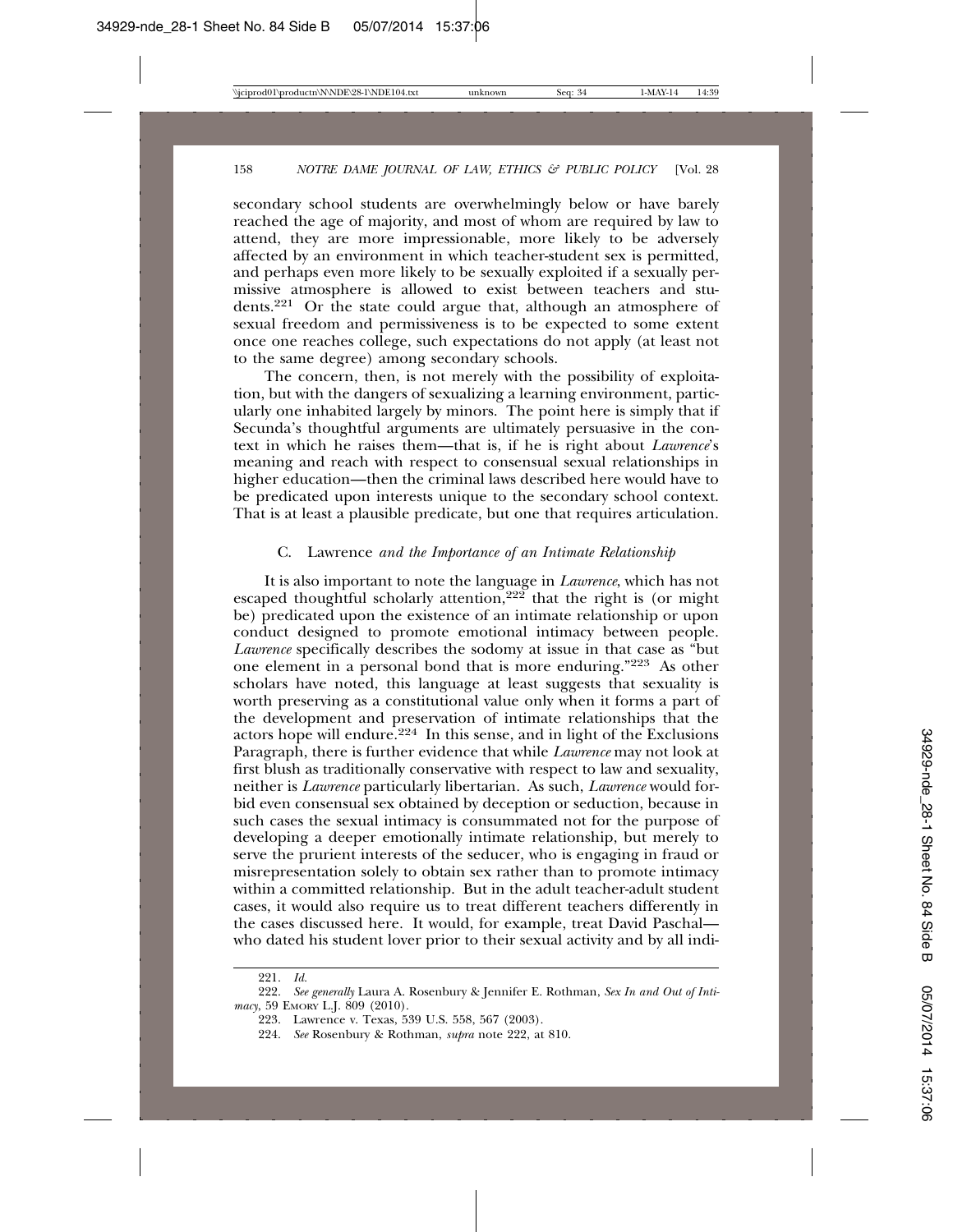cations developed a serious relationship with her over time—differently from Brittni Colleps, who engaged only in casual sex, including group sex, with multiple student partners.

Yet if this reading of *Lawrence* is accurate (and it certainly is plausible), then fully, truly consensual "one-night stands" would not be protected under *Lawrence*'s privacy right. Casual sex of all kinds, including group sex (consider, again, Colleps's case), would be unprotected even if consensual. This seems a strange result if *Lawrence* is otherwise serious about the way it describes the importance of sexual autonomy. More broadly, Laura Rosenbury and Jennifer Rothman have written an exceptionally thoughtful piece that acknowledges *Lawrence*'s conservative approach to sex and challenges this type of constraint on *Lawrence*'s privacy right, arguing that sex can have value even in non-intimate or enduring relationships.<sup>225</sup> The authors describe the existing "sex-negative landscape" as discouraging sex outside of emotionally intimate relationships and as deterring "openness about the potential diversity of sexual experiences."<sup>226</sup> As a result, sexual expression is considered acceptable only in narrow circumstances, and any sex that falls outside of those narrow categories is stigmatized.227 According to their formulation, sexual association and intimate association must not be conflated.228 If the Rosenbury/Rothman formulation is the better reading of *Lawrence*, or if some subsequent case adopts this formulation, then clearly the possibility of a seducer claiming a constitutional bar to his prosecution becomes somewhat more palatable, but again, only to the extent that the seductive activity is not also fraudulent or otherwise exploitative. The same is true with the teacher who has consensual, casual, or group sex with adult students, outside the context of a committed relationship. And yet, if the *Lawrence* right really does depend upon the existence of an intimate relationship, then those persons situated in otherwise prohibited sexual relationships would arguably possess a stronger case for protection under *Lawrence* where the sex was a part of a deeper and more lasting relationship (which is to say, it involves more than merely casual sex). In the case of teacher-student sex, the argument for deliberate exploitation at least *seems* stronger if the sex is isolated and casual, unconnected to a deeper commitment between the two parties. By contrast, exploitation appears less likely as an explanation for the teacher's conduct if objective evidence of such relational commitment exists.

Making these kinds of distinctions, of course, simply reinforces the argument that Rosenbury and Rothman advance: valuing consensual sexual intimacy between adults means recognizing its value outside of committed relationships, and this means moving to a vision of sexual intimacy that more fully considers sex in the context of freedom, self-

225. *Id.* at 811. 226. *Id.* 227. *Id.* at 812. 228. *Id.* at 818–19.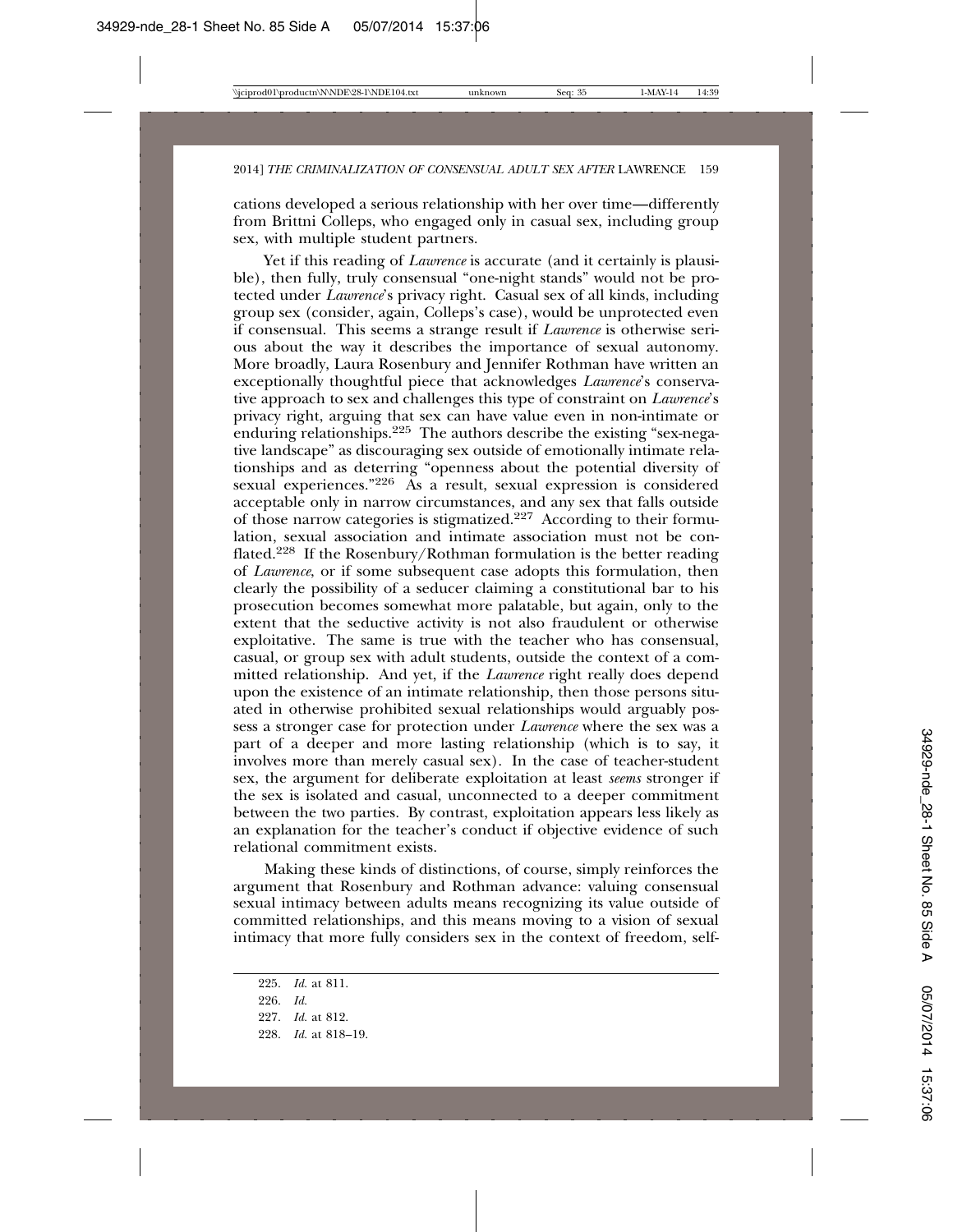fulfillment, and self-realization.229 Yet it is those very distinctions that could indicate the difference between a teacher-student sexual relationship that actually implicates state concerns about sexual exploitation, and one that does not.

#### III. RETHINKING SEX CRIMES AFTER <sup>L</sup>AWRENCE

The two areas of sex crimes discussed here may seem somewhat detached on the surface. The sex-by-fraud materials focus primarily on the issue of whether consent can be said to exist; that is, whether the deception or misrepresentation vitiates consent. In the teacher-student materials, the cases focus on the nature of such relationships—whether we presume non-consent because the relationships are inherently coercive and thus cannot be legally consensual—and upon the state's interests in forbidding sex based solely upon identities and roles of the sexual partners. Both areas raise the problem of actual or potential sexual exploitation. Moreover, both areas raise the same potential constitutional problem: whether, if the sex at issue is private, non-prostitution, truly consensual, and between adults, the state may choose to nonetheless make the sex a crime without violating due process. And yet, at a deeper level of criminal lawmaking, both areas compel us to confront the question of what types, and degrees, of harm are sufficient to implicate the interests and functions of the criminal sanction: whether the conduct at issue is sufficiently worthy of condemnation and punishment imposed by the political community. The politics of crimedefinition and the exercise of prosecutorial discretion become especially valuable components of the criminal law narrative that *Lawrence* sets in motion.

Consequently, perhaps the better understanding of *Lawrence*, from the perspective of criminal law, is not one that focuses upon the fundamentality of the right, the standard of review, or even the nature of constitutional protection for sexuality, important as those considerations are. Rather, perhaps *Lawrence* is better understood as a case that compels us to consider more carefully which consensual sexual conduct we decide to punish. Strader's analysis of *Lawrence* rightly highlights not only *Lawrence*'s significance as a criminal law precedent but also *Lawrence*'s interest in harm.230 As the state's justification is more closely scrutinized, naturally, the burden is greater on the state to identify the substantiality of the harm that it seeks to prevent and punish. But even at the level of rational basis review, the harm that the state identifies must be more than an abstract harm to public morality. Same-sex sodomy *simpliciter*, then, cannot be criminalized because it causes no harm to individuals and no social harm that the state is otherwise entitled to

<sup>229.</sup> *See id.* at 819–21 (citing with approval, *inter alia*, J. Harvie Wilkinson III & G. Edward White, *Constitutional Protection for Personal Lifestyles*, 62 CORNELL L. REV. 563, 611–13, 615 (1977) and David A.J. Richards, *Sexual Autonomy and the Constitutional Right to Privacy: A Case Study in Human Rights and the Unwritten Constitution*, 30 HASTINGS L.J. 957 *passim* (1979)).

<sup>230.</sup> *See* Strader, *supra* note 24, at 51–61. On this aspect of *Lawrence*, then, Strader and I seem to agree.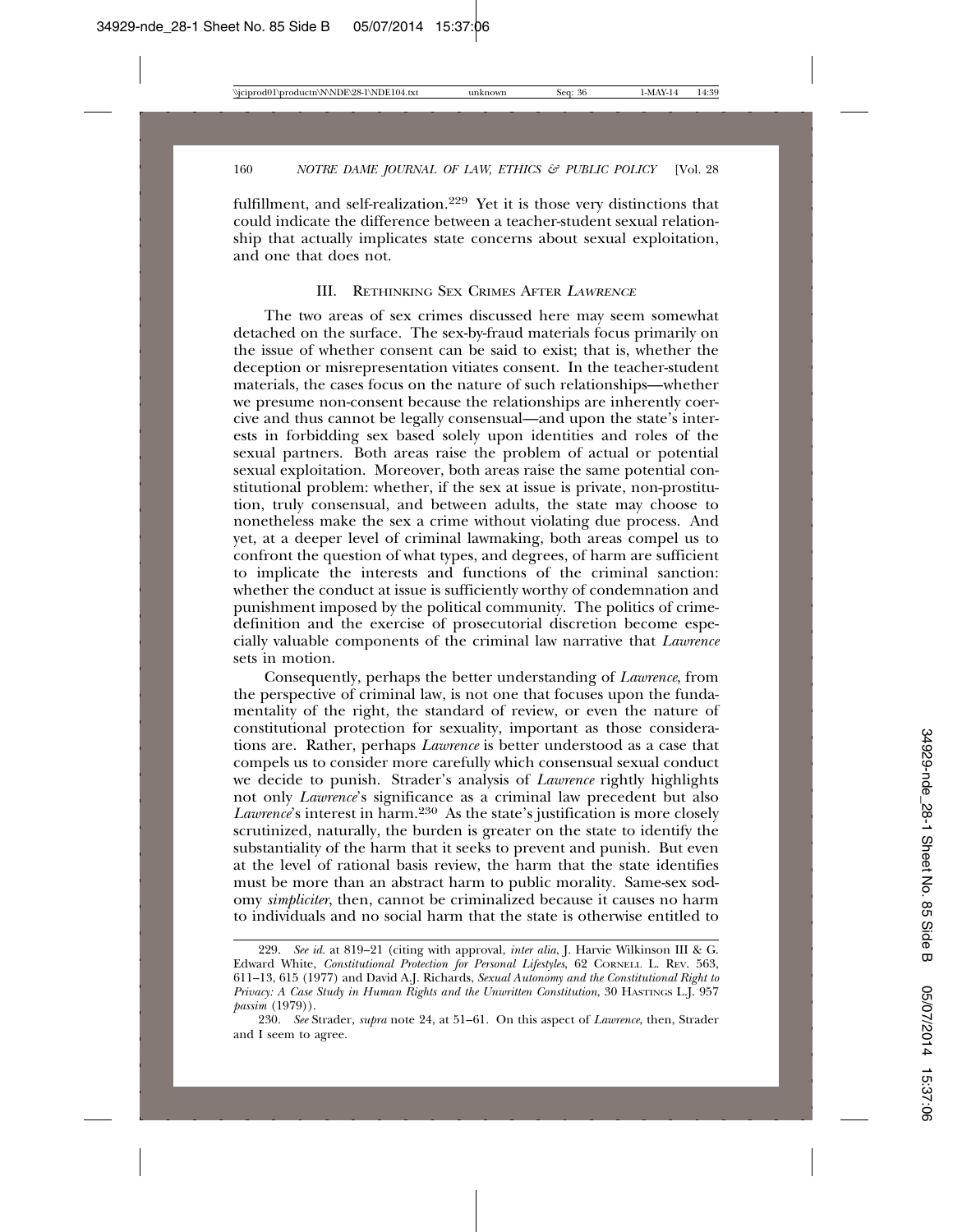address through the criminal sanction. Indeed, the categories of sexual conduct that fit within the Exclusions Paragraph all include sexual conduct that could be deemed sufficiently harmful to the political community, beyond harms that may be characterized as moral ones only. But those categories of conduct, and the ones discussed in this Article, challenge us to properly identify the scope of any harm principle announced in *Lawrence*—whether, as Strader argues, that harm must be proven to exist in each case, or whether the state is free to identify potential harms or risks of exploitation even if not actually present. Understood this way, then, *Lawrence* emerges as an instrument for propelling a larger narrative about the overcriminalization, or at least the overprosecution, of sex.

Maybe this is the real virtue of *Lawrence*. Even if *Lawrence* is read to apply only rational basis review, thus setting a low bar of justification for most sex crimes (and thus likely validating all, or at least the overwhelming majority of, sex-by-deception crimes *and* those involving prohibited sexual relationships beyond mere same-sex ones), and even if *Lawrence*'s constitutional holding only reinforces many restraints on rather than the increased liberation of—sex,<sup>231</sup> it nonetheless forces us to grapple politically with whether we simply make crimes out of, and prosecute, too many consensual sex acts. *Lawrence*'s concerns, then, tend to merge with those of the criminal law.

The literature on overcriminalization in America is substantial,  $232$ but it is not clear that sex crimes have played a significant role in the debate (beyond the subject of prostitution).233 Perhaps this is a product of our inability to achieve greater sexual liberation, leaving us mired in a kind of sexual conservatism that regards much sexual activity as socially unacceptable, unseemly, or morally questionable—even if private and consensual, particularly outside of marriage. Or perhaps it is because, like other areas of criminalization, legislators can afford to broaden criminal prohibitions without fear of a political downside and because no constituency for decriminalization exists that is politically worthy of defending.<sup>234</sup> In the context of private, non-prostitution, and consensual sex, however, this explanation for criminalization does not seem to apply—unlike other forms of criminal activity, private, consen-

<sup>231.</sup> *See* Rosenbury & Rothman, *supra* note 222, at 810.

<sup>232.</sup> I have summarized this extensive literature elsewhere. *See* J. Richard Broughton, *Congressional Inquiry and the Federal Criminal Law*, 46 U. RICH. L. REV. 457, 466 (2012).

<sup>233.</sup> The literature of decriminalizing prostitution is sizeable. For just a few examples, see Belkys Garcia, Note, *Reimagining the Right to Commercial Sex: The Impact of Law*rence v. Texas *on Prostitution Statutes*, 9 N.Y. CITY L. REV. 161 (2005); Michael Conant, *Federalism, the Mann Act, and the Imperative to Decriminalize Prostitution*, 5 CORNELL J.L. & PUB. POL'Y 99 (1996); Margaret A. Baldwin, *A Date with Justice: Prostitution and the Decriminalization Debate*, 1 CARDOZO WOMEN'S L.J. 125 (1994); David A.J. Richards, *Commercial Sex and the Rights of the Person: A Moral Argument for the Decriminalization of Prostitution,* 127 U. PA. L. REV. 1195 (1979).

<sup>234.</sup> *See* Broughton, *supra* note 232, at 471. I am influenced by Bill Stuntz's work on the politics of criminalization, and he makes a similar point with great persuasiveness. *See* William J. Stuntz, *The Pathological Politics of Criminal Law*, 100 MICH. L. REV. 505, 509 (2002).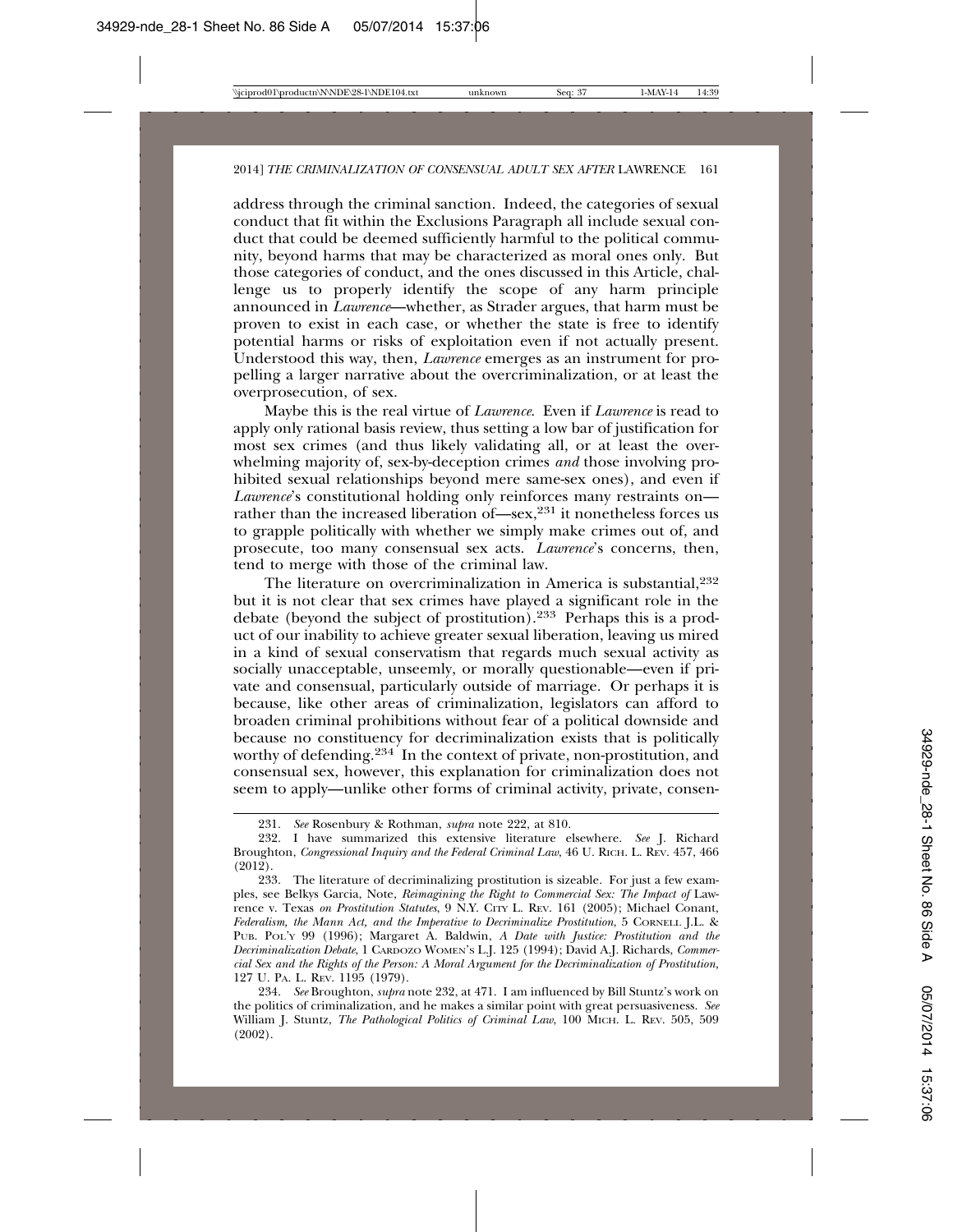sual, non-prostitution sex outside of marriage is common enough that every American legislator has a relevant constituency engaging in this behavior.

Moreover, the "tough on crime" label that normally drives the politics of crime-definition seems difficult to apply when one is talking about consensual sex between adults. Still, perhaps those crimes actually involve an interest worth punishing through the criminal sanction. As Falk notes, for example, one of the emerging themes in the sex by fraud cases is that the perpetrators tend to commit their frauds upon multiple victims, thus raising legitimate state concerns about sexual predation as well as exploitation.<sup>235</sup> And as we see in the student-teacher cases, if the state must seek an external harm to justify what otherwise may be truly consensual sex, the externality is not simply the risk of sexual exploitation but also the educational institution or system itself and the learning environment and good order that it must promote to be effective at the critical but complicated task of educating young people. Sexualization of the learning environment thus raises legitimate public concerns beyond the risk of exploitation. The larger criminal law-making point here, then, is that criminal law could actually be drawn to reflect these legitimate state interests by including the relevant harm as an element of the crime, thus allowing us to meaningfully distinguish the most harmful sex from sex that, is unworthy of social condemnation and public punishment through *criminal* sanction.236 The fact that we ought to criminalize *some* consensual sex does not mean that we should criminalize most of it. Nor does it preclude us from using other, civil or administrative mechanisms—rather than the force of criminal law—to protect legitimate public interests. But even as we seek to protect those interests, defining criminal law in this area requires recognizing that, very often, romantic and sexual relationships are complicated and cannot easily be placed into neat categories that presume them to be socially harmful.

Indeed, at a time when the substantive criminal law has grown by alarming proportions, and has invested prosecutors with enormous power, $2^{37}$  the moment is ripe for more fully considering how the substantive criminal law of sex is contributing to the rightful scope and power of the state. In such massive—and massively powerful—criminal law and prosecutorial regimes, it is a mistake to unthinkingly perpetuate a regime of criminalized consensual, private, adult sex without adequately considering whether public resources ought to be devoted to prosecuting such cases and to subjecting offenders to public punish-

<sup>235.</sup> *See* Falk, *Rape by Fraud*, *supra* note 37, at 50–51.

<sup>236.</sup> I understand Strader to make a similar, but slightly different, point in the context of judging the constitutionality of sex crime statutes. For Strader, if the text of the statute fails to clearly identify the relevant harm being targeted, then the government *must* affirmatively prove that the act caused specific harm to person or property (but not "harm to society"). *See* Strader, *supra* note 24, at 74–76. A mere assertion of an abstract harm will not do.

<sup>237.</sup> *See generally* Rachel E. Barkow, *Institutional Design and the Policing of Prosecutors: Lessons from Administrative Law,* 61 STAN. L. REV. 869 (2009).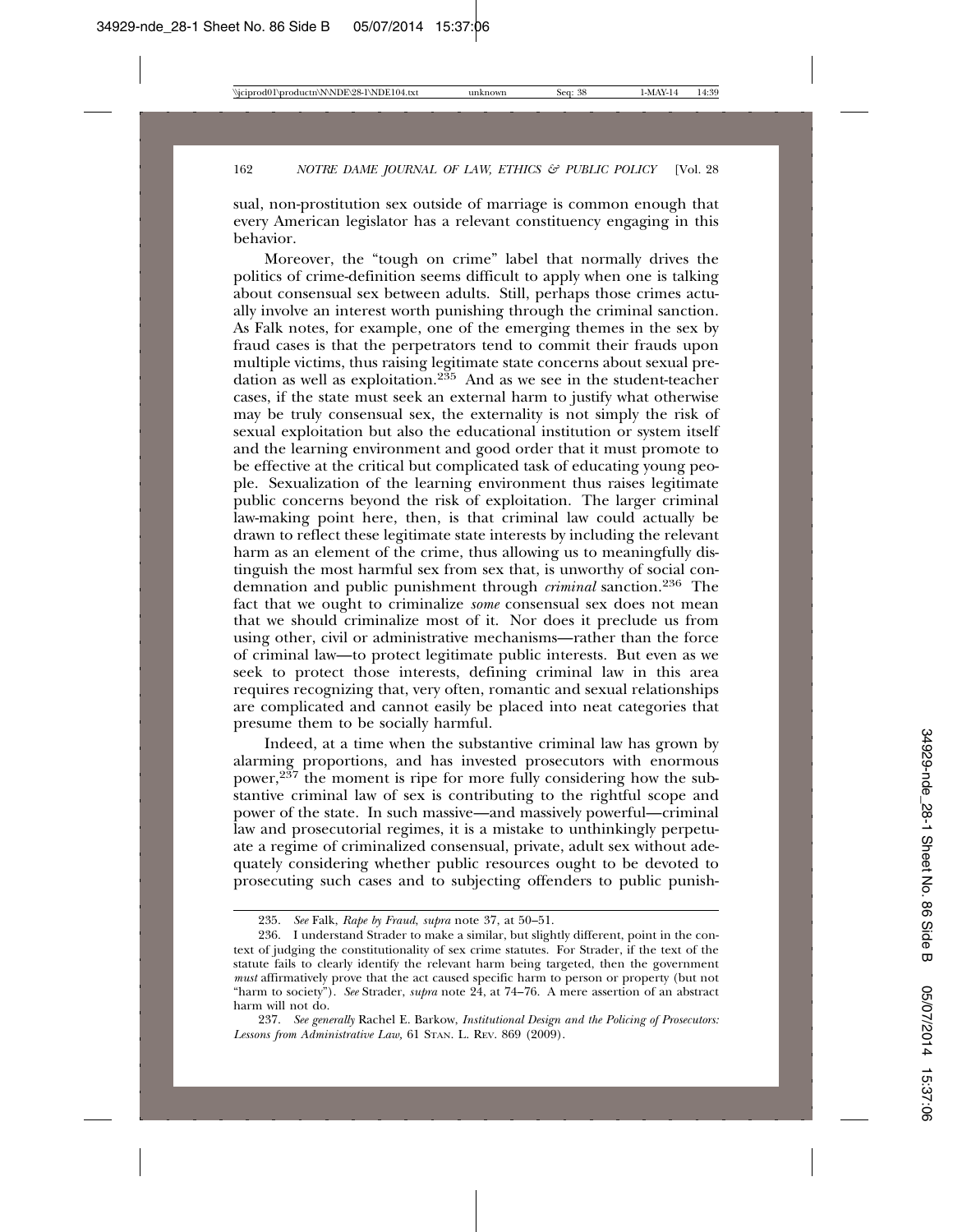ment in the absence of actual harms, particularly where civil and administrative remedies might be available and more desirable. So even if the state can identify non-morality interests that would survive constitutional scrutiny, it is fair to ask whether those are interests that the state can protect without using the blunt force of the criminal law and criminal prosecution. To say that Paschal, Colleps, Edwards, or Morales have done something to compromise the educational environment—and that they should be disciplined—is one thing. To expend scarce public resources on their prosecutions and then to imprison them is quite another. To say that psychoptherapists cannot have sex with their patients is one thing; to say they cannot do so even after termination of the professional relationship is quite another; to prosecute and put them in jail for it is still another.<sup>238</sup>

So regardless of whether *Lawrence* reaches as far as this Article has (rather skeptically) suggested that it might (or, to put it more precisely, that it *could be argued* to reach), American policymakers cannot simply rely on an ambivalent Supreme Court to determine the scope of permissible consensual adult sexuality. Consequently, we ought to understand *Lawrence* as a case that challenges existing political assumptions about the criminal law of sex. It compels us to bring crimes involving *truly* consensual, private adult sex to the table as we further the conversation about the proper scope of the American criminal sanction and exercise of prosecutorial power and discretion. Even if we assume that *Lawrence* is more conservative than libertarian,<sup>239</sup> and even if one wishes that *Lawrence* was clearer about the scope of its protection of consensual, non-prostitution, and private adult sex, a conservative grounding for a leaner and more sensible criminal law of sex remains possible. The result (though not the methodology) in *Lawrence* is not inconsistent with a thoughtful form of conservatism that embraces prudent limits on the criminal sanction and the power of the state. While conservatism embraces restraints on sexual practices that inflict identifiable social harms, it does not require *criminal* punishments for any and all conduct that may be socially undesirable. The criminal law is a vital, but not exclusive, instrument for achieving a tolerable social order.

For the thoughtful conservative—who may be skeptical of this assessment of *Lawrence*'s virtue—Justice Thomas's two-paragraph dissent in *Lawrence* is worth careful consideration. When Justice Thomas channels Justice Stewart in *Griswold,*240 calling this an "'uncommonly silly law'" and saying that he would vote to repeal the Texas sodomy statute if he were a member of the Texas legislature,<sup>241</sup> Justice Thomas is demonstrating a substantive criminal law vision not so attenuated from that of the *Lawrence* majority, even if his constitutional analysis differs significantly.242 "Punishing someone for expressing his sexual

<sup>238.</sup> *See* State v. Hollenbeck, 53 A.3d 591, 598–99 (N.H. 2012).

<sup>239.</sup> *Cf.* Carpenter, *supra* note 11.

<sup>240.</sup> *See* Griswold v. Connecticut, 381 U.S. 479, 527 (1965) (Stewart, J., dissenting).

<sup>241.</sup> *See* Lawrence v. Texas, 539 U.S. 558, 605 (2003) (Thomas, J., dissenting) (quoting *Griswold*, 381 U.S. at 527 (Stewart, J. dissenting)).

<sup>242.</sup> *See Lawrence*, 539 U.S. at 605–06 (Thomas, J., dissenting).